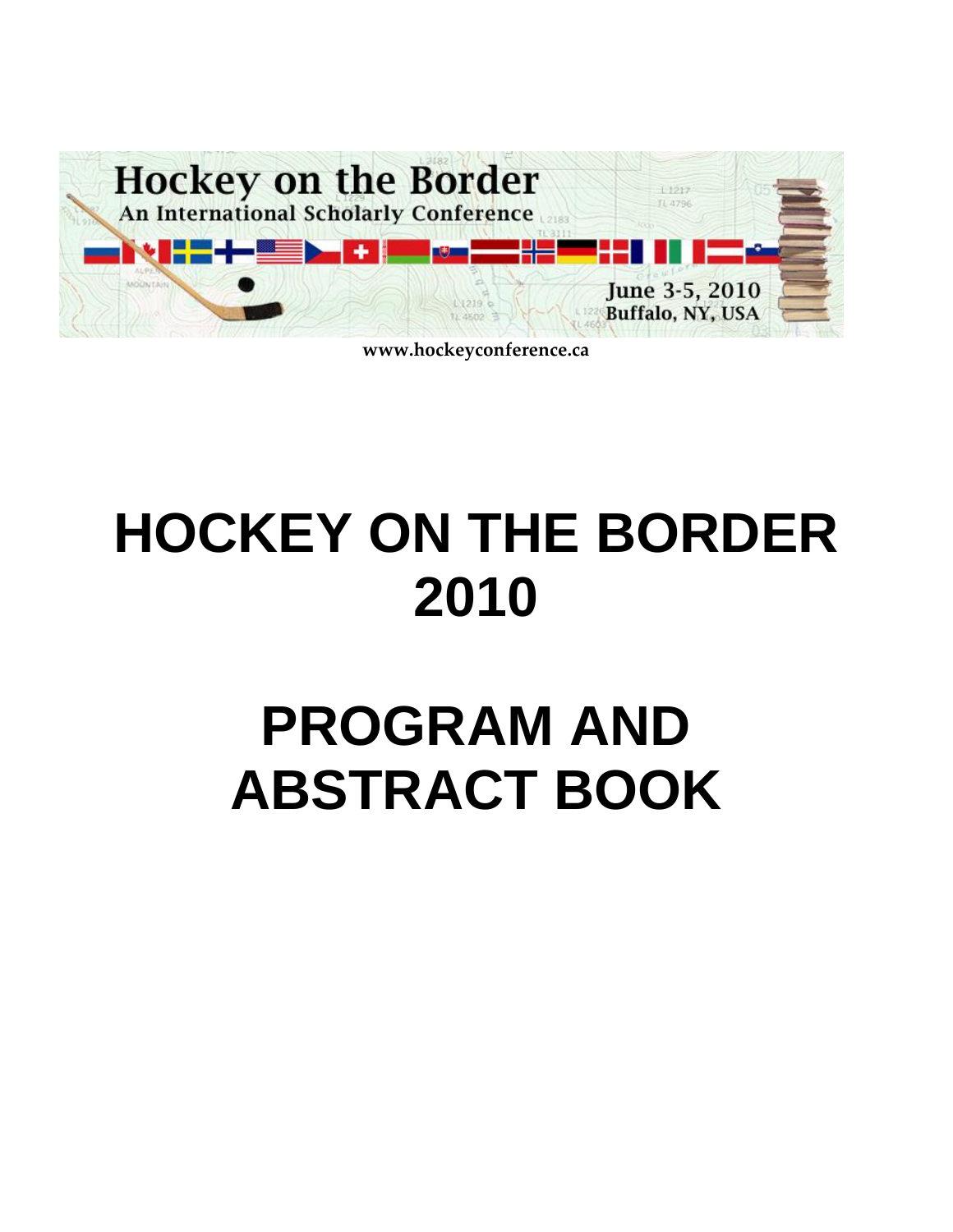#### **Conference Co-Chairs**

- **Andrew Holman**, Department of History & Program in Canadian Studies, Bridgewater State College, Bridgewater, MA, USA
- **Julie Stevens**, Department of Sport Management, Brock University, St Catharines, ON, Canada

#### **Conference Organizing Committee**

- **Carly Adams**, Department of Kinesiology & Physical Education, University of Lethbridge, AB, Canada
- **Jamie Dopp**, Department of English, University of Victoria, BC, Canada
- **Colin Howell,** Centre for the Study of Sport & Health, Gorsebrook Research Institute, Saint Mary's University, Halifax, NS, Canada
- **Don Morrow**, Faculty of Health Sciences, University of Western Ontario, London, ON, Canada
- **Lorraine Oak**, College of Arts & Science (Canadian-American Studies), University at Buffalo, The State University of New York (SUNY), USA
- **Shawn O'Rourke,** Department of Sport Administration, Canisius College, Buffalo, NY, USA
- **Maura Rosenthal**, Department of Movement Arts, Health Promotion & Leisure Studies, Bridgewater State College, Bridgewater, MA, USA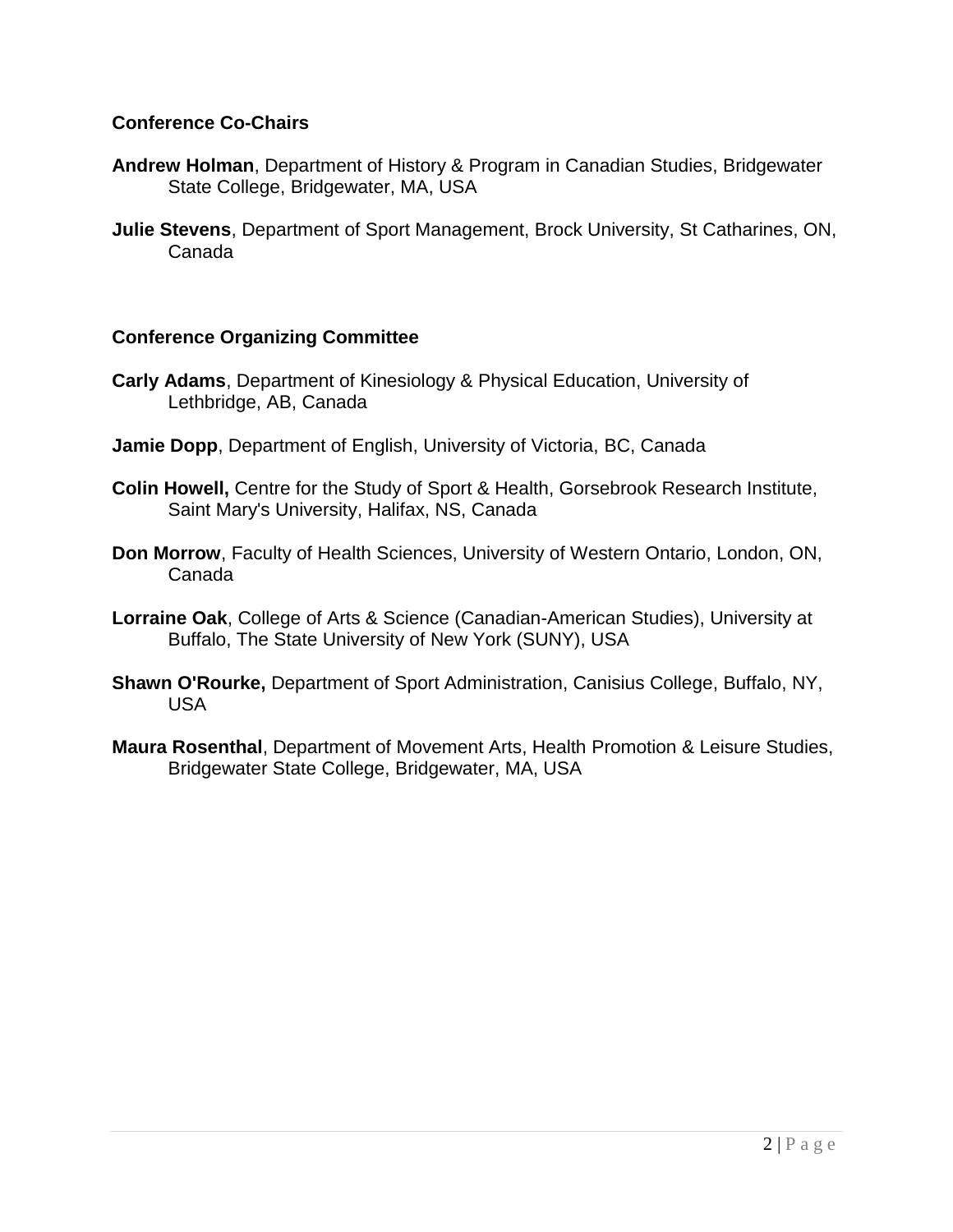### *Deepest Thanks to all of our Conference Sponsors*



**Since 1901**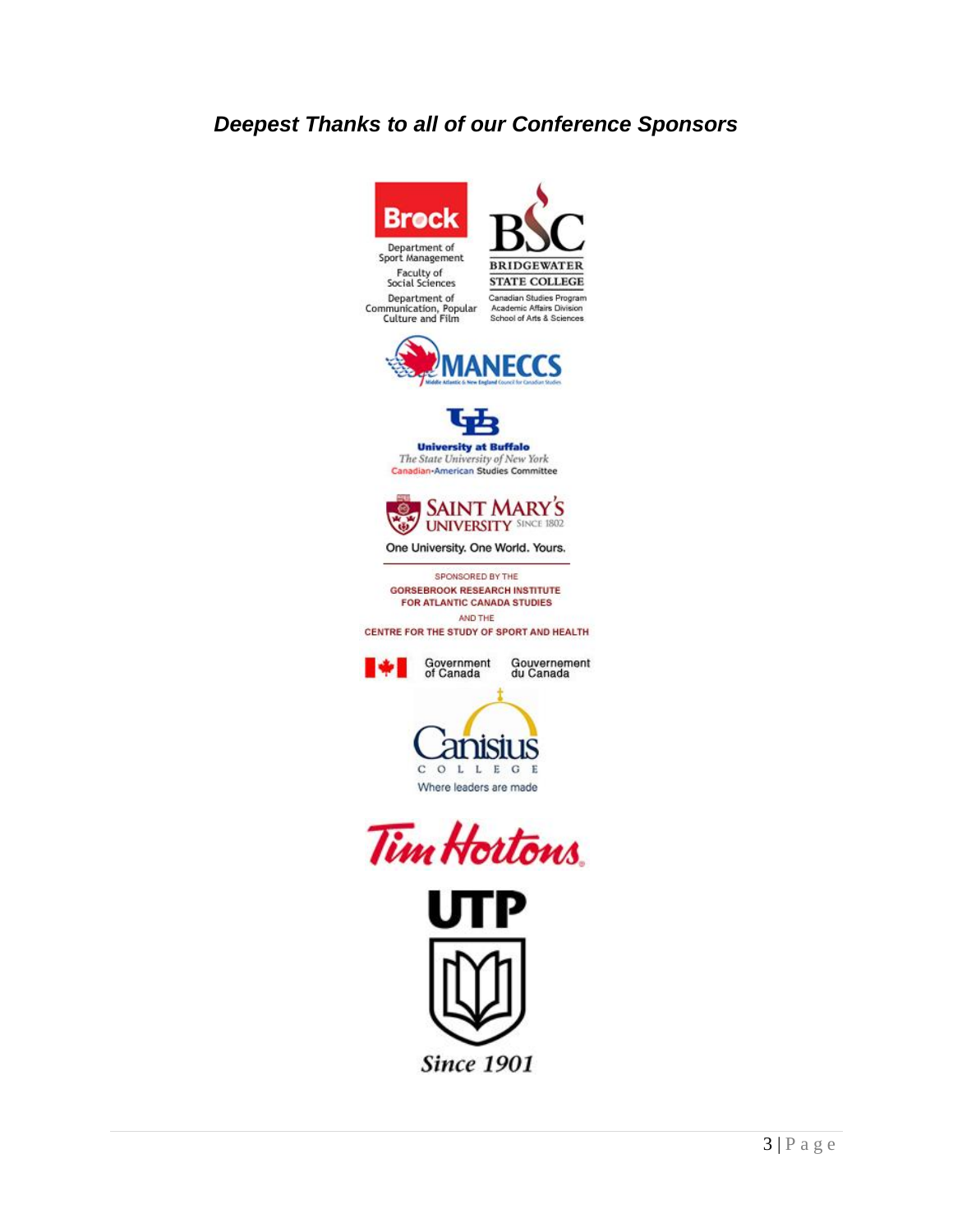## **Conference Keynote Speakers**

### **Paul Kelly**

Paul Kelly is the Executive Director of College Hockey, Inc., whose mission it is to raise the profile of U.S. college hockey among prospective student athletes. He is a graduate of Boston College and the University of Toledo College of Law. Prior to taking on his current role, Paul was Executive Director of the NHL Players' Association, representing the 740 NHL players. He was the prosecutor from the U.S. Department of Justice responsible for bringing Alan Eagleson to justice for committing fraud and embezzlement against the NHLPA members. A trial lawyer, he has represented past and present NHL players, including Bobby Orr and Marty McSorley. He resides in Needham, MA with his wife Lee and has four children. An avid amateur hockey player, he still plays in a weekly men's league. He has also coached at various levels since the early 1980s, including 7 years as head coach at Needham HS.

#### **Margot Page**

In her first season as the head coach of the girls' hockey program at Appleby College in Oakville, ON, Margot led Appleby to the championship game of the North American Prep Hockey Association tournament. She was the head coach of the women's hockey team at Niagara University for 12 seasons (1997-2009), leading the team to the NCAA Frozen Four in 2002. She led Niagara to the CHA championship game on 4 occasions (2004, 2005, 2006, 2009) and was named CHA coach of the year in 2007. Margot has been a member of Canada's National Women's Team at 3 IIHF World Women's Championships (1990, 1992, 1994), winning 3 gold medals. Most recently, she was head coach of the gold-medal-winning Canadian National Women's Under-22 Team at the 2010 MLP Cup in Ravensburg, Germany. She also won an Olympic gold medal as an assistant coach with Canada's National Women's Team at the 2006 Olympic Winter Games in Torino, Italy. Margot and her husband Don live on a farm in Stevensville, ON, where they have six cats, four ducks, two horses and a turkey.

### **Larry Playfair**

Larry Playfair played his junior hockey for the Portland Winter Hawks of the WCJHL from 1976 to 1978, where he established himself as a gritty, stay-at-home defender. In the 1978 Amateur Draft, the Buffalo Sabres had Playfair at the top of their list, selecting him 13th overall. After a stint with the Hershey Bears of the AHL, he settled into a role as the Sabres' enforcer. Playfair was a hard-working player who scored occasionally, but always played a defensively sound game. He remained at the centre of the Sabres' defense until midway through the 1985-86 season, when he was traded to the LA Kings. Playfair put in parts of 3 seasons on the west coast before returning to Buffalo where, because of a ruptured disk in his back, he was forced to retire in 1989. Since leaving the ice, Larry has worked as a color analyst for Sabres' broadcasts. He is currently the President of the Buffalo Sabres Alumni Association, an organization that gives back to the community that supported Sabres players so well during their playing days. The BSAA sponsors a scholarship program for worthy students in the Niagara region and a wide variety of charitable causes. In addition to this work, Playfair has been active as a youth hockey coach and promoter of the game, on both sides of the Canadian-American border.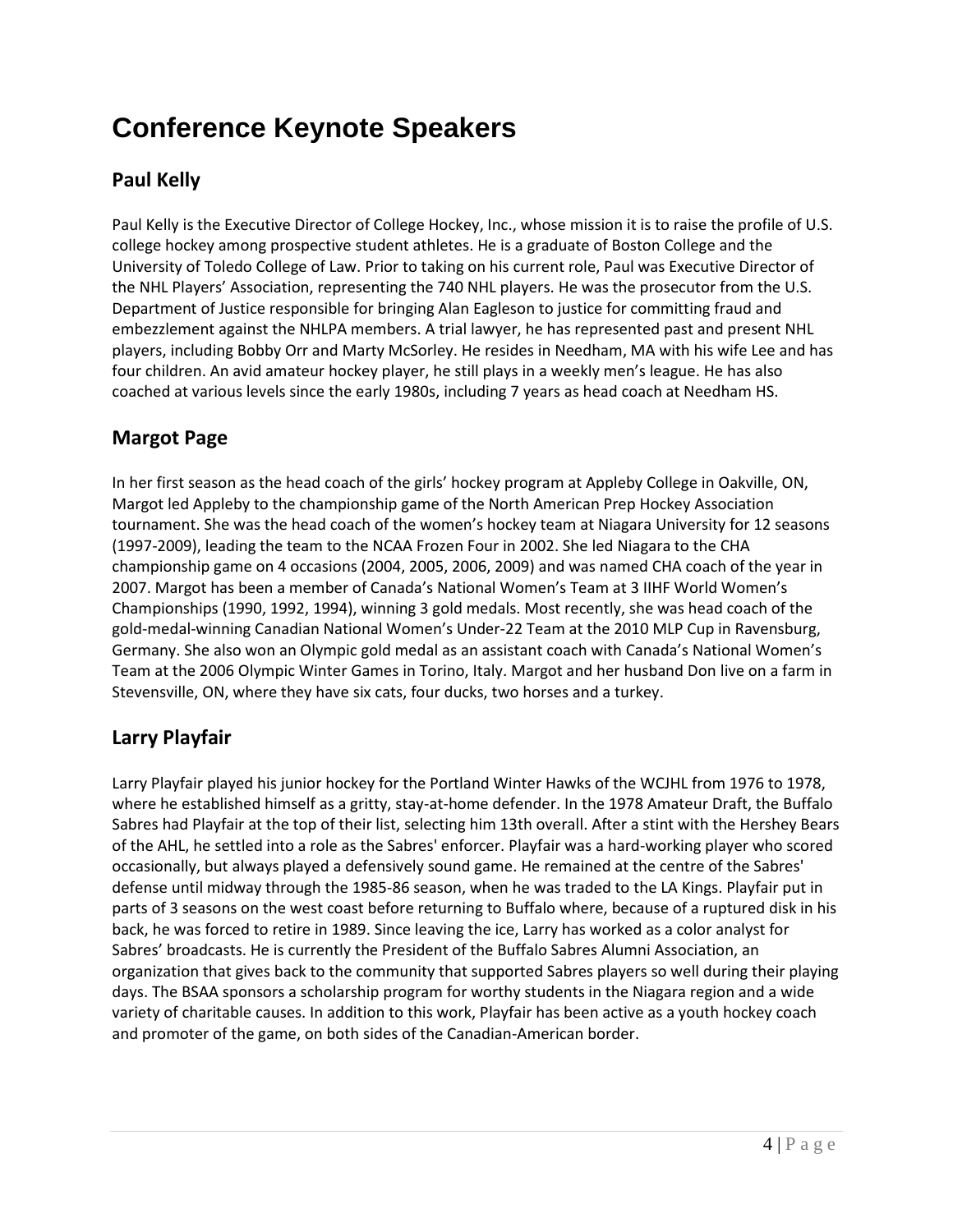## **Conference Readings**

#### **Randall Maggs**

Randall Maggs is the author of *Timely Departures* (poetry, 1994), and co-editor of two anthologies pairing Newfoundland and Canadian poems with those of Ireland. He is artistic director of Newfoundland's March Hare festival of music and literature, and taught literature at Sir Wilfred Grenfell College, Memorial University, Corner Brook, Newfoundland. *Night Work: The Sawchuk Poems*, his second poetry collection, won the Winterset Award, the E. J. Pratt Poetry Prize, and the Kobzar Literary Award. The book was launched at the Hockey Hall of Fame. One of his primary sources for this work was his brother Darryl, who had an eleven-year career in the NHL and WHA.

#### **Brian Kennedy**

Brian Kennedy, PhD, teaches literature and writing classes at Pasadena City College in California. A transplanted Canadian, he has found his true voice writing about hockey. His stories appear in two recent books, *Growing Up Hockey* and *Living the Hockey Dream*. The former tells the story of a thirdline right winger's journey from worshipping the Montreal Canadiens as a kid to covering the NHL. The latter uses Kennedy's voice to profile people from around the hockey world, both superstars and those who exist on the fringes of the game. Hull, Dionne, Gretzky, and others appear alongside minorleaguers, broadcasters living out their hockey dreams, and others for whom hockey dreams have come true in ironic ways.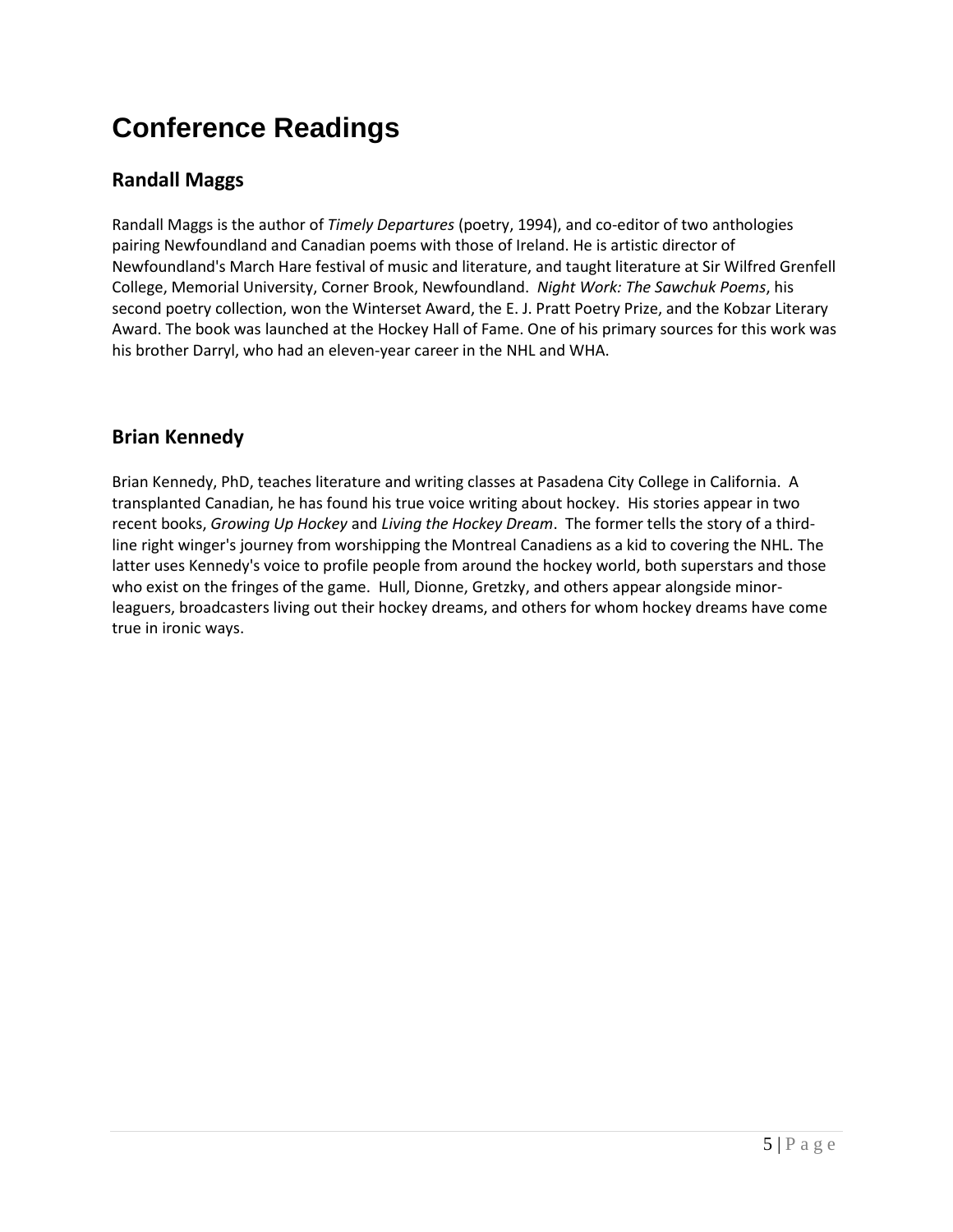## **CONFERENCE PROGRAM**

### **Thursday, June 3, 2010**

| 5:00-8:00 pm<br><b>CONVENE</b>                                                                                                                                                                                                    | <b>Conference Registration</b>                                     | <b>ERIE BALLROOM PRE-</b> |  |  |
|-----------------------------------------------------------------------------------------------------------------------------------------------------------------------------------------------------------------------------------|--------------------------------------------------------------------|---------------------------|--|--|
| 5:30-7:30 pm<br><b>PRE-CONVENE</b>                                                                                                                                                                                                | <b>Welcome Reception</b>                                           | <b>ERIE BALLROOM</b>      |  |  |
| Friday, June 4, 2010                                                                                                                                                                                                              |                                                                    |                           |  |  |
| 8:00-9:00 am<br><b>ROOM</b>                                                                                                                                                                                                       | <b>Continental Breakfast</b>                                       | <b>FOUNTAIN</b>           |  |  |
| $8:30 - 8:45$ am                                                                                                                                                                                                                  | <b>Opening Remarks</b>                                             | <b>FOUNTAIN ROOM</b>      |  |  |
| 8:45-10:15 am<br><b>ROOM</b>                                                                                                                                                                                                      | <b>Plenary Session A</b>                                           | <b>FOUNTAIN</b>           |  |  |
| Making a Difference: Examining the Culture of 'Giving' within the Hockey<br><b>Community</b><br>Convener: Cheri Bradish (Brock University)<br>Panelists: Ted Jarvis (Hockey for the Homeless - Step 3 Sports &<br>Entertainment); |                                                                    |                           |  |  |
| Entertainment)                                                                                                                                                                                                                    | Rich Jureller (Buffalo Sabres); Alanna Rubino (Maple Leaf Sports & |                           |  |  |
| 10:15-10:30 am Refreshment Break                                                                                                                                                                                                  |                                                                    | <b>FOUNTAIN ROOM</b>      |  |  |
| 10:30 am-12:00 pm<br><b>Concurrent Sessions I</b>                                                                                                                                                                                 |                                                                    |                           |  |  |
| <b>Session I-A. Physics and Physicality</b><br>Chair/Commentator: Jamie Dopp (University of Victoria)                                                                                                                             | <b>ONTARIO ROOM</b>                                                |                           |  |  |
| "The Borders of Size:<br>Height, Weight and Body Mass Index of Major League Hockey Players, 1876–1990"<br>John Cranfield, Kris Inwood, and J. Andrew Ross (University of Guelph)                                                  |                                                                    |                           |  |  |
| "Heads Up: Violence and the Vulnerability Principle in Hockey Revisited"                                                                                                                                                          |                                                                    |                           |  |  |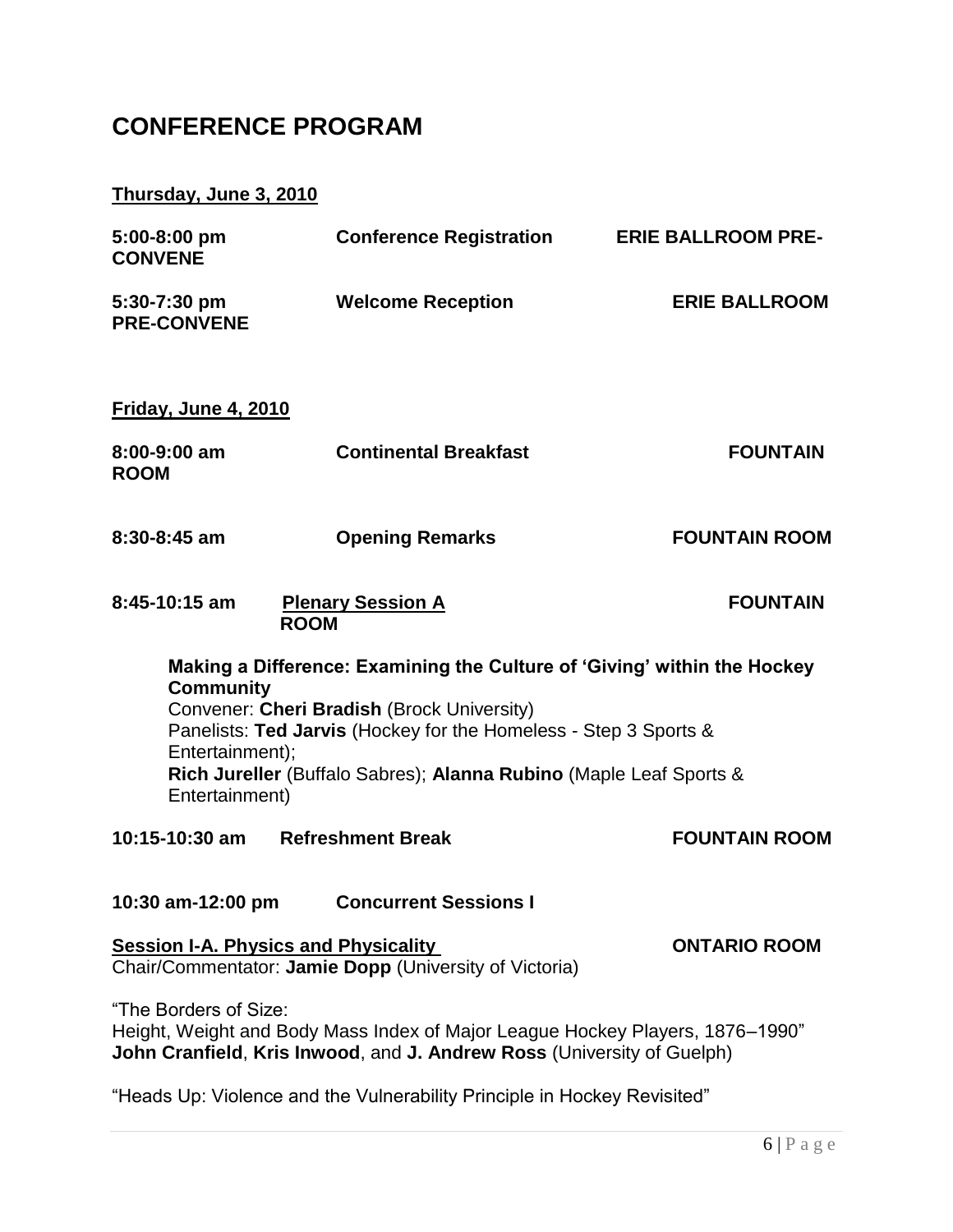$7 | P a g e$ 

"Line Change: Hockey in the Poetic Imagination" **David Hadbawnik** (SUNY Buffalo)

"The Lonely End of the Rink": Borders in Canadian Fiction and Poetry about Hockey" **Paul Martin** (University of Vermont)

―Puckin' Fiction: Where Characters Meet the Cultural Mirror – Bobby Bonaduce, Felix Batterinski, and Percival Leary" **Don Morrow** (University of Western Ontario)

**Session II-B. Hockey's Gendered Borders Measure SUPERIOR ROOM** Chair/Commentator: **Julie Stevens** (Brock University)

**Session II-A. PuckLit: Borders of Hockey Fiction CONTARIO ROOM** Chair/Commentator: **Jason Blake** (University of Ljubljana)

**1:45-3:15 pm Concurrent Sessions II** 

―Limitations of Entrepreneurship: The Birth and Death of the Spokane Canaries, 1916- 1917‖ **John Wong** (Washington State University)

Keynote Speaker: **Margot Page** (Team Canada, National Women's Under-22)

Introductory Remarks: **Colin Howell** (Saint Mary's University)

"Two-Way Hockey: Selling Canada's Game in America, 1885-1935" **Stephen Hardy** (University of New Hampshire)

―‗We Just Wanted To Play 60 Minutes': The Social Production of Meaning in National

Hockey League Player Interviews" **Terry Vaios Gitersos** (University of Western Ontario)

**Session I-B. Contexts of Selling Hockey I MICHIGAN ROOM** Chair/Commentator: **Craig Hyatt** (Brock University)

"Checking in: An analysis of the (lack of) body checking in women's hockey" **Charlene Weaving** and **Samuel Roberts** (St. Francis Xavier University)

**Danny Rosenberg** and **Julie Stevens** (Brock University)

**12:00-1:30 pm Luncheon FOUNTAIN ROOM**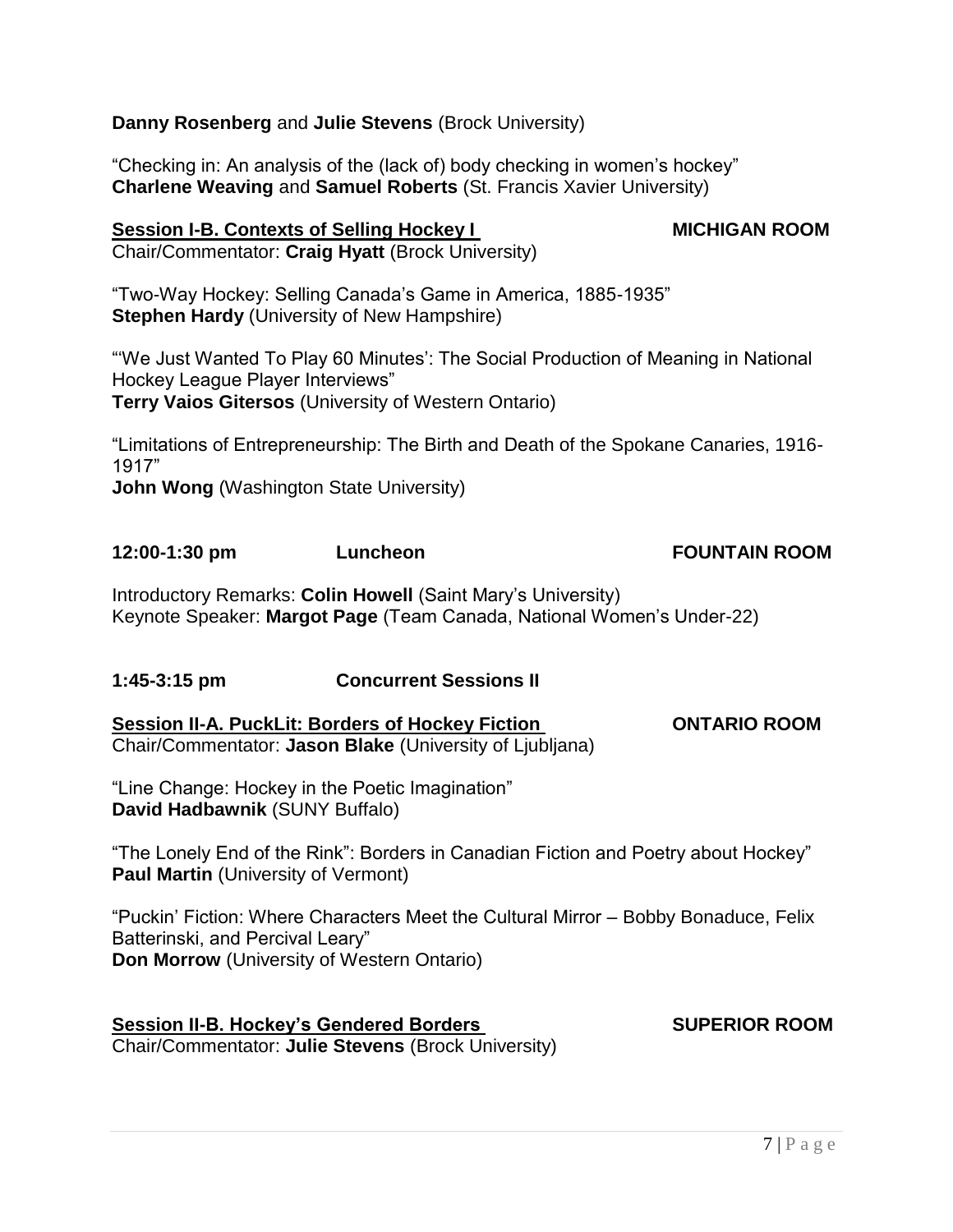―‗The premier out-of-doors mid-winter attraction': The Banff Winter Carnival and women's hockey, 1917-1939" **Carly Adams** (University of Lethbridge)

"The State of U.S. Women's Division I College Hockey: An Oral History Exposé" **Jeffrey Gerson** (University of Massachusetts-Lowell)

"Structure' and 'Nature' in the Gendered World of Ice Hockey" **Kajsa Gilenstam** (Umeå University, Sweden)

#### **Session II-C. Hockey as a Transborder Phenomenon MICHIGAN ROOM** Chair/Commentator: **Colin Howell** (Center for the Study of Sport and Health, Saint Mary's University)

―Problematic Borders: German-German Ice Hockey Games during the Second Berlin Crisis"

**Heather Dichter** (University of Toronto)

―'There is more to the game than high sticking, slashing, and spearing': Sport and Politics Collide at the 1976 Izvestija Cup" **John Soares** (University of Notre Dame)

―Hockey as Cross-Cross Border Phenomenon: *Chake De! India* and the Boundaries of Genre and Gender" **Brian Kennedy** (Pasadena City College)

| $3:15 - 4:00$ pm | <b>Refreshment Break and Reading</b> | <b>PRIVATE</b>     |
|------------------|--------------------------------------|--------------------|
|                  |                                      | <b>DINING ROOM</b> |

Reading: **Randall Maggs**, *Night Work: The Sawchuk Poems*

**4:00-5:30 pm Concurrent Sessions III** 

**Session III-A. Representing Hockey CONTARIO ROOM** Chair/Commentator: **Carly Adams** (University of Lethbridge)

"Canada's game' at 'Canada's Games': Men's Hockey in the Vancouver 2010 Olympics" **Michael Buma** (University of Western Ontario)

―Hockey, Beer, Opera and Cross-Dressing: A Perfectly Normal representation of Canadian Masculinity" **Jamie Dopp** (University of Victoria)

"The Kovi Method: Hockey and a Life in the Academic Game"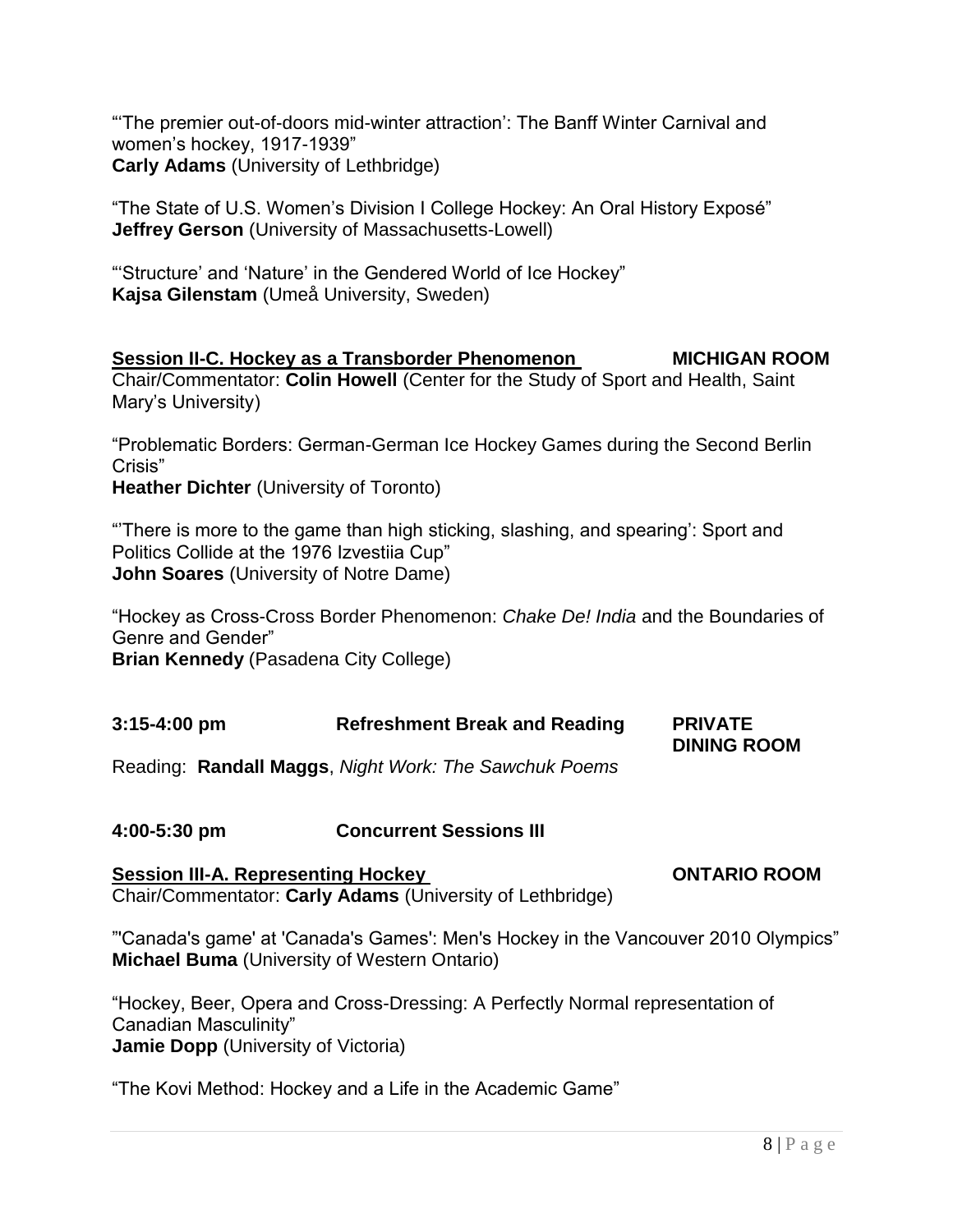Keynote Address: **Paul Kelly**, Executive Director, College Hockey Inc. *Sponsored by Canisius College* 

### **8:45 pm Night Cap PRIVATE**

Scholar/Poet, Calgary)

**6:15 pm Conference Banquet Conference Banquet Conference Banquet Conference Banquet Conference Conference Conference Conference Conference Conference Conference Conference Conference Conference Conference Conference Confe** 

"Where is Quebec in Anglophone Hockey Writing?" **Jason Blake** (University of Liubliana, Slovenia)

―When Literature and Culture Meet Hockey: *'Le Chandail de hockey*/The Hockey Sweater' CD-ROMs" **Eileen Angelini** (Canisius College)

Readings by **Cara Hedley** (University of Calgary) and **Brea Burton** (Independent

**Session III-C. French Canada MICHIGAN ROOM** 

Chair/Commentator: **Don Morrow** (University of Western Ontario)

**Susan L. Forbes** and **Lori A. Livingston** (Lakehead University)

"Habs' Passion: On the Thin Red Line Between Faith and Idolatry" **Olivier Bauer** (Université de Montreal)

"Policy Issues in Tiering Novice/Atom Female Hockey" **Terry H. Wagar** (Saint Mary's University)

**Kim Dorsch** (University of Regina), **Elaine Raakman**, (University of Regina) and

"Examining Coaching Transgressions in Minor Hockey"

―The Marginalization of Ice Hockey Officials: Examining Attrition from the Amateur

**Daniel Rhind**, (Brunel University, UK)

Ranks in the Context of Perceived Organizational Support"

Chair/Commentator: **Cheri Bradish** (Brock University)

**Megan L. Popovic** (University of Western Ontario)

**Session III-B. Issues in Minor/Youth Hockey I SUPERIOR ROOM** 

## **DINING ROOM**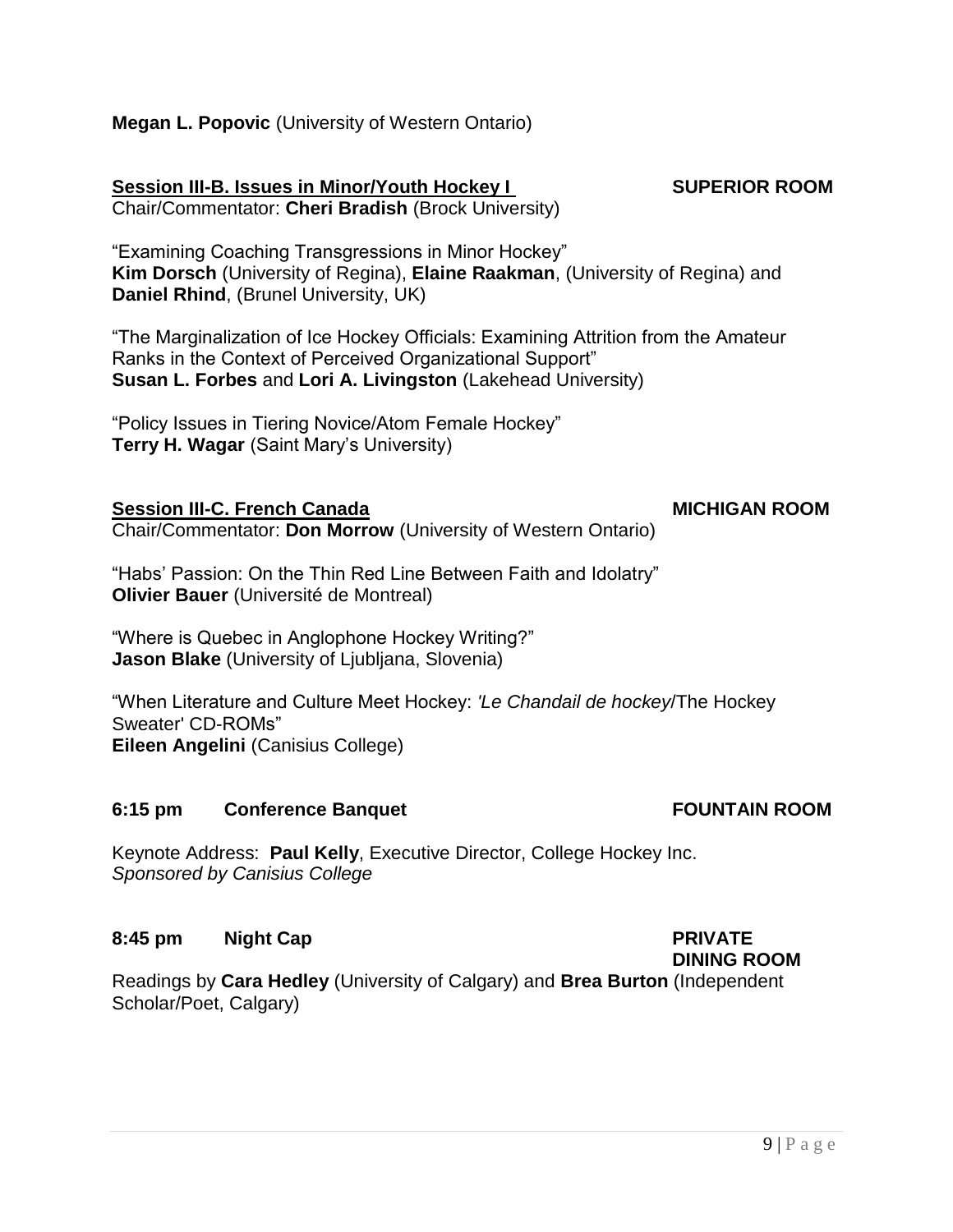#### **Saturday, June 5, 2010**

#### **8:00-9:00 am Continental Breakfast FOUNTAIN ROOM**

## **8:15-8:45 am Book Launch FOUNTAIN ROOM**

University of Toronto Press presents: *Canadian Hockey Literature: A Thematic Study* by **Jason Blake** *\*\*Dr. Blake will be on hand to speak briefly about his book and sign copies\*\** 

**8:45-10:15 am Plenary Session B FOUNTAIN ROOM**

**World Junior Hockey Panel – Buffalo 2011** Moderator: **Stephen Hardy** (University of New Hampshire) Panelists: **Tom Ahern** (Buffalo Sabres); **Paul Kelly** (College Hockey Inc.); **Bucky Gleason** (Buffalo News); **Andrew Podnieks** (writer, Toronto); **Michael Gilbert** (Buffalo Sabres)

#### **10:15-10:30 am Refreshment Break FOUNTAIN ROOM** *Sponsored by Tim Horton's*

#### **10:30 am-12:00 pm Concurrent Sessions IV**

#### **Session IV-A. Memory, Nostalgia and Myth CONTARIO ROOM**

Chair/Commentator: **John Soares** (University of Notre Dame)

"Canadian Iliad: A Story of Two Myths and the People who told them" **Richard Harrison** (Mount Royal University)

"Hockey Night in Canada: Nostalgia, Tradition and Canadian Hockey" **Dylan McConnell** (University of Waterloo), **William M. Foster** (University of Alberta) and **Craig G. Hyatt** (Brock University)

"The Hero's Journey to Moscow: The Summit Series and the Next Generation" **Rich Lehman** 

#### **Session IV-B. International Trade and the SUPERIOR ROOM Commerce of Hockey**

Chair/Commentator: **Dan Kolundzic** (Consulate General of Canada, Buffalo)

"Brand Meaning of the Canadian Intrauniversity Sport Hockey League: an Insurance Policy if All Else Fails!"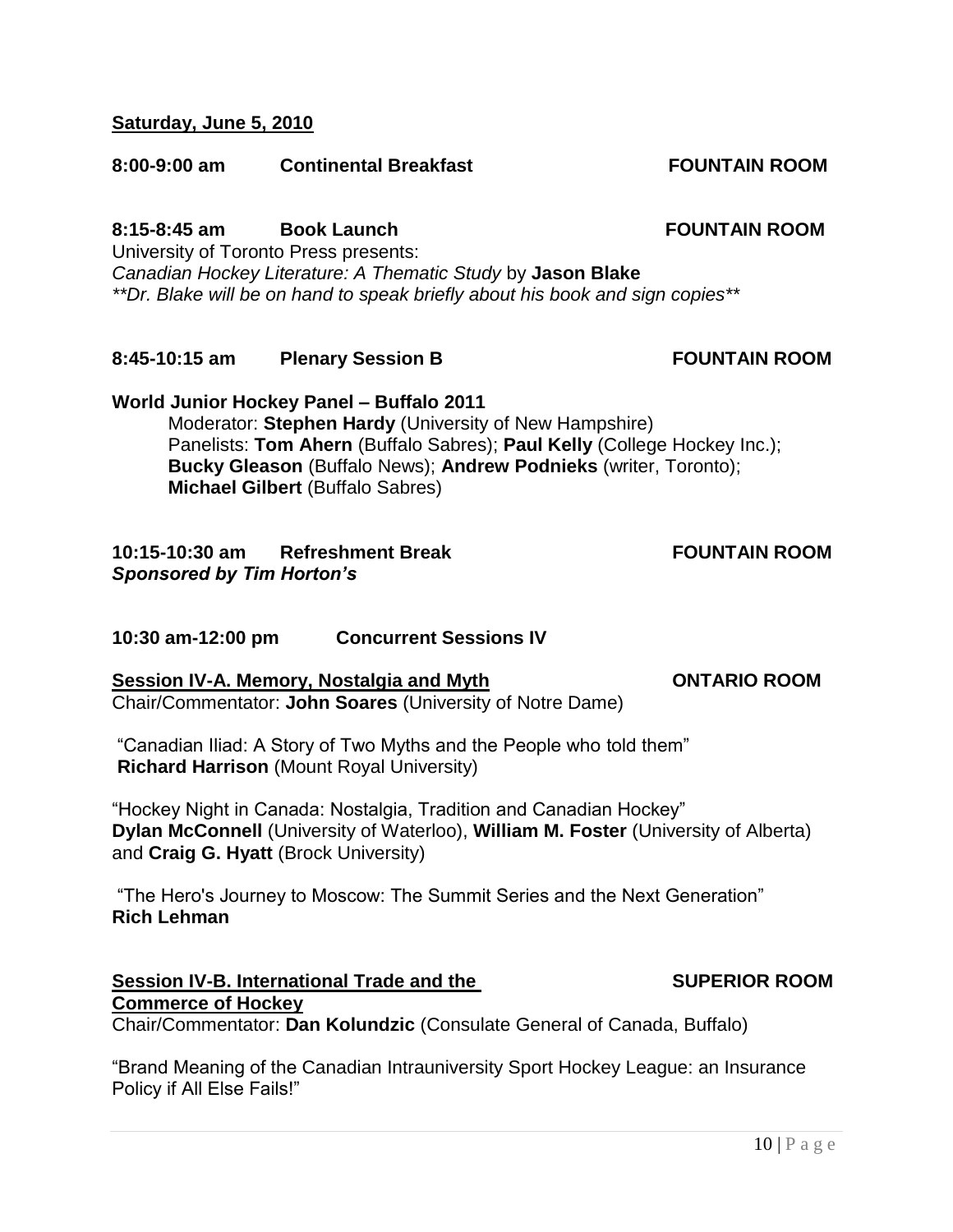#### **Chris Chard** (Brock University)

―Exploring the Impact of Executive Leadership Experience on Payroll Efficiency in the National Hockey League"

**Jess C. Dixon** (Univ. of Windsor), **Chris Gibbs** (Ryerson Univ.), **Mark R. Holmes** (York Univ.) and **Norm O"Reilly** (Syracuse Univ.)

―Cross Check: An Overview of the International Tax Issues for Professional Hockey Players"

**Alan Pogroszewski** and **Kari Smoker** (St John Fisher College)

#### **Session IV-C. Issues in Minor/Youth Hockey II MICHIGAN ROOM** Chair/Commentator: **Charlene Weaving** (St. Francis Xavier University)

"The Minor Hockey Experience" **Doug Gleddie** (University of Alberta)

―Extrinsic Motivation and Pressure in North American Youth Hockey: He Shoots, Who Scores?"

**Adam Pfleegor** and **Rand Meshki** (Brock University)

"Key Obligations in Coaching Minor Hockey: A Human Rights Analysis" **Elaine Raakman** (University of Regina), **Kim D. Dorsch** (University of Regina) and **Daniel Rhind** (Brunel University, UK)

**12:00-1:30 pm Luncheon FOUNTAIN ROOM**

Keynote Speaker: **Larry Playfair**, President, Buffalo Sabres Alumni Association

#### **1:45-3:15 pm Concurrent Sessions V**

**Session V-A. Contexts of Selling Hockey II CONTARIO ROOM** Chair/Commentator: **Chris Chard** (Brock University)

"Olympic Hockey – After the Circus Leaves Vancouver" **Norm O"Reilly** and **Rick Burton** (Syracuse University)

"Fire and Ice Girls: A Step Backwards?" **Lynne Perras** (University of Calgary)

―The Power to Play: Social, Economic and Cultural Capital Forms and the Hegemonic Negotiation of Appropriate Hockey in the Nova Scotia Amateur Hockey League, 1904- 1910"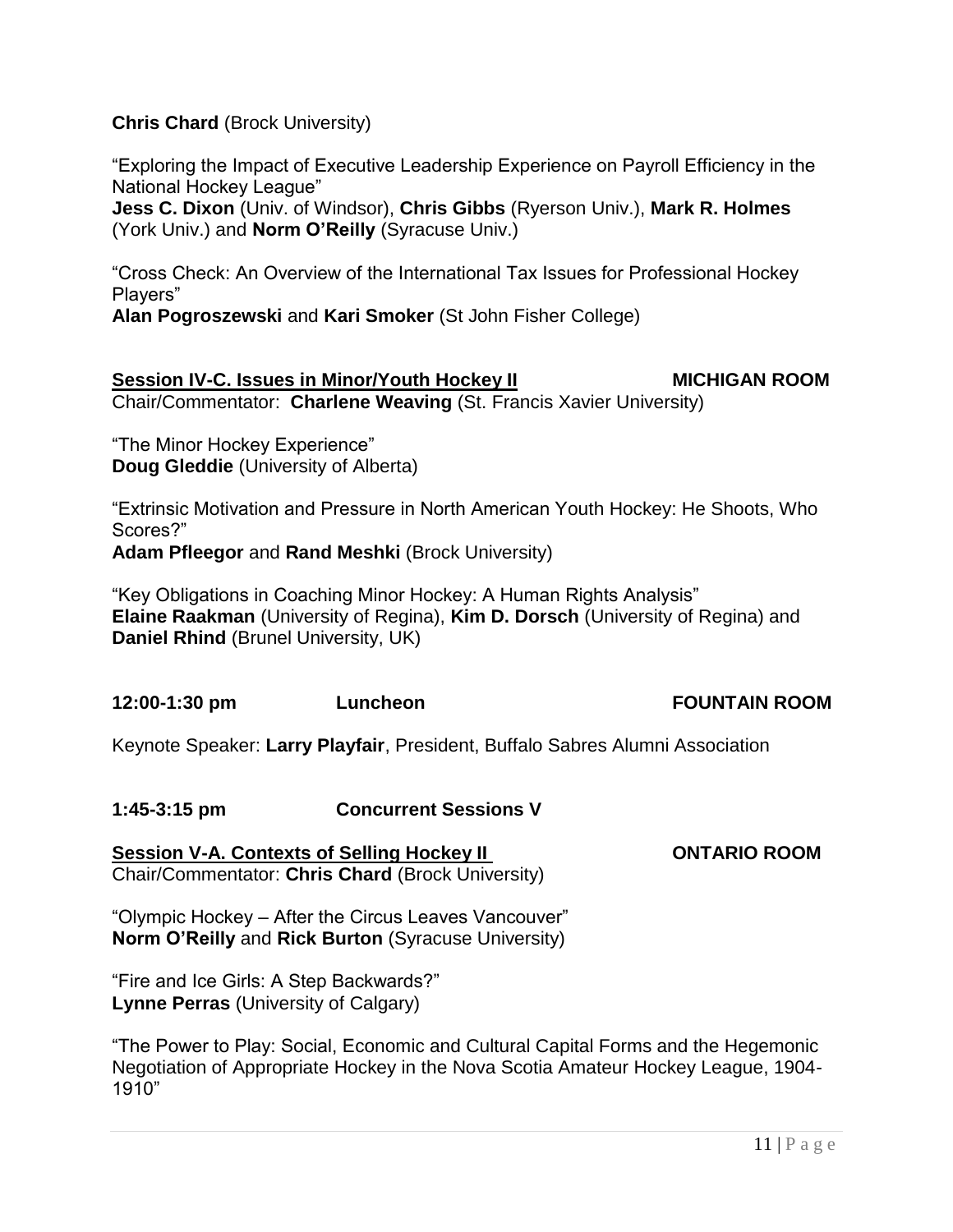#### **Greggory "Mac" Ross** (University of Western Ontario)

#### **Session V-B. Representations of Otherness MICHIGAN ROOM** Chair/Commentator: **Munroe Eagles** (SUNY Buffalo)

"On the border of recognition: Canadian newspaper coverage of sledge hockey" **Fred Mason** (University of New Brunswick)

―The Star and Crescent or the Maple Leaf? Nationalism, Identity and the Media Coverage of Nazem Kadri" **Matt Ventresca** (Brock University)

"Orioles and Indians: Race, Agency and Exploitation in Historical Hockey Narratives" **Andrew Holman (**Bridgewater State College) and **Greg Gillespie** (Brock University)

| $3:15 - 4:00$ pm | <b>Refreshment Break and Reading</b>             | <b>PRIVATE</b>     |
|------------------|--------------------------------------------------|--------------------|
|                  |                                                  | <b>DINING ROOM</b> |
|                  | Desdinau Dalam Kampadu Linium tha Haalcay Daagma |                    |

Reading: **Brian Kennedy**, *Living the Hockey Dream*

#### **4:00-5:30 pm Concurrent Sessions VI**

#### **Session VI-A. The Borders of Early American Hockey ONTARIO ROOM** Chair/Commentator: **Lorraine Oak** (SUNY – Buffalo)

"The Third Leg of the Early American Hockey Quartet: Frank 'Coddy' Winters" **Roger Godin** (Minnesota Wild)

―Hockey as a Transborder Phenomenon: How the Patrick Brothers Made the Stanley Cup an American Trophy" **Lenard Kotylo** (Society for International Hockey Research)

**Session VI-B. Making Miracles and Disasters on Ice SUPERIOR ROOM** Chair/Commentator: **Lynne Perras** (University of Calgary)

"Miracle on Ice': The 'Hail Mary' shot heard around the world" **Debra Kolodczak** (SUNY Buffalo)

"Making the Canadian Team" **Tom Rorke** (Carleton University)

#### **Session VI-C. Fresh Sheet: Writing Women's Hockey MICHIGAN ROOM on to the Ice and Page**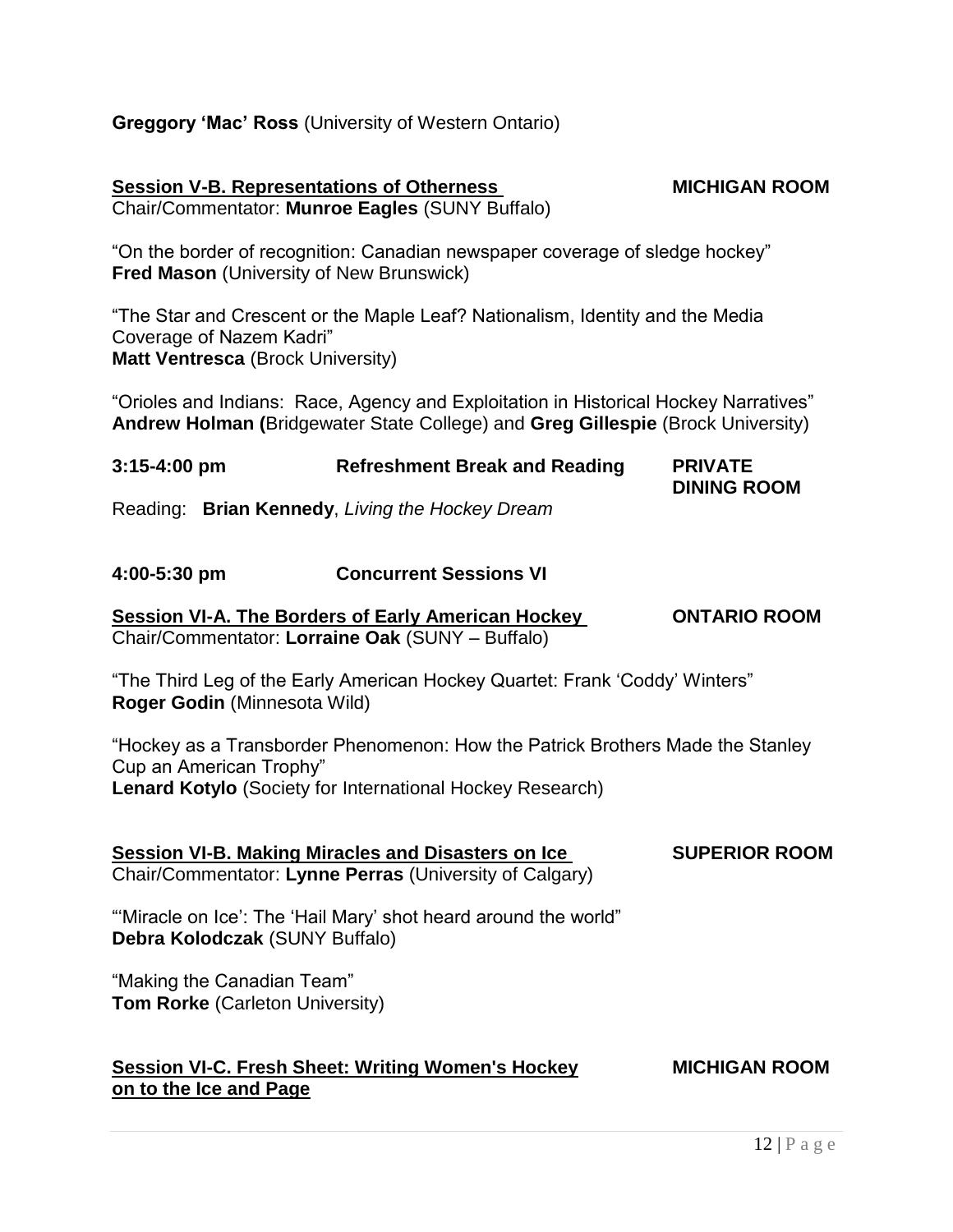**Cara Hedley** (University of Calgary) and **Brea Burton** (Independent Scholar/Poet)

#### **5:45-7:00 pm Evening Shinny Game: North Buffalo Ice Rink, 156 Tacoma Avenue, Buffalo.**

#### **7:30-9:30 pm Conference Wrap-up Reception**

Pearl Street Grill & Brewery, Pan-America Room (2nd Floor) 76 Pearl Street, Buffalo, NY

*This reception was made possible with support from the Consulate General of Canada in Buffalo.*

*Ce programme fut possible grace à la collaboration du Consulat General du Canada.*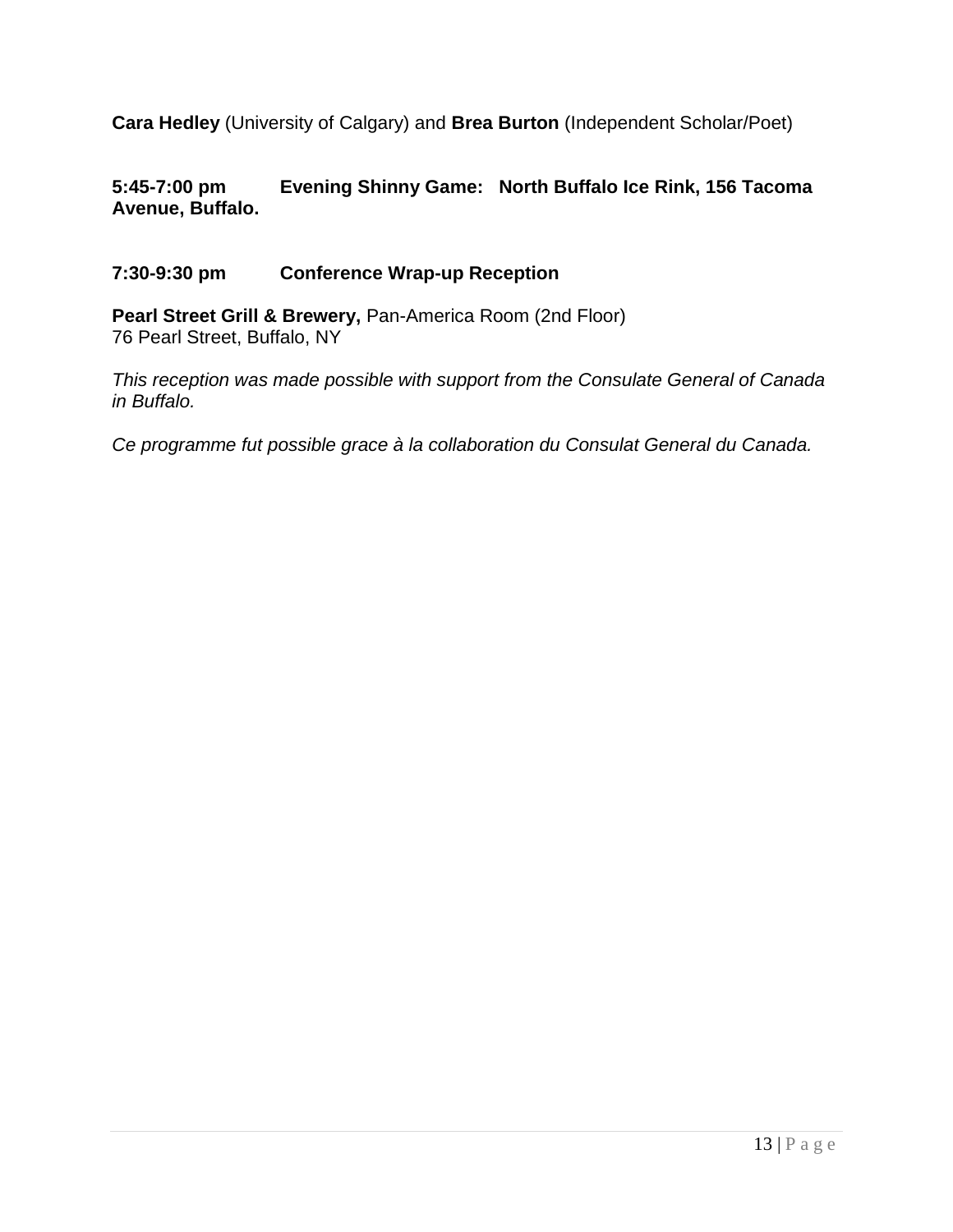## **PRESENTATION ABSTRACTS**

#### **"The premier out-of-doors mid-winter attraction": The Banff Winter Carnival and women"s hockey, 1917-1939**

**Carly Adams**, University of Lethbridge, Alberta [carly.adams@uleth.ca](mailto:carly.adams@uleth.ca)

On December 28<sup>th</sup>, 1916, a group of businessmen and local politicians, including Norman Luxton and police magistrate Barney Collison, met to discuss the feasibility of hosting a winter carnival in Banff, Alberta. Banff had long had a reputation as a summer holiday resort, and those involved in staging this event hoped it would change this popular perception and attract more winter tourism. With the support of the government of Canada, the first annual Banff Winter Carnival was hosted in February 1917. The two-week affair was held in conjunction with the  $10<sup>th</sup>$  annual curling bonspiel. Events such as curling, skiing, tobogganing, snowshoeing, skating, winter swimming, trap shooting, and hockey appeared on the program along side events such as a fancy dress ball, and a carnival Queen contest. From the inaugural carnival in 1917 until 1939, the Banff Winter Carnival also featured women's hockey events such as provincial championships, Western championships, and exhibition matches between teams from Alberta, British Columbia, Saskatchewan, and Manitoba. The 1927 carnival brochure suggests that the "Banff Carnival has the distinction of starting the [provincial] Ladies' Championship hockey.‖ This paper offers an investigation of women's hockey participation at the Banff Winter Carnival from 1917-1939. Robert Kossuth (2009) suggests that women's hockey teams in Southern Alberta were short-lived, played only exhibition matches and any broad interest in the games was due their novelty. Indeed, women's hockey during the first half of the  $20<sup>th</sup>$  century in Alberta was not as widespread as men's hockey, and it often met with resistance from citizens and the media. However, a closer look at the number of teams across the province, the leagues and organizational structure of the sport suggests that women's hockey flourished in Alberta during this period. Drawing on archival documents from the Whyte Museum and Archives in Banff Alberta as well as news reports from the local Banff newspaper, the *Crag and Canyon*, and the *Calgary Herald,* I suggest that, in Alberta, women's hockey was well established as early as the 1920s, with leagues and organized championships.

#### **When Literature and Culture Meet Hockey:** *Le Chandail de hockey* **/** *The Hockey Sweater* **CD-ROMs**

**Eileen M. Angelini**, Canisius College, Buffalo, New York [eileen.angelini@canisius.edu](mailto:eileen.angelini@canisius.edu)

Since 1996, the U.S. National Standards for Foreign Language Education, or the Five "C"s, as they are more commonly known (Communication, Cultures, Connections, Comparisons, and Communities), have represented a consensus among educators, business leaders, government, and the community on the definition and role of foreign language instruction in American education. As such, they have provided a framework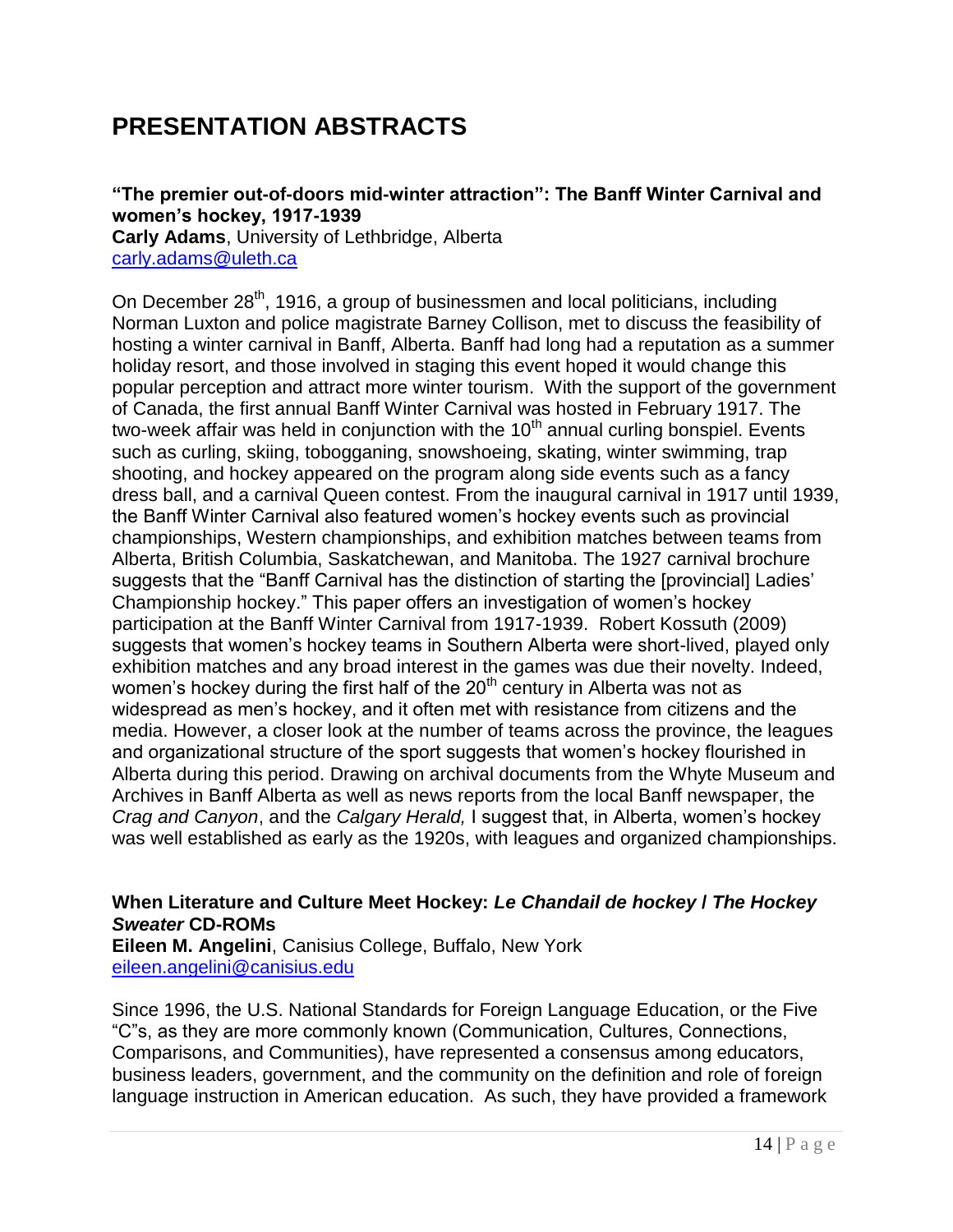upon which foreign language specialist have developed curricular units. One such example for the French classroom is "Le Chandail de hockey." This enduring story by Roch Carrier, a highly celebrated French-Canadian author, is a perfect way to introduce American students to the special importance of hockey and team loyalty to all Canadians. In 2006, *les Éditions 3D*, supported by the Canadian Studies Program, the National Literacy Secretariat, Alberta Education (ACCESS Program) and the National Film Board of Canada, developed two interactive CD-ROMs for learning French and English as second languages based on Carrier's "Le Chandail de hockey." The original intent of these two CD-ROMS was to connect with young Canadians and new Canadians through reading and the sport of hockey but the French version is ideal for teaching Canadian literature and culture in the French classroom at a variety of instructional levels. At the center of the CD-ROMs is the National Film Board's animated film based on the famous hockey story. Supporting the NFB film are interviews with Carrier and with Quebec folk artist Marcel Dargis, pages from Eaton's 1946-47 catalogue, "hockey cards" and computer-based activities. The presenter will give a brief overview of Carrier's beloved story and then continue with an interactive demonstration of the CD-ROM.

#### **Habs" Passion: On the Thin Red Line Between Faith and Idolatry**

**Olivier Bauer**, Université de Montréal, Quebec [olivier.bauer@umontreal.ca](mailto:olivier.bauer@umontreal.ca)

In sports, things don't always happen as they should. You can be the best player, have the best equipment on the market, your team can be the best organized and for some reason you can be lame and your team can lose! Even in a tough "agôn," there is place for some "alea." Because people need some logic in this randomness, they want to believe in a kind of divinity who decides if the goalkeeper stops the puck or not, if the center scores or not. And they perform rituals to make this divinity help their team. In Montreal, we believe in the Habs. And for them, we worship several divinities in several manners. Some worship the Christian God by practicing Catholic devotions. But some other prefer to pray the Ghosts of the Forum, i.e. the best Habs players whose jerseys were retired on the ceiling of the ancient ice-skating rink where the Habs won 22 Stanley Cups. From a Protestant theological point of view, both attitudes are at risk of idolatry. Praying the Ghosts of the Forum could be a true worship given to false Gods and practicing Catholic rituals for the Habs to win could be a false worship given to the true God. But the Habs' passion is not condemned to idolatry. The Habs' Passion could become a true faith to a true God. When a Habs game, a Plekanec play, a Price stop, even a Laraque fight or a crowd's cheer are so beautiful, so perfect, you could look at them as a sign or a premise of God's Kingdom. And when the Habs lose or when a Camalleri shot misses the net, you are reminded that hockey players are just human and that ice hockey is just a game.

#### **Where is Quebec in Anglophone Hockey Writing?**

**Jason Blake**, University of Ljubljana, Slovenia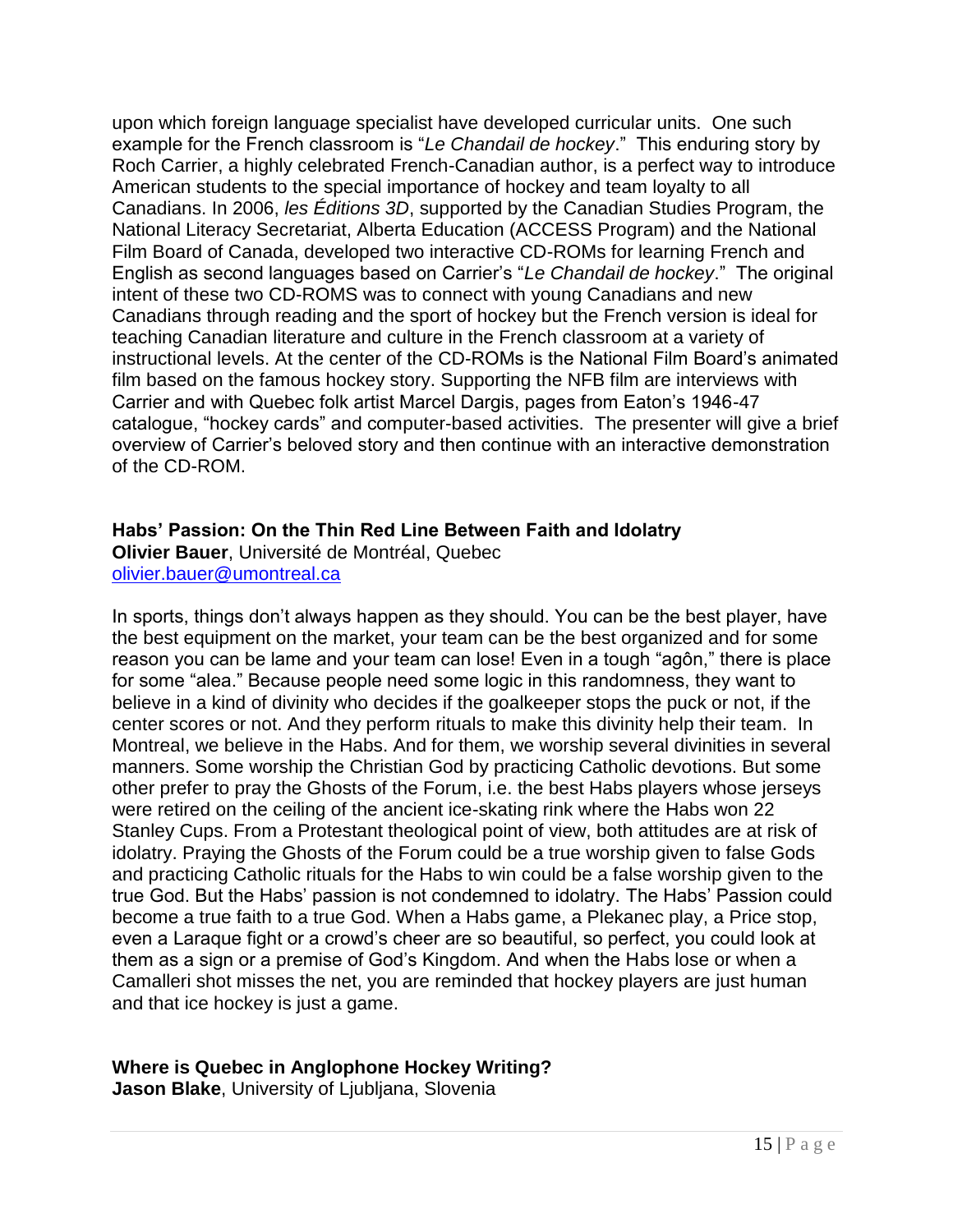#### [blake.jason@guest.arnes.si](mailto:blake.jason@guest.arnes.si)

Canadian hockey writing generally looks to the United States only to complain about theft of "our game." In fiction, this is most obvious in laments over the departure of the NHL's Winnipeg Jets and Quebec Nordiques. Canadian fiction never complains about the Hartford Whalers' or the Minnesota North Stars' move to greener pastures – that is, about other towns that "lost" their NHL teams in spite of a rich hockey tradition. After all, such complaining would complicate the simplistic idea that only in Canada is hockey at home. And yet there is another curious half-absence in Canadian hockey fiction: Quebec. There are many references to individual heroes, and just as many to the fabled Montreal Canadiens, but these often occur in a cultural vacuum in terms of identity politics. A case in point: though Mordecai Richler has made several references to Maurice Richard *et al*, and repeatedly emphasized the Canada-hockey nexus, he never examined the cultural importance of hockey to a specifically Québecois identity. Given that hockey and Quebec are two of Richler's pet topics, it is surprising that he did not marry the two in his texts. In Richler's case, this was surely willful avoidance; in the case of many other Anglophone writers, it indicates a disturbing lack of familiarity with the Québecois Other. An anglophone reader who approaches hockey solely through English-language fiction, rather than works translated from French (most notably, Roch Carrier's "The Hockey Sweater"), would have little idea that Richard was seen as a hero of the people. In my paper, I examine this lack, highlight the exceptions to the rule, and consider the fleeting and stereotypical representations of francophone players. "Knowing" Quebec through its hockey heroes arguably complicates Canadian cultural identity because it allows for the illusion of familiarity.

#### **"Canada"s game" at "Canada"s Games": Men"s Hockey in the Vancouver 2010 Olympics**

**Michael Buma**, University of Western Ontario [mpbuma@gmail.com](mailto:mpbuma@gmail.com)

One of the stories that many Canadians followed closely throughout the Vancouver 2010 Winter Games was the performance of Canada's men's hockey team. Hockey has often been associated with a sense of collective identity, cultural distinctiveness, and national belonging in Canada. To frame the nationalist signification of hockey at the Vancouver Olympics quite simply, the tournament meant "Canada's game" being played at what many official narratives took to calling "Canada's Games." When Sidney Crosby's overtime goal secured the gold medal for Canada, Canadians across the country celebrated with an outburst of flag-waving, anthem-singing, and beer-drinking. "This is the best day of my life," one reveler told a *Toronto Star* reporter, "I think we are going to party all night!" What did the Olympic hockey tournament communicate about Canadian identity? What are we to make of the exuberantly nationalist victory celebrations? And what does this all mean at an historical moment when nationalism is frequently seen as an exhausted, imperiled, or, at the very least, conflicted ideological stance? Like the meanings given to Canada itself, the significations of hockey in Canadian culture have been heterogeneous, multiple, and diverse. As Bruce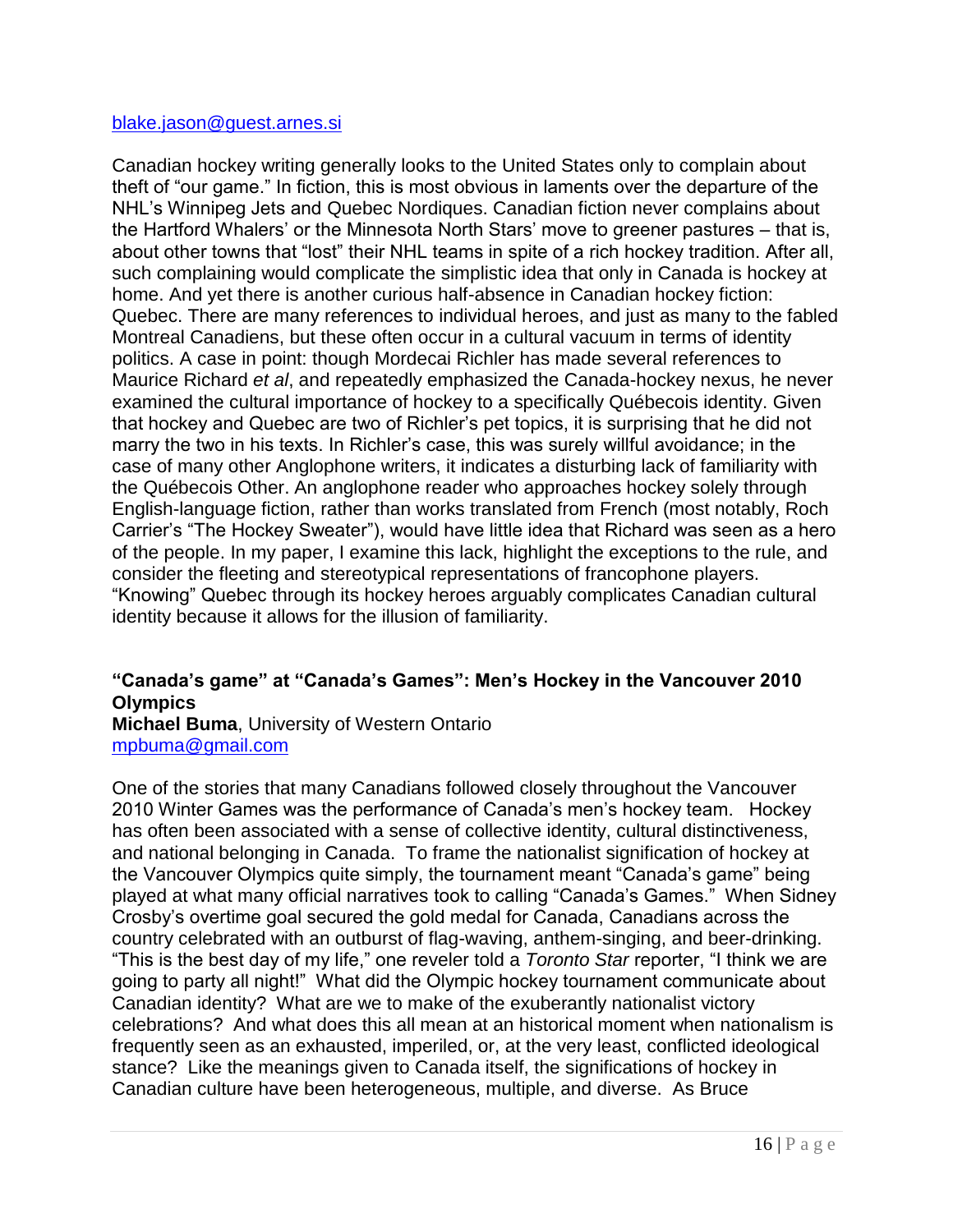Dowbiggin puts it in his attempt to understand modern Canadian society through the lens of hockey, *The Meaning of Puck*, neither the nation or its official winter sport present a very "tidy spectacle." This paper will chart some of hockey's tangled and complex meanings as they emerged in the Vancouver Olympics, attempting to explain what Crosby's goal and the Games they capped-off signified – and will signify – for Canadians.

#### **Brand Meaning of the Canadian Intrauniversity Sport Hockey League: An Insurance Policy if All Else Fails!**

**Chris Chard**, Brock University, St Catharines, Ontario [cchard@brocku.ca](mailto:cchard@brocku.ca)

There has long been a debate about the best route for young athletes to 'take' in order to develop their hockey and life skills. Historically, the Canadian Hockey League (CHL) has been perceived as the best path for a focus on hockey while the National Collegiate Athletic Association (NCAA) has been recognized for the education provided, while also developing hockey skills. More recently the CHL has aligned with the Canadian Intrauniversity Sport (CIS) to offer major junior players a funding package for scholastics, partially in an attempt to compete with the NCAA. How the CIS brand is perceived, therefore, becomes instrumental in the decision set for elite young hockey players who are choosing their developmental path. The meaning the CIS brand holds in the minds of the player-consumers becomes integral for those athletes interested in pursuing and education in addition to developing their hockey skills. The decision set has evolved from purely one between the CHL and the NCAA to one including the CIS as a *de facto* brand extension of the CHL vs the NCAA.

#### **The Borders of Size: Height, Weight and Body Mass Index of Major League Hockey Players, 1876–1990**

#### **John Cranfield, Kris Inwood** and **J. Andrew Ross**, University of Guelph, Ontario [jarring@g.mail.com](mailto:jarring@g.mail.com)

Recent statistical analysis has suggested that the size of major league hockey (MLH) players on specific teams has grown over the last few decades (Montgomery 2006), but there has been no systematic attempt to analyze trends in the entire MLH population over the whole century of major professional hockey play. Following the study of major league baseball players by Saint Onge, Krueger, and Rogers (2008), we analyze MLH size trends using non-parametric estimation of the distribution of height, weight, and body mass index (BMI) across different birth cohorts (1876 to 1990). Over this 114-year time period, hockey players gained, on average, approximately 3.7 inches (9.4 cm) in height and 28.5 lbs (12.9 kg) in weight, which has contributed a 1.38 unit increase in BMI. Variations are also seen between position of play and country of birth. The study hopes to provide a novel contribution to the anthropometric literature and also begin to address how the physical parameters of hockey players, i.e. the "borders" of size, have influenced, and been determined by, the style and rules of the sport itself.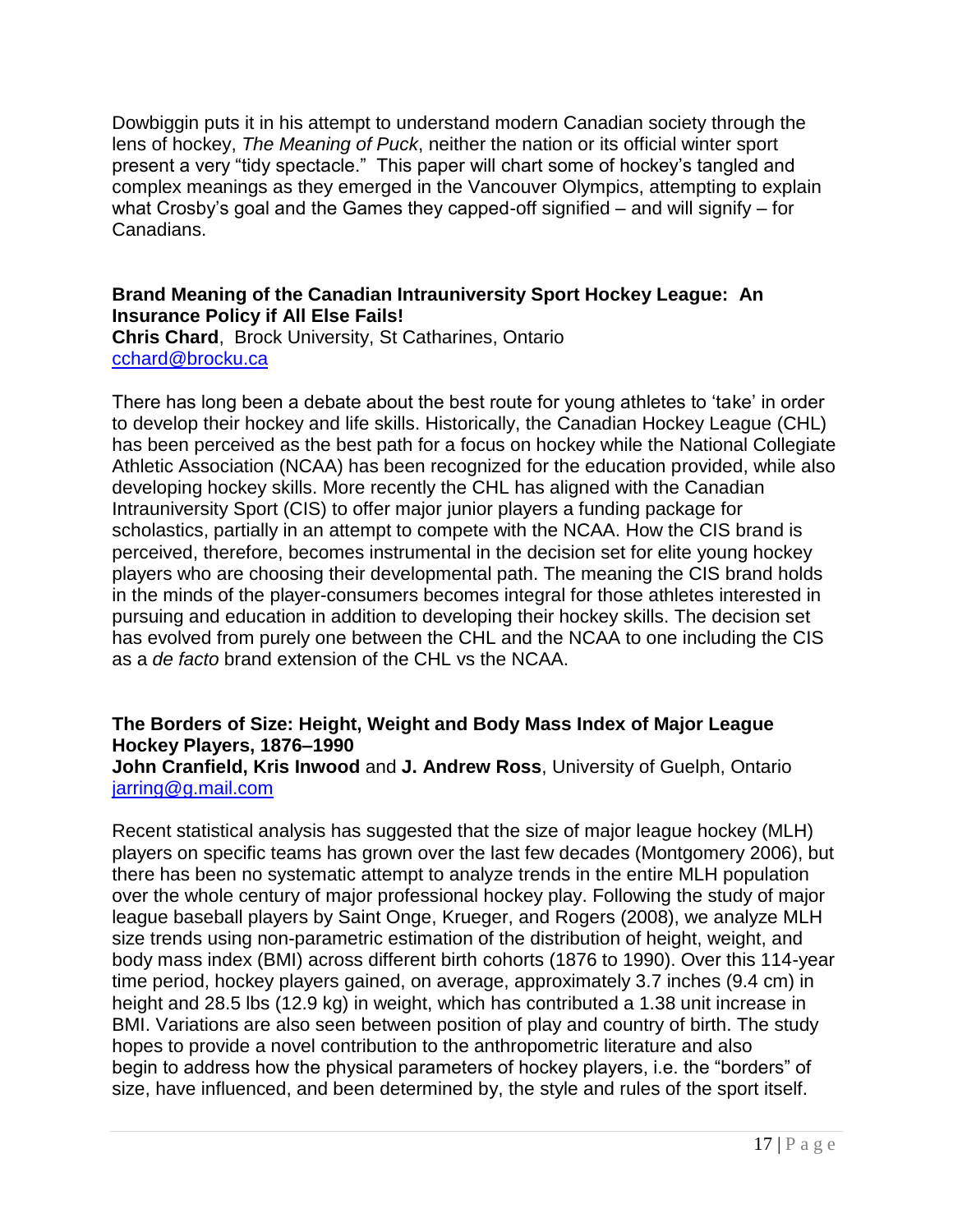#### **Problematic Borders: German-German Ice Hockey Games during the Second Berlin Crisis Heather Dichter**, University of Toronto, Ontario

[heather.dichter@utoronto.ca](mailto:heather.dichter@utoronto.ca)

Some of the most vivid Cold War battles in sport took place in the hockey rink. At the same time, sport leaders continued to espouse the rhetoric that politics should remain out of sport. Even before these events the Cold War impacted the hockey world not by creating great games but rather by preventing games from taking place. The division of Germany and the Second Berlin Crisis ensured that cross-border hockey games between the two German states did not occur. East and West Germany were scheduled to play each other on the last day of the 1961 World Ice Hockey Championships in Geneva to determine their final places in the standings. West Germany refused to take the ice against the team from the German Democratic Republic in case they lost and had to stand in respect at the East German flag and anthem in the post-game ceremony. East Germany sought acceptance of its own national athletic teams in order to gain *de facto* recognition of its flag, state symbol, and anthem, which West Germany refused to provide. Although the Iron Curtain divided the German states, this border was not recognized by West Germany's North Atlantic Treaty Organization (NATO) allies within the world of sport. The United States supported West Germany's policy of not recognizing East Germany and denied visas to the East German hockey team, preventing it from participating in the 1962 World Championships. Western media tacitly approved of West Germany's actions, demonstrated by their lack of criticism of the decisions taken which ensured that no German-German hockey game occurred during the height of the Second Berlin Crisis. These problems which beset hockey were replicated across several international federations, ultimately making the all-German Olympic team untenable by the end of the decade when the German states finally recognized their shared border.

#### **Exploring the Impact of Executive Leadership Experience on Payroll Efficiency in the National Hockey League**

**Jess C. Dixon**, University of Windsor, Ontario, **Chris Gibbs**, Ryerson University, Toronto, Ontario, **Mark R. Holmes**, York University**,** Toronto, Ontario, and **Norm O"Reilly**, Syracuse University, New York [cgibbs@ryerson.ca](mailto:cgibbs@ryerson.ca)

Organizations have a tendency for placing emphasis on individuals' previous work experiences when hiring for leadership positions (Avery, Tonidandel, Griffith, & Quiñones, 2003). Previous research examining the relationship between experience and performance demonstrates that "...different types of leader experience may be differentially predictive of leader effectiveness" (Avery et al., 2003, p. 674). This same tendency for making personnel decisions based on the relevant experience of candidates is also pervasive in the hiring of executives in the context of professional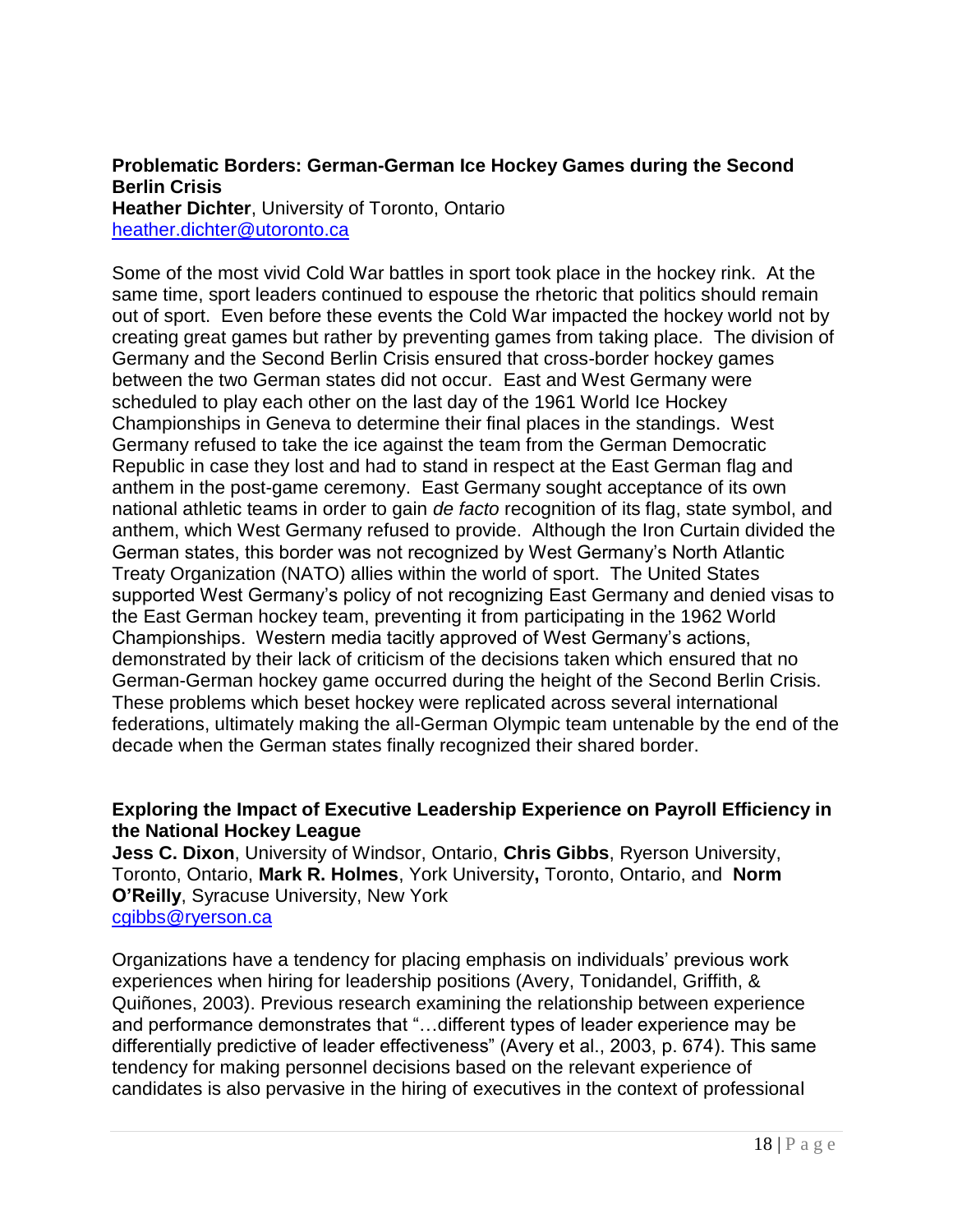sports (Graham, 2003; Hatfield, Wrenn, & Bretting, 1987). Drawing upon extant leadership theory, the current study sought to examine which types of leadership experiences were significant in explaining the efficiency with which General Managers (GMs) in the National Hockey League (NHL) utilized scarce financial resources to achieve their clubs' on-ice performance objectives between 1999 and 2007. Using fixed effect regression models, our results indicated that the previous leadership experiences of NHL GMs accounted for 9.1% of the variance in the payroll efficiency (Gerrard, 2005) of clubs. This represented a significant increase ( $p < .001$ ) over the 47.7% of the variance accounted for by the fixed effects alone during this timeframe. Of particular interest, the current tenure of GMs was found to have a significant curvilinear (i.e., Ushaped) relationship with payroll efficiency ( $p < .001$ ), while the number of games played and coached in the NHL were found to be significant positive ( $p < .05$ ) and negative (p < .01) predictors of payroll efficiency, respectively. From a theoretical standpoint, this study extends upon previous research by examining the role that executive leadership experiences play in determining the efficiency with which professional sport clubs achieve their performance outcomes (Smart, Winfree, & Wolfe, 2008). On a practical level, these findings may assist NHL clubs to make better informed executive hiring decisions.

#### **Hockey, Beer, Opera and Cross-Dressing: A** *Perfectly Normal* **Representation of Canadian Masculinity**

**Jamie Dopp**, University of Victoria, British Columbia [jdopp@uvic.ca](mailto:jdopp@uvic.ca)

Until quite recently representations of hockey have centred almost exclusively on men and boys—and on the norms of masculinity expected of them in the game as in life. In their classic study *Hockey Night in Canada*, Gruneau and Whitson summarize the model of masculinity traditionally offered by hockey as follows: "At its best this model of masculinity defines the real man as a decent person of few words, but with a powerful sense of his own abilities and the toughness and physical competence to handle any difficulties that might arise; a man that people respect and look up to but don't dare cross; a man who generally respects the rules that govern social life, but knows how to work outside them if necessary." (191) Over the last twenty years or so a number of literary and critical texts have challenged the naturalness of this model. Alongside some very welcome hockey writings about the experiences of women (like Lorna Jackson's memoir *Cold Cocked: On Hockey* and Cara Hedley's novel *Twenty Miles*) there have been some important rethinkings of the traditional model in texts centred on men. One of the earliest and best rethinkings of the masculinity associated with hockey is the 1991 film *Perfectly Normal*. The screenplay for *Perfectly Normal* was co-written by Eugene Lipinski and Paul Quarrrington and it shows a similar combination of affectionate indulgence in and critical exposure of masculine norms seen in so many of Quarrington's novels. The film follows the story of Renzo Parachii, an Italian-Canadian young man who works in a beer factory and plays goal on the factory's industrial league team. After his mother dies, Renzo meets an American huckster named Alonzo Turner (played by Robbie Coltrane before his days as Hagrid) who becomes his boarder.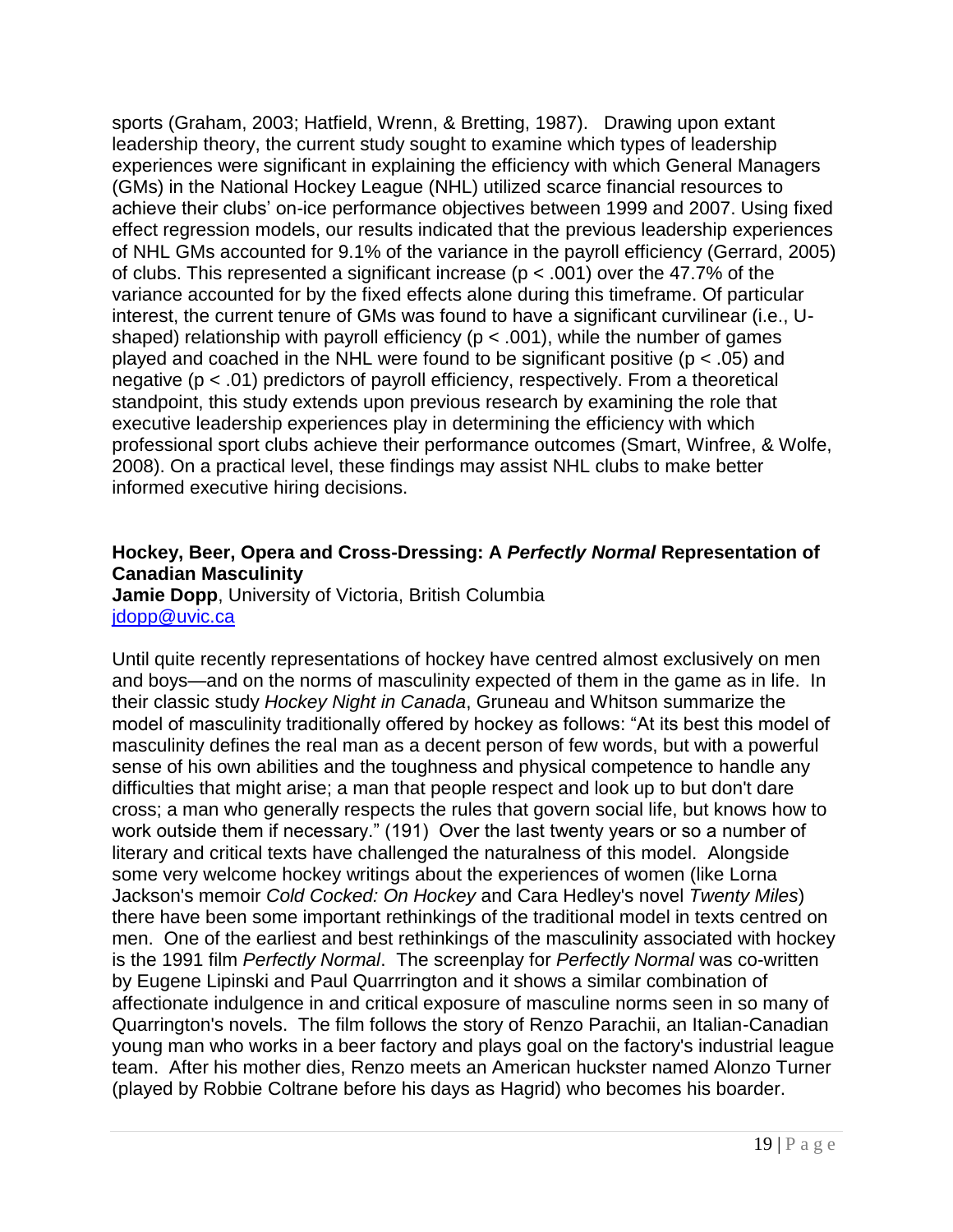Alonzo, staying in the Renzo's mother's old room, discovers that the old woman left thousands of dollars stashed in her opera record collection. Alonzo talks Renzo into using the money to open a *La Traviata*-themed restaurant (Alonzo is a cook; they both love opera). The *pièce-de-resistance* for the restaurant is a stage show in which Alonzo and Renzo sing an aria from Bellini's *Norma*, with Renzo singing the female part, falsetto, wearing in a diaphanous white frock. The hockey team shows up for the grand opening to witness their team-mate's cross-dressed performance. Mayhem predictably ensues.

During the course of *Perfectly Normal* various aspects of the norms of Canadian masculinity are satirized. What is most challenging and wonderful about the film is the way the cross-dressed final scene, by various clever inversions, becomes not simply a parody of gender norms but a genuine opportunity for various characters to expand their sense of the possibilities of life. If there is a gender scandal at the heart of the film it is the way it ultimately suggests that Renzo's perfect Norma is in fact Perfectly Normal.

#### **Examining Coaching Transgressions in Minor Hockey**

**Kim D. Dorsch,** University of Regina, Saskatchewan, **Elaine Raakman**, University of Regina, Saskatchewan, and **Daniel Rhind**, Brunel University, West London, UK [Kim.dorsch@uregina.ca](mailto:Kim.dorsch@uregina.ca) [elaineraakman@wejustplay.com](mailto:elaineraakman@wejustplay.com)

As research about the outcomes of youth sport grows, so too does our understanding of the relationship of the coach to those outcomes. Recent research by the Coaching Association of Canada (1996) suggests that young athletes feel that their coach is the most influential person in their young sport career. It stands to reason then, that the behaviour of the coach will have an impact on the physical and psychosocial development of the young athlete. It is unfortunate then that many researchers have found that not all coaching behaviours are positive and some may be considered abusive. David (2005) outlines a typology of physical, sexual, psychological, and neglect as the main forms of direct (i.e., coach to athlete) abuse that have received evidence in the youth sport literature. However, there are also more indirect (i.e., adult to adult with the youth as observer) coaching behaviours that may also impact upon the development of the young athlete. It is the purpose of this paper to examine reported coaching behaviours in minor hockey that give support to this typology of coaching transgressions. Data were collected by the Justplay Behaviour Management program (a program where officials report on the conduct of coaches/players/spectators on a gameby-game basis) for two competitive minor hockey leagues. Ratings were received from 56% of the games played during the 2007 season. Forty percent of the ratings contained unacceptable coaching behaviours (total of 401 comments). For example, a continuum of harassment to swearing at and more extreme forms of abuse of the official was a prevalent behaviour. This act is considered a form of indirect psychological abuse as it occurs in front of the child. Further findings support the notion that during competition, coaches display both direct and indirect transgressions.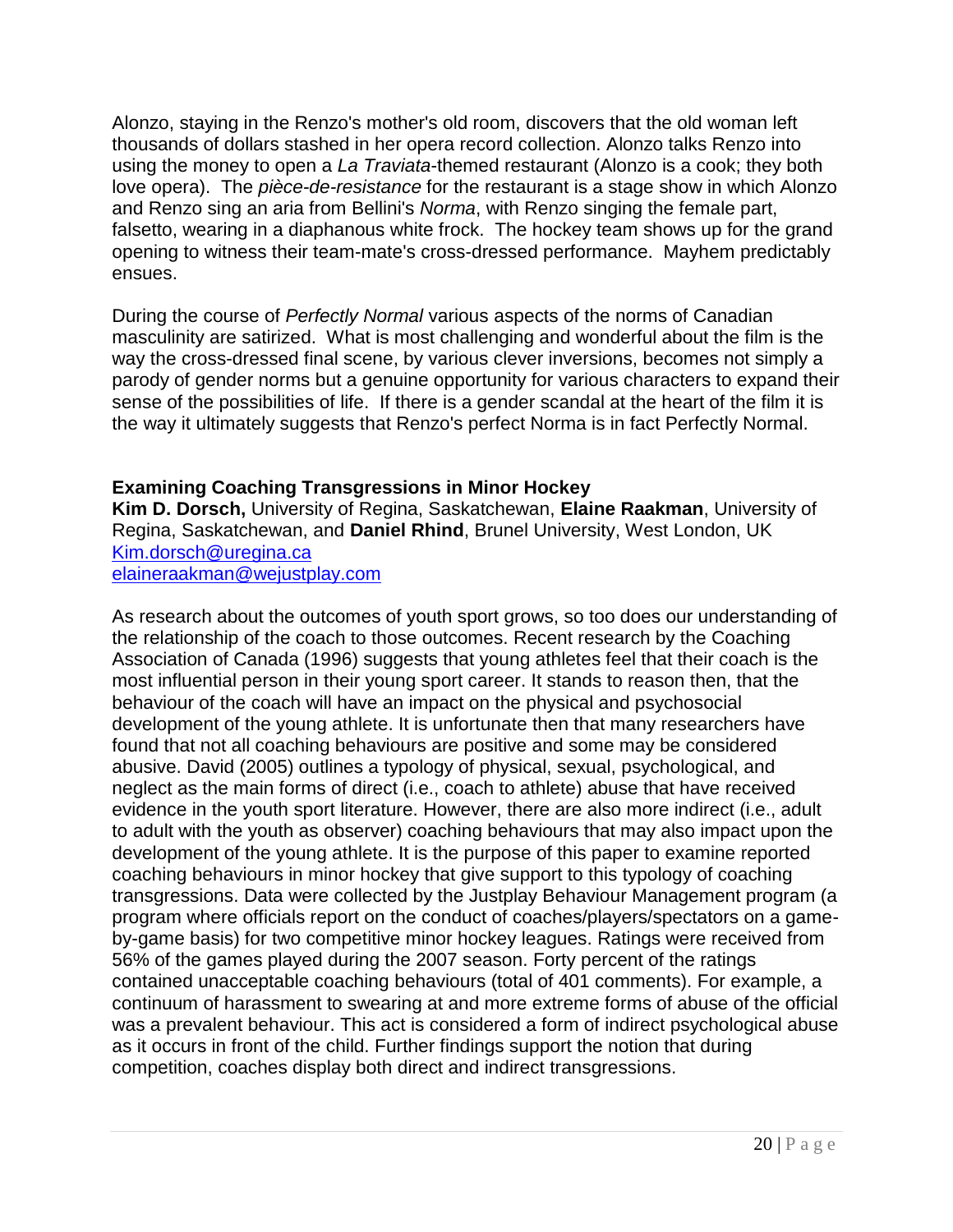#### **The Marginalization of Ice Hockey Officials: Examining attrition from the amateur ranks in the context of perceived organizational support**

**Susan L. Forbes** and **Lori A. Livingston**, Lakehead University, Thunder Bay, Ontario [slforbes@lakeheadu.ca](mailto:slforbes@lakeheadu.ca)

[lori.livingston@lakeheadu.ca](mailto:lori.livingston@lakeheadu.ca)

On-ice officials are a vital part of the Canadian amateur hockey system, yet annual attrition rates are alarmingly high at 30% (Anderson, 2009). Previous research has largely emphasized the role of stress/psychological factors as contributors to officiating dropout (e.g., Dorsch & Paskevich, 2007). In contrast, we (Betts, Forbes, & Livingston, 2007; Livingston & Forbes, 2007) explored a broad range of factors that might contribute to amateur ice hockey officials' decisions to discontinue their participation. We observed that new, inexperienced officials were more likely to cite stress/psychological factors (e.g., verbal abuse, threat of abuse) while experienced long-serving officials were more likely to indicate career or family demands as their primary reason for leaving officiating. Importantly, regardless of experience level, organizational factors emerged as secondary yet omnipresent contributors to these decisions. Thus, the purpose of this investigation was to re-examine the qualitative responses received in our two aforementioned investigations using an analytical framework premised on the theory of perceived organizational support (POS) (Eisenberger et al., 1986). It was hypothesized that the decision to discontinue as an ice hockey official was likely associated with an unfavourable perception of POS. Our findings revealed, in order of descending frequency, that officials who had discontinued their participation felt negatively about their local hockey associations with respect to the lack of: (1) opportunities to move up the ranks; (2) appropriate fee structures to pay them what they deserve; (3) assistance to help them perform their duties to the best of their abilities; (4) consideration given to officials' best interests when making decisions that affect them; and (5) appreciation for their efforts. These findings support our hypothesis and provide important insight into issues that local hockey associations might address in an effort to retain officials.

**The State of U.S. Women"s Division I College Hockey: An Oral History Exposé Jeffrey Gerson**, University of Massachusetts-Lowell [Jgerson1@comcast.net](mailto:Jgerson1@comcast.net)

The purpose of the paper is to explore the current condition of women's division I college hockey in the U.S., with a focus on why there are so few women college hockey coaches (8 of 36) in women's division I hockey. Other issues to be examined are: why women hockey players seem to prefer male coaches; are there qualified women to take open head coaching positions; has Title IX leveled the playing field regarding salaries, scholarships, facilities, and other resources; why the NCAA and USA Hockey lack a women's coach mentoring program; why does Hockey Canada seemingly do a better job at training and keeping its women coaches; why are women treated differently in the hockey rule book (e.g., no checking allowed); and finally, are current women hockey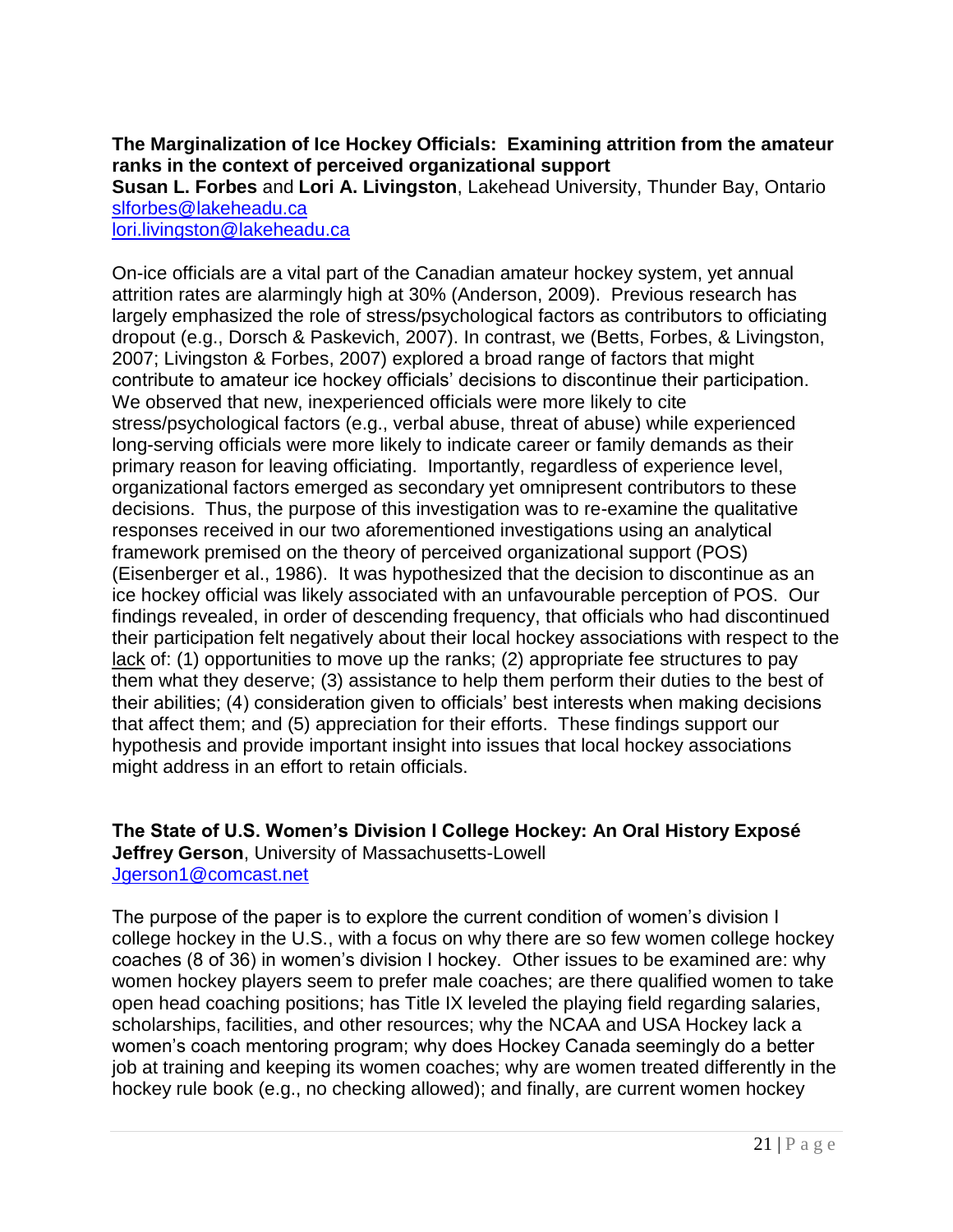coaches working together to change the status quo? Interviewees will include college athletic directors, league commissioners, leaders of the NCAA and USA Hockey, female and male coaches of women's division I college hockey, former and current women's players, and officials of Hockey Canada.

#### **"Structure" and "Nature" in the Gendered World of Ice Hockey Kajsa Gilenstam**, Umeå University, Sweden [Kajsa.gilenstam@idrott.umu.se](mailto:Kajsa.gilenstam@idrott.umu.se)

That men are prioritised over women has been called the "gender regime in sport", and has in part been attributed to differences in performance. However, gender differences in physical performance between women and men depend in part on how comparisons are made and confounders that may influence the results. Even if attempts are made to match groups of women and men, there are often differences in training experience in years, or differences in training load. In ice hockey, women tend to have less experience in ice hockey in relation to age and differences in training conditions have been reported. The aim of this study was to investigate how female and male hockey players position themselves in sport and to visualise the interactions between society and biology that may affect performance. Harding's "Symbolic, Structural and Individual" perspectives were applied on information from team administration as well as on results from questionnaires, semi-structured interviews, and physiological tests on female and male hockey players. Vast differences in structural conditions were found, such as in hockey history and in financial situation within the teams. Both women and men were aware of these differences in conditions. When interviewed, the female players believed women's hockey to be inferior to men's. This excused differences in conditions but not in performance. Still structural conditions may affect performance and the women improved puck velocity when sticks and pucks were adjusted. Hockey experience, age at hockey start, anthropometrics and off-ice fitness variables differed between women and men in absolute values or in relation to body weight. When physiological results were related to Lean Body Mass, the differences diminished or disappeared. For women, skating performance was related to off-ice fitness. The view of women and men affects structural conditions in sport which in turn affect possibilities for individuals and consequently sports performance.

#### **The Minor Hockey Experience**

**Doug Gleddie**, University of Alberta [doug@everactive.org](mailto:doug@everactive.org)

Ice hockey remains one of the most popular team sports for children and youth in Canada. Minor hockey organizations across the country involve thousands of participants, however, upon review of the literature very few studies could be found in which the players themselves were asked to comment on their experience. The aim of this study was to examine the perceptions of fun in minor hockey as seen through the eyes of eight PeeWee hockey players. Research was conducted using interpretive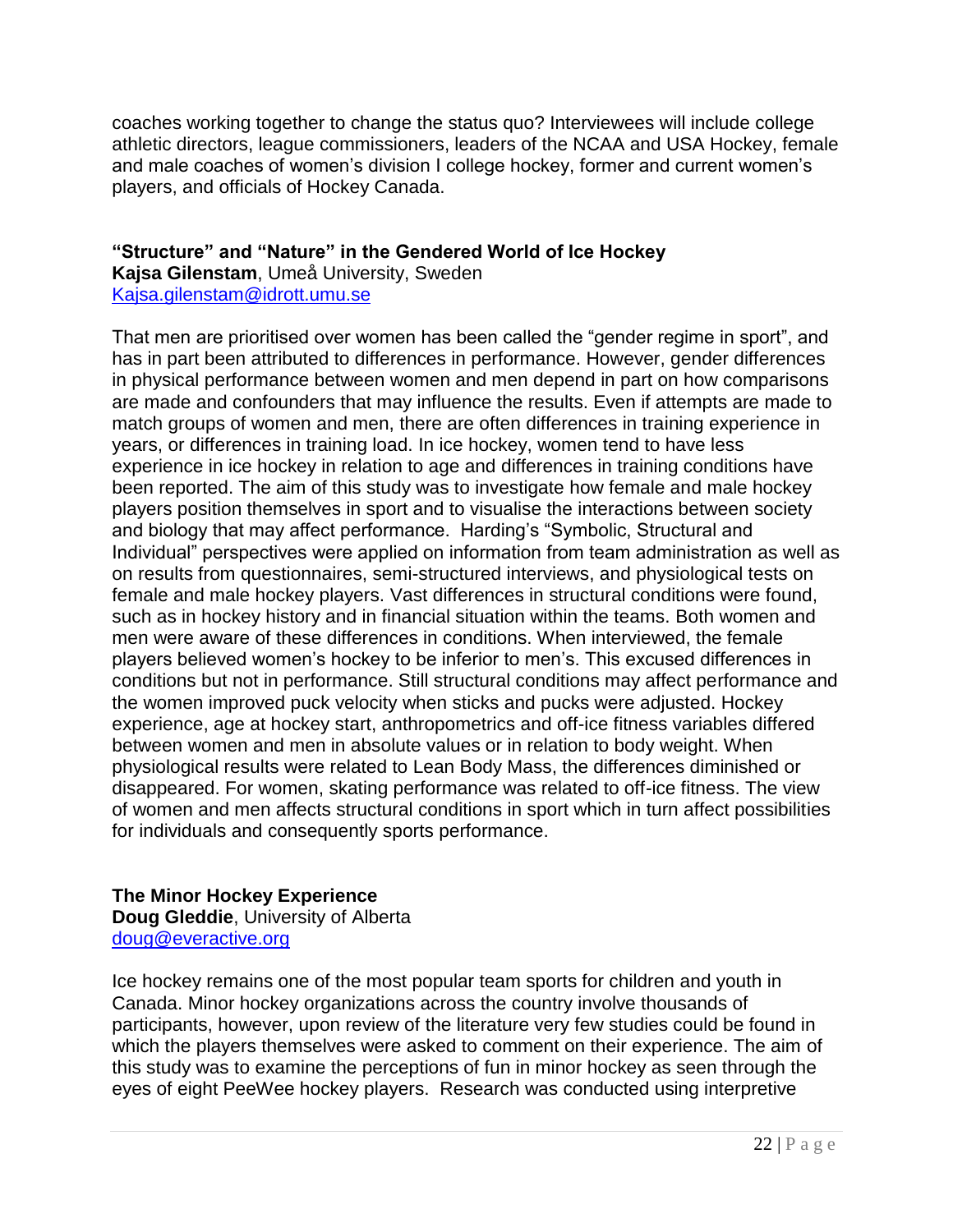inquiry in an attempt to get into the participant's experiences and emotions regarding minor hockey. The primary mode of data collection was interviews. Four themes relating to fun emerged throughout the interview and analysis process: time, competition, structure and adult involvement. Recommendations include thoughts for coaches, parents and league organizers as well as the need for a more comprehensive study into the minor hockey experience.

#### **The Third Leg of the Early American Hockey Quartet: Frank "Coddy" Winters Roger Godin**, Minnesota Wild [rgodin@wild.com](mailto:rgodin@wild.com)

Hockey in the United States has been characterized by its regional nature and the little noted fact that it has been played at its highest levels largely by non-citizens. American players have historically been a minority in their own country and that reality continues to this day where United States' citizens constitute about 20% of the National Hockey League (NHL). This characterization is largely a product of geography and weather and has existed since the sport's earliest organized days which I would define as post-1875 when that first game with written rules takes place in Montreal. Canada was the obvious source for players and the United States had the large population centers where fan bases could be developed. Despite being heavily outnumbered on the ice, the United States still managed in my view to produce in these earliest times four elite players: the Bala-Cynwyd, Pennsylvania-born, Concord, New Hampshire-developed Hobart Amory Hare Baker, best known simply as "Hobey", Minnesotans Frank "Moose" Goheen from White Bear Lake and Frank "Coddy" Winters from Duluth, and Sault Ste. Marie, Michigan's Hugh "Muzz" Murray. I would describe these players as constituting an early American hockey quartet in the 1900-1925 time frame. Baker is best known from his days at Princeton University and the St. Nicholas Hockey Club. Goheen played out his career in his home state with the St. Paul Athletic Club and the minor league St. Paul Saints. Winters is less known than Baker and Goheen, leaving his hometown of Duluth to pursue a career with the Cleveland Athletic Club. Murray is the least known, starring for Sault Ste. Marie, 1912-16, and later playing for Seattle in the Pacific Coast Hockey Association. Baker and Goheen are enshrined in both the Hockey Hall of Fame in Toronto and the United States Hockey Hall of Fame at Eveleth, Minnesota while Winters and Murray are honored only in Eveleth. It will be my purpose in this paper to make hockey scholars better aware of Winters' career and thus make a compelling case for the quartet concept. Murray's career will be addressed in a future paper.

#### **Line Change: Hockey in the Poetic Imagination David Hadbawnik**, SUNY Buffalo [Dh37@buffalo.edu](mailto:Dh37@buffalo.edu)

Why have there been so many recent books of poems published that take hockey as their explicit subject matter? A cursory glance through a library database turns up four such volumes: *The Hockey Player Sonnets* (2003) by John Lee; *No cage contains a*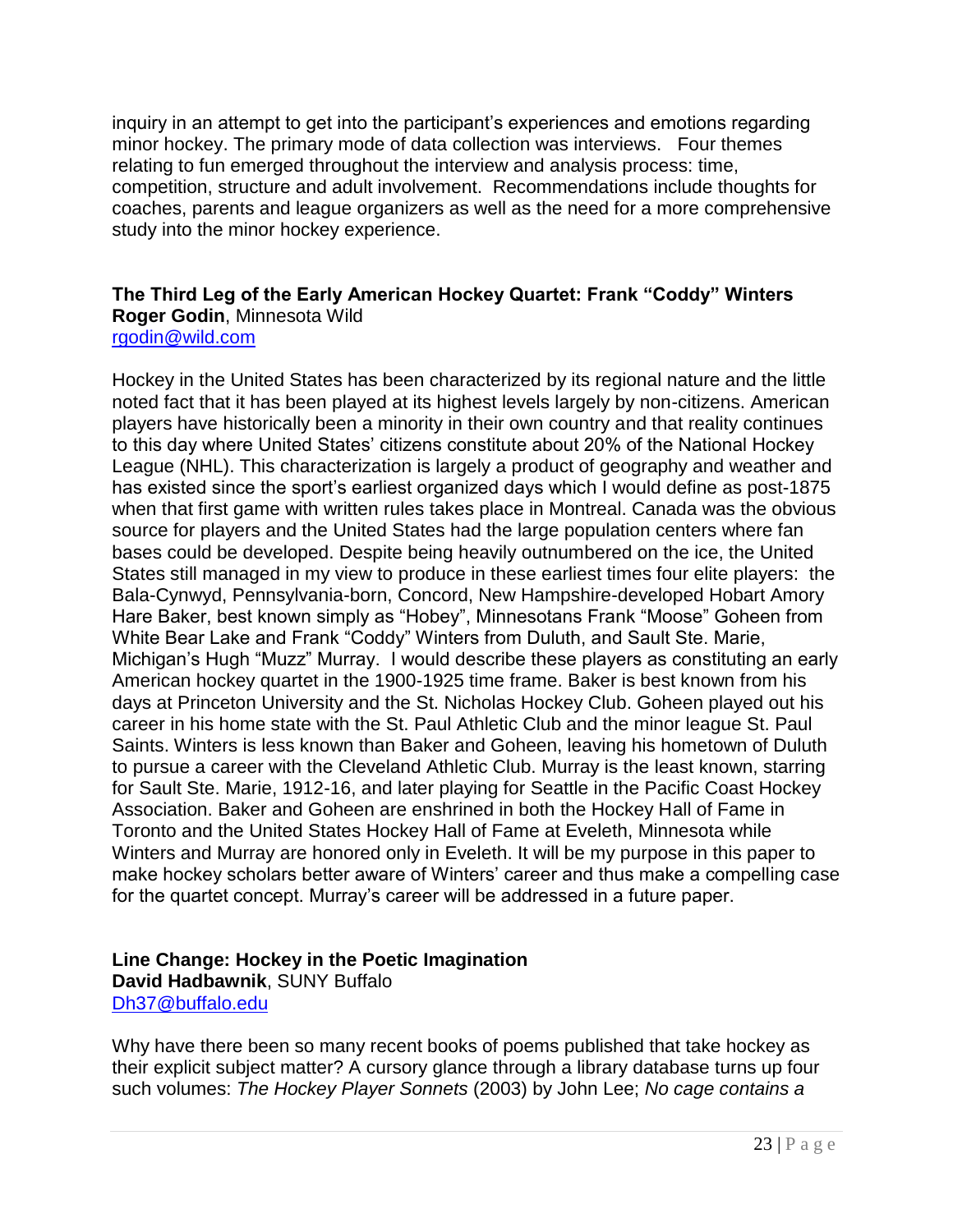*stare that well* by Matt Robinson (2005); *Hockey Haiku*, edited by John Poch (2006); and *Night Work: The Sawchuck Poems* by Randall Maggs (2008). Hockey is often described as a marginal, regional sport, yet as these four books—some of them on major, mainstream presses—suggest, it seems to maintain a power over certain poets' imaginations. Perhaps *because* the game of hockey is so tied to climate, and thus to regions (especially in the U.S.) that tend to be less populated, as the children of Rust Belt and Midwestern workers flock to the South and California, it still reverberates with a kind of cultural nostalgia that finds currency in the poetic form. To know about hockey, to come from a place where hockey is still talked about in bars and played on streets with makeshift goals, is to know something secret and special. In this paper, I will explore the way hockey is imagined in the recent work of these poets. How is the violence, life, and language of hockey interrogated and deployed in poetry? Why is hockey proving to be such a rich ground for poets from the current generation to dig into? In the end, the answers may involve the way that hockey is particular to certain places, certain ways of life.

#### **Selling Winter: The Promise of Hockey in America, 1893-1980**

**Stephen Hardy**, University of New Hampshire [Stephen.hardy@unh.edu](mailto:Stephen.hardy@unh.edu)

 $\overline{a}$ 

Wayne Gretzky's 1988 trade from Edmonton to Los Angeles tweaked Canada's ulna nerve, prompting popular and scholarly writers to whelp relentlessly with critical prose, lamenting and analyzing a deepening crisis, for hockey and for Canadian identity. The Maple Leaf is dripping dry—its lifeblood diverted south. In the Canadian mind, American interests have leveraged their stronger currency to lure hockey talent and hockey franchises. This is because, for Canadians anyway, the story only got worse since the Gretzky trade. In 1993, the NHL anointed a non-Canadian as its Commissioner, and this American Gary Bettman wasn't even a hockey guy. He cut and grew his sports teeth in the National Basketball Association. His orders were to "grow the game" of hockey and fashion a continental and intercontinental presence like the NBA.<sup>1</sup>

This did not sit well with hard-core fans on either side of the border. To them, expansion meant degradation. It was bad enough that traitorous owners relocated the Quebec Nordiques to Denver. At least Denver had winter and a long hockey tradition (and soon a Stanley Cup). But what could be said about expansion and transfer to the SunBelt -- Phoenix, Nashville, Dallas, Atlanta (again), Florida? Not much that was positive. As the jacket blurb on one critical book on the *Death of Hockey* (1998) put it, a game of "speed, grace, and power" had been sucked dry:

Somehow, since the 1980s, but particularly in the last five years, that game has disappeared. It has migrated from the lands of ice and snow where it belongs to regions more suitable for beach volleyball. Along the way, it has

<sup>&</sup>lt;sup>1</sup> Twenty years later, see Stephen Brunt, *Gretzky's Tears: Hockey, Canada and the Day Everything Changed* (Knopf, 2009); Terry McConnell and J'lyn Nye with Peter Pocklington and Foreword by Wayne Gretzky, *I'd Trade Him Again: On Gretzky, Politics, and the Pursuit of the Perfect Deal* (Key Porter Books, 2009). For a sample of the scholarship, see Daniel S Mason "'Get the Puck Outta Here!' Media Transnationalism and Canadian Identity," *Journal of Sport and Social Issues*, 26,2 (May 2002), 140-67.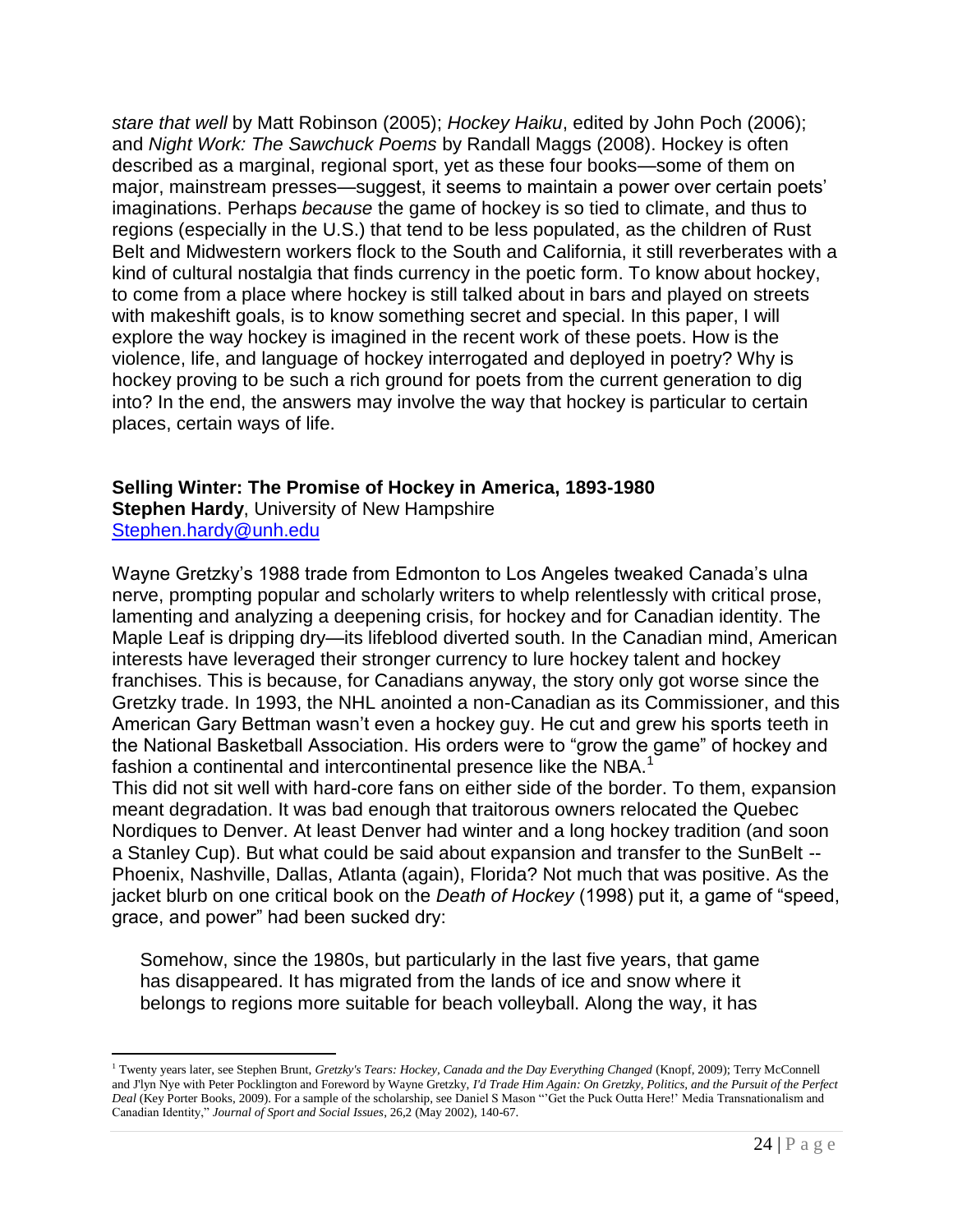been transformed into a cartoon-like spectacle that alternates between mayhem and a snorefest.

The book's authors grew up in Buffalo, where they fell in love with the NHL's Sabres, who arrived in 1970 during (what they called) "the league's second expansion."<sup>2</sup>

Such sentiments are valid for many fans, but are they accurate as history? As I will attempt to show in this paper, hockey's move into the USA has a long and complicated past, too often simplified by Canadians who have lamented a loss to the greedy southern capitalists; and too often misunderstood by American pundits and entrepreneurs on the make. Much of the problem lies in a fixation on the NHL. A closer look reveals a much more problematic story of small businesses on the grassroots level, bubbling with optimism over the promise of technology. A closer look reinforces the words of Gordon Wood, one of America's most distinguished historians. Real historical sense, Wood has argued, is the ability to see history's actors "in the context of their own time" and "to recognize the extent to which they were caught up in changing circumstances over which they had little control, and to realize the degree to which they created results they never intended." $3$  The history of hockey is no different. Grand narratives of giant "forces" such as American capitalism or NHL strategy miss the essential story of humans muddling their way through uncertainty. With this in mind, I will look at three periods of "southern expansion" – 1890s, 1920s and 30s, and 1960s and 70s. Using accounts from hockey guidebooks, popular magazines and newspapers, I will examine the recurring themes of optimism about hockey's potential in America's markets. Based on both an abiding faith in the game's inherent attractions and a naïve hope that artificial rink technology would sell winter – even in the southwest – local entrepreneurs risked and lost fortunes. And the record suggests that succeeding generations did not learn from the mistakes of their predecessors.

#### **Canadian Iliad: A Story of Two Myths and the People who Told Them**

**Richard Harrison**, Mount Royal University, Calgary, Alberta [rharrison@mtroyal.ca](mailto:rharrison@mtroyal.ca)

As it played out, the 1972 Summit Series became, as Phil Esposito said, the closest thing to war the players had ever experienced. The narrative of the Series begins in the self-assuredness of the Canadian side of the sheer rightness of its side and its victory. Soon enough, though, the all-NHL team encountered the problem that many an army primed for an easy win encounters: an opponent stronger than they thought. The rest is part of Canada's national myth – the Canadian side's back to the wall, Phil Esposito's heartfelt speech in Vancouver after Team Canada's heart-breaking third loss, Paul Henderson's miraculous goal-scoring touch on Russian ice, Tony Esposito holding firm in the nets, Bobby Clarke's infamous Slash. As It would not be stretching the heroic narrative too far to say that the story of the Summit Series can be seen as a Canadian Iliad. Interpreting the Series and its many associated subplots – including The Slash

 $\overline{a}$ 2 Jeff Z Klein and Karl-Eric Reif, *The Death of Hockey* (Toronto: Macmillan Canada, 1998) cover, 8.

<sup>3</sup> Gordon S Wood, *The Purpose of the Past: Reflections on the Uses of History* (New York: Penguin Press, 2008), 11.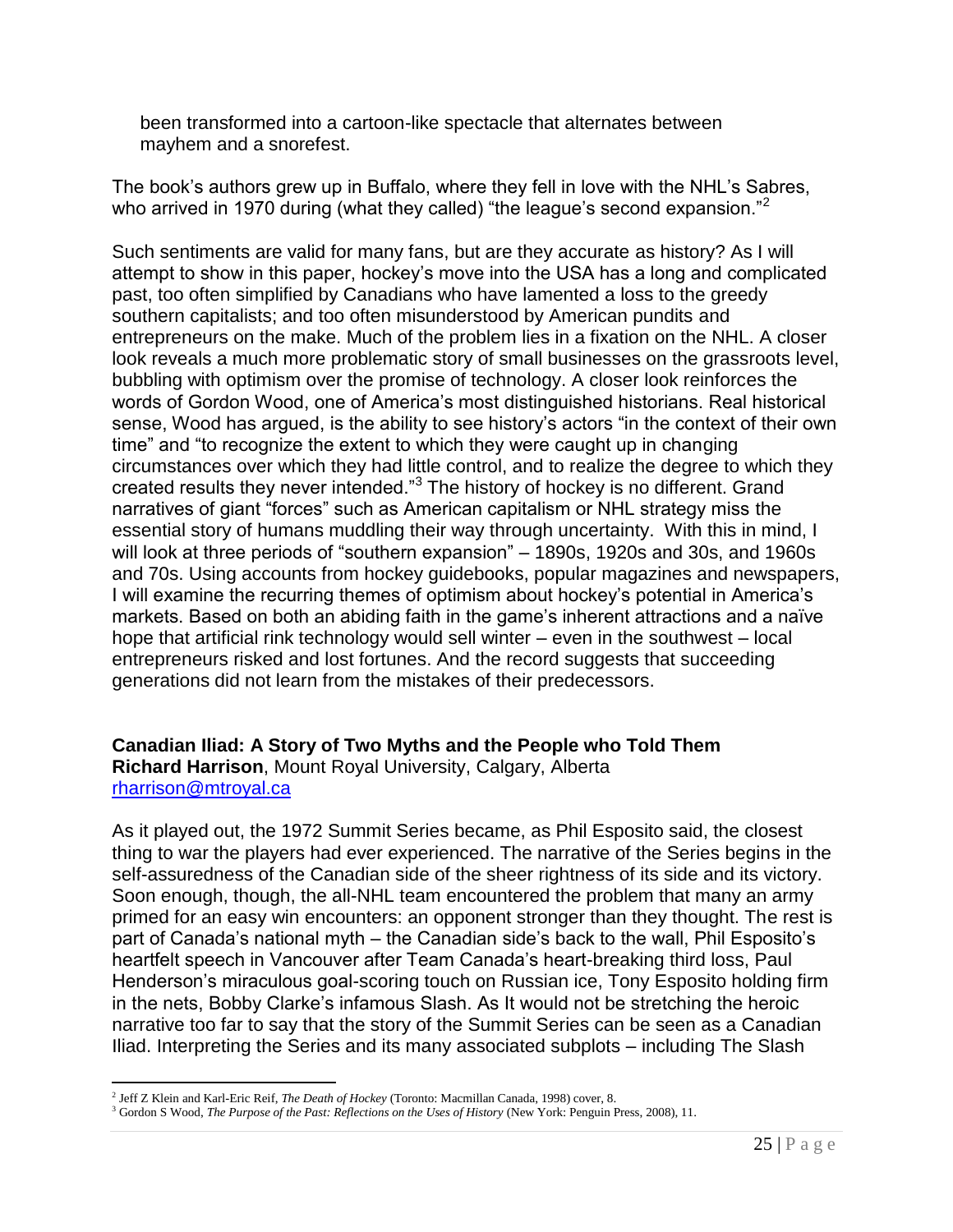itself – through the Iliad led me to some surprising conclusions about the nature of the hockey conflict, the Trojan War, and the narratives of both. Each of the conflicts and their narratives require a border, a clear difference between Us and Them. But while the hockey showdown and the siege of Troy could not have existed without such a division for their duration, the story of the stories of these two great contests reveals that the hard and fast distinctions between Us and Them are momentary things. Even as they are brought together to oppose one another, they dissolve. They do so not just as cultures mix and change, but in how societies choose which stories to tell for their power to teach others about their history and to mirror the present moment to itself.

#### **Fresh Sheet: Writing Women"s Hockey on to the Ice and Page**

**Cara Hedley** and **Brea Burton**, Calgary, Alberta [hedleycara@hotmail.com](mailto:hedleycara@hotmail.com)  [breaburton@shaw.ca](mailto:breaburton@shaw.ca)

Cara Hedley and Brea Burton – writers, female hockey players, teammates (in no particular order) – will comprise a panel that confronts the responsibility of writing women's hockey onto the existing (male) body of Canadian hockey literature, and assuming an active role as agents in the construction of a women's hockey canon and literary tradition. Passing the puck back and forth, Hedley and Burton will weave together a series of personal anecdotes and critical forays into the construction of a female hockey playing identity, interrogating the relationship between the personal and the political, and subsequently exploring how a new women's hockey history is being carved out on the ice and page. Layering voice and memory into the larger archive of Canadian hockey, Hedley and Burton will act as commentators, calling the play through an archive of hockey artefacts both personal and culturally resonant as they navigate a women's hockey lexicon, debate fictional versus poetic representations and question how hockey mythologies are made.

#### **Orioles and Indians: Race, Agency and Exploitation in Historical Hockey Narratives**

**Andrew Holman,** Bridgewater State College, Massachusetts and **Greg Gillespie,** Brock University, St. Catharines, Ontario [a2holman@bridgew.edu](mailto:a2holman@bridgew.edu)

The 50<sup>th</sup> anniversary of African-Canadian Willie O'Ree's entry into the NHL, breaking the color barrier when he "laced 'em up" for the Boston Bruins in 1958, has had a visible effect on the writing of hockey history in the past ten years. Creditably, it has prompted a handful of writers to consider the larger history of race and discrimination in professional hockey, shining light on parts of the game's past that historians have been unwilling or unable to see. These stories are needed, but they are also narrow. They shoehorn the variety of stories about Black and First Nations players in hockey's history into a single, dominant narrative (the same one that historians of race in American professional baseball have told for decades): triumph of individual grit and character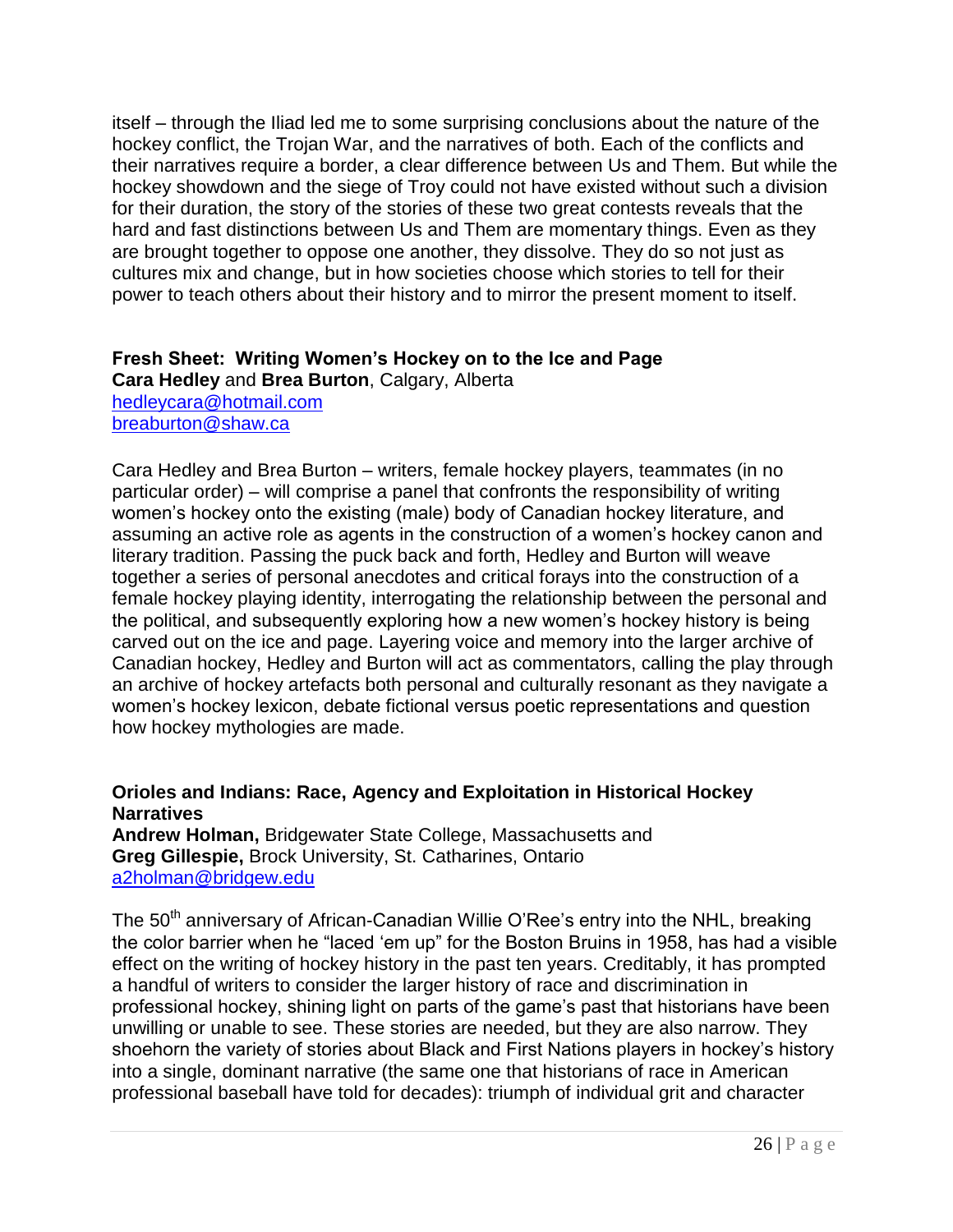over abhorrent exclusionary racist barriers. That narrative – important though it is - is only one of many. Race could be something more than just a vehicle for exclusion and individual challenge in hockey history (though it was certainly that). And hockey's racial history is more complex than any American-baseball-inspired narrative could admit. Race was a vehicle for both agency and exploitation in hockey history; both power and powerlessness. This essay makes this point by juxtaposing stories about two littleknown interwar aggregations of hockey players – the St. Catharines Orioles, an "allcolored‖ team that played in the mid-1930s and the Cree & Ojibway Indian Hockey Tour teams that visited North Americans cities in winter 1928.

#### **Hockey As Cross-Cross Border Phenomenon:** *Chake De! India* **and the Boundaries of Genre and Gender**

**Brian Kennedy**, Pasadena City College, California [Dr.kennedy@mail.com](mailto:Dr.kennedy@mail.com)

Depending upon which direction you proceed and how you count them, there are anywhere from six to a dozen international borders between Montreal, which in many minds is the home of hockey, and Delhi, India. Other separations, both tangible and invisible—including language, taste, and culture—divide the two places. There are even more borders between hockey as most Canadians have always known it and the game depicted in the 2007 Bollywood film *Chake De! India*, which portrays the struggles of an Indian women's field hockey team with a coach who has taken the job in part to atone for his own (field) hockey failures. Is this a hockey movie? (Sort of.) Isn't it in Hindi? (Yes.) Isn't it about *field* hockey? (Yes.) Isn't there singing and dancing? (Who said a hockey movie can't have those?) And what's up with those goofy short sticks they use? (Hey, I've only got twenty minutes to talk, so I won't be getting into that.) The difference between "their" hockey and ours is about as great as that between World Cup ―football‖ and the CFL. *Chake De! India* is not a hockey film in the way *Slap Shot* or *Youngblood* is—there's no ice except in the drinks, the sport only vaguely resembles the ice game, and the players are (and I use the word intentionally) *girls*. But the film offers us something if we read it for the way it represents hockey as a transborder phenomenon. The film depicts field hockey, but it might be read (and this is what I intend to do) as offering us a way to understand the notion of the border as it applies to spectator appreciation of a sport. I'll unpack that idea by starting with Legaré's arguments about the creation of nation, working through Laplanche on personal identity, and ending with Saskia Sassen on the idea of the denationalized/postnational consciousness.

#### **"Miracle on Ice": The "Hail Mary" shot heard around the world Debra Kolodczak**, SUNY Buffalo [dmore@buffalo.edu](mailto:dmore@buffalo.edu)

The 'Miracle on Ice' occurred during the medal-round match at the 1980 Winter Olympics when the world's most dominant hockey team was defeated by underdogs.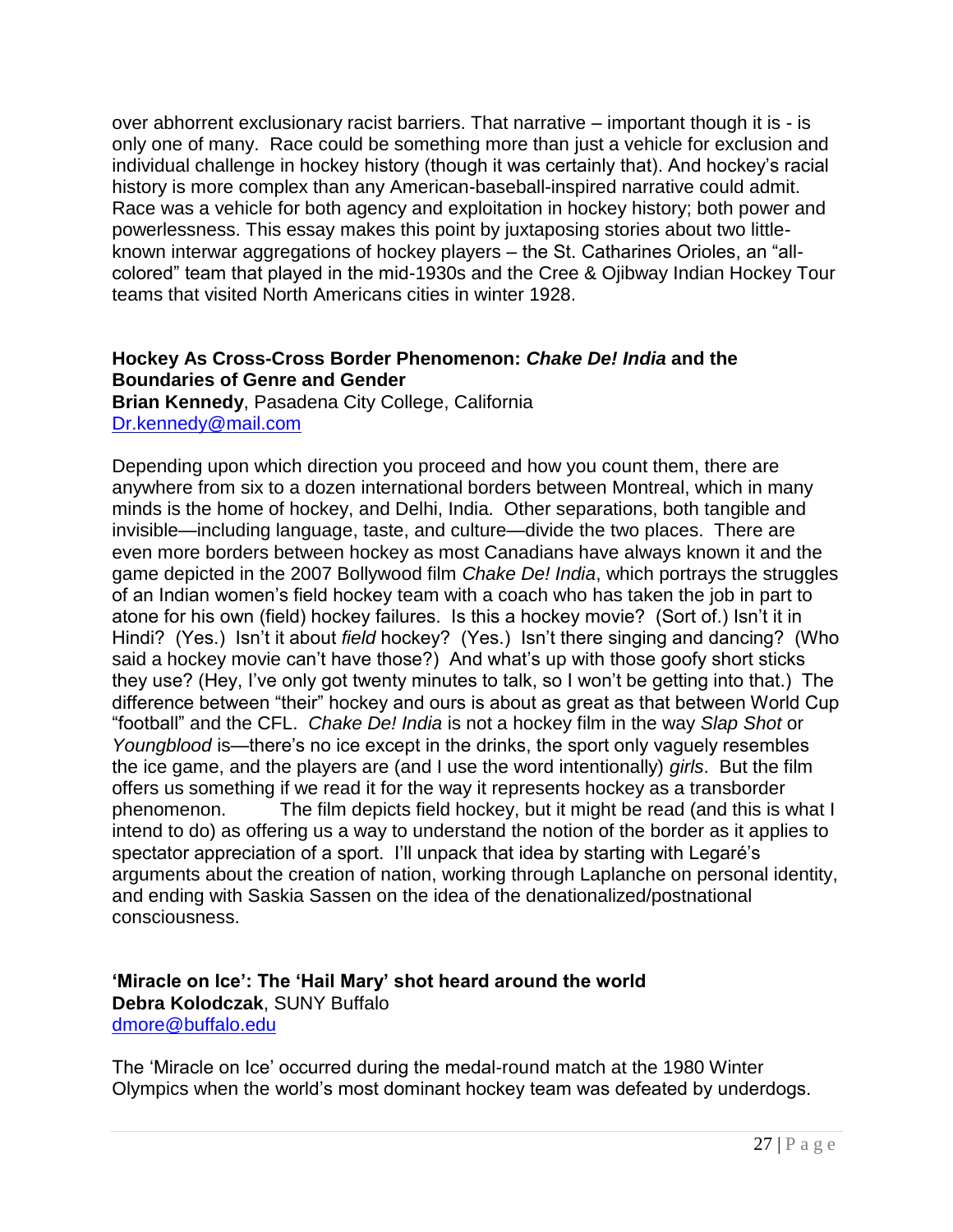The crowd watching that game became united in a collective euphoria that began with an eerie silence as they watched an unlikely slap shot travel an impossibly long path to the well-guarded Soviet net. The puck was casually discarded. But then the goalie blinked, and puck met net with one second on the clock in the first period. The crowd erupted in a roar of disbelief as the game was tied. This 'Hail Mary' shot (actually a pass) defines the moment hockey became a metaphor of history. This presentation considers key expressions of hockey in North America as portrayed in art, photography, film, and popular culture. With a focus on religious and patriotic themes, the work examines the role of the fan, and the growth of amateur and professional leagues in context with the 'Miracle on Ice.' For example, the National Hockey League (NHL) franchise began in 1917 with the Montreal Canadiens, Ottawa Senators, and Toronto Arenas (renamed Maple Leafs in 1926). With the 1920s came the Boston Bruins, Pittsburgh Pirates, New York Rangers, Chicago Blackhawks, and teams in Detroit, Philadelphia, and St. Louis. Things stopped during World War II. After two decades of zero growth, NHL teams appear in Minnesota, LA, and Vancouver. Our beloved Buffalo Sabres appear in 1970. By 1980, professional hockey's growth was parallel with that of college teams and amateur leagues, specifically the US National Hockey Team, whose greatest success, the 'Miracle on Ice' is "often listed as one of the greatest achievements in the history of American sports." (Wikipedia) The presentation includes abundant imagery and photographs by the author as eyewitness to the 'Miracle on Ice'.

#### **Hockey as a Transborder Phenomenon: How the Patrick Brothers made the Stanley Cup an American Trophy**

**Len Kotylo**, President, Society for International Hockey Research, Toronto, Ontario [lkotylo@yahoo.com](mailto:lkotylo@yahoo.com)

I am submitting a proposal for a paper concerning the Patrick brothers overcoming borders and limits to make professional hockey permanently North American in nature. Lester Patrick and Frank Patrick created the Pacific Coast Hockey Association (PCHA), which existed from 1912 to 1926. When the Patricks introduced two American teams into the league, the organization crossed the national border and established a North American entity. The continued successful, unbroken operation of the league demonstrated that American hockey teams could operate under the same principles and practices as Canadian teams.

At the same time, the Patricks had to surmount barriers that existed against their new entity.

- 1. The PCHA needed to gain recognition as a major professional league.
- 2. It needed to demonstrate that it could be equal to the established National Hockey Association (NHA).
- 3. The PCHA teams needed to be accepted as eligible to challenge for the Stanley Cup.
- 4. "Syndicate" hockey was a commercially viable business method to allow for league operation in two countries.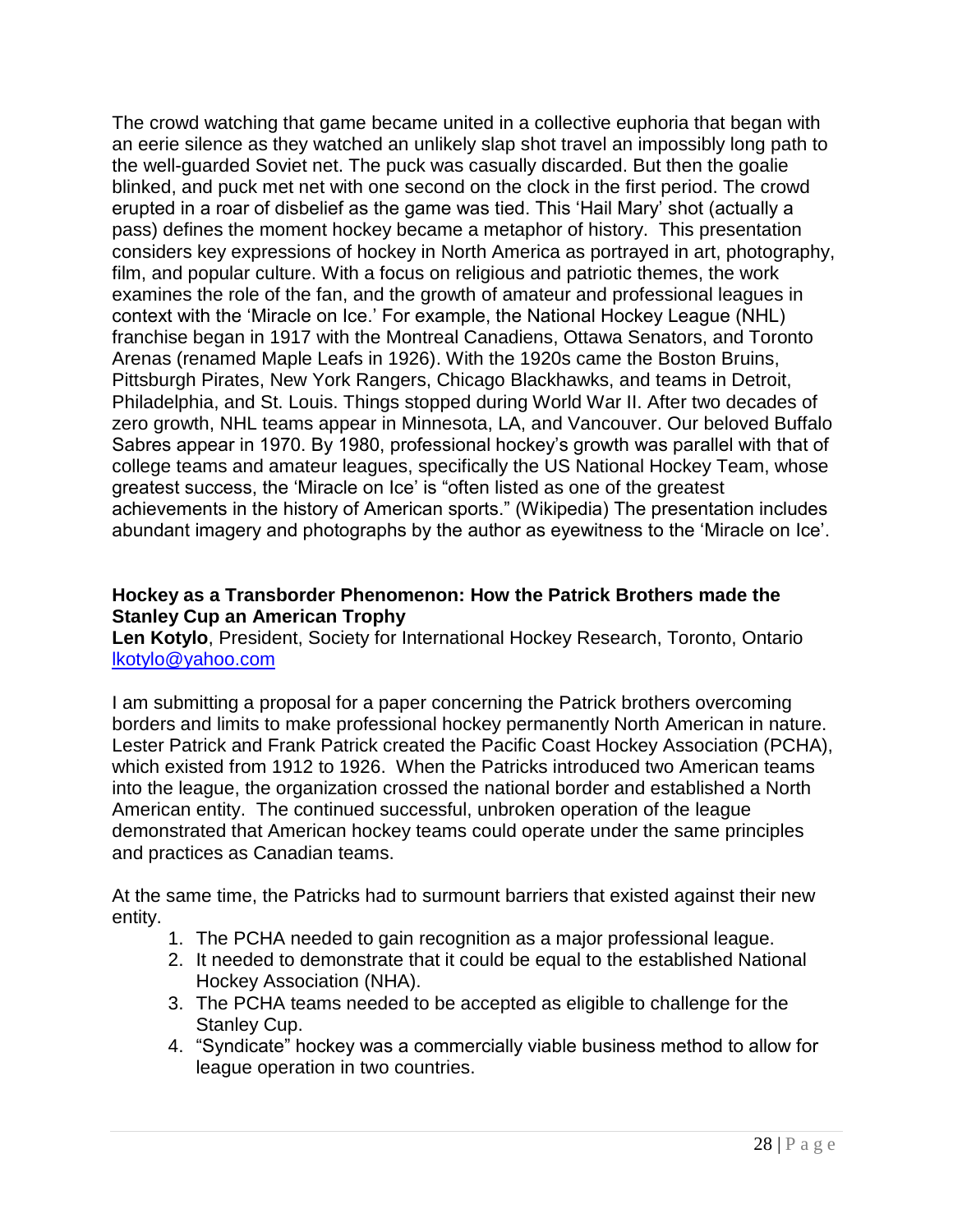The Patricks utilized their credibility as prior participants in the Eastern Canada hockey establishment, to gain legitimacy for their new North American league. After the Stanley Cup Trustees recognized the PCHA as an appropriate league to challenge for the Cup, the Trustees needed to rule that American hockey teams were permitted to be eligible to play for the Cup that had been established for the best team in the Dominion of Canada. After the consent of the Trustees to American team challengers, the PCHA's Portland Rosebuds became the first American team to have its name on the Stanley Cup, although the Rosebuds did not win the Cup. The Seattle Metropolitans became the first American team to win the Stanley Cup in 1917, one year after Portland had played for the Cup in 1916. By the time the NHL expansion of 1924 to 1926 into the United States took place, there were no concerns about American franchises in a Canadian league, nor about the American teams' eligibility for the Stanley Cup. The Patrick brothers, the pioneers, had already created the legitimacy for these concepts. They had crossed the border and national barriers had been broken.

**The Hero's Journey to Moscow: The Summit Series and the Next Generation**.

**Rich Lehman**, Dartmouth, Nova Scotia [Richard.a.lehman@gmail.com](mailto:Richard.a.lehman@gmail.com)

In order for something as seemingly trivial as a hockey game to survive it must be passed on to the next generation, and it is not unreasonable to suggest that the 1972 summit series has become a form of mythology to the younger generations in Canada. As such, it has been passed down through the oral tradition that has played a hand in creating so many other mythological stories we have heard. Through the oral tradition, men can become larger and more important than they actually were. They serve as a vessel for the greater story. They become giants. Phil Esposito becomes the militarylike leader who rouses an entire country with one speech. Valery Kharlamov becomes the tragic hero, infallible and immortal but for a wobbly ankle. Examining Joseph Campbell's theory on defining mythology, along with other examples of myths passed down through the oral tradition, most notably the *Iliad,* it becomes evident that the 1972 summit series has become ingrained as a part of Canadian mythology. It carries with it a certain amount of nostalgia that is necessary in myth making. This is a nostalgia that seems to supersede history. In my paper, I will examine this phenomenon and attempt to explain how this series, more than any other, came to become such a big part of Canadian mythology.

### **"The Lonely End of the Rink": Borders in Canadian Fiction and Poetry about Hockey**

**Paul Martin**, University of Vermont [Paul.Martin@uvm.edu](mailto:Paul.Martin@uvm.edu)

While the title and location of the "Hockey on the Border" conference might lead one to argue that the most dominant border in the world of hockey is the 49<sup>th</sup> parallel, I will argue in this paper that hockey is a game that is all about borders. Whether one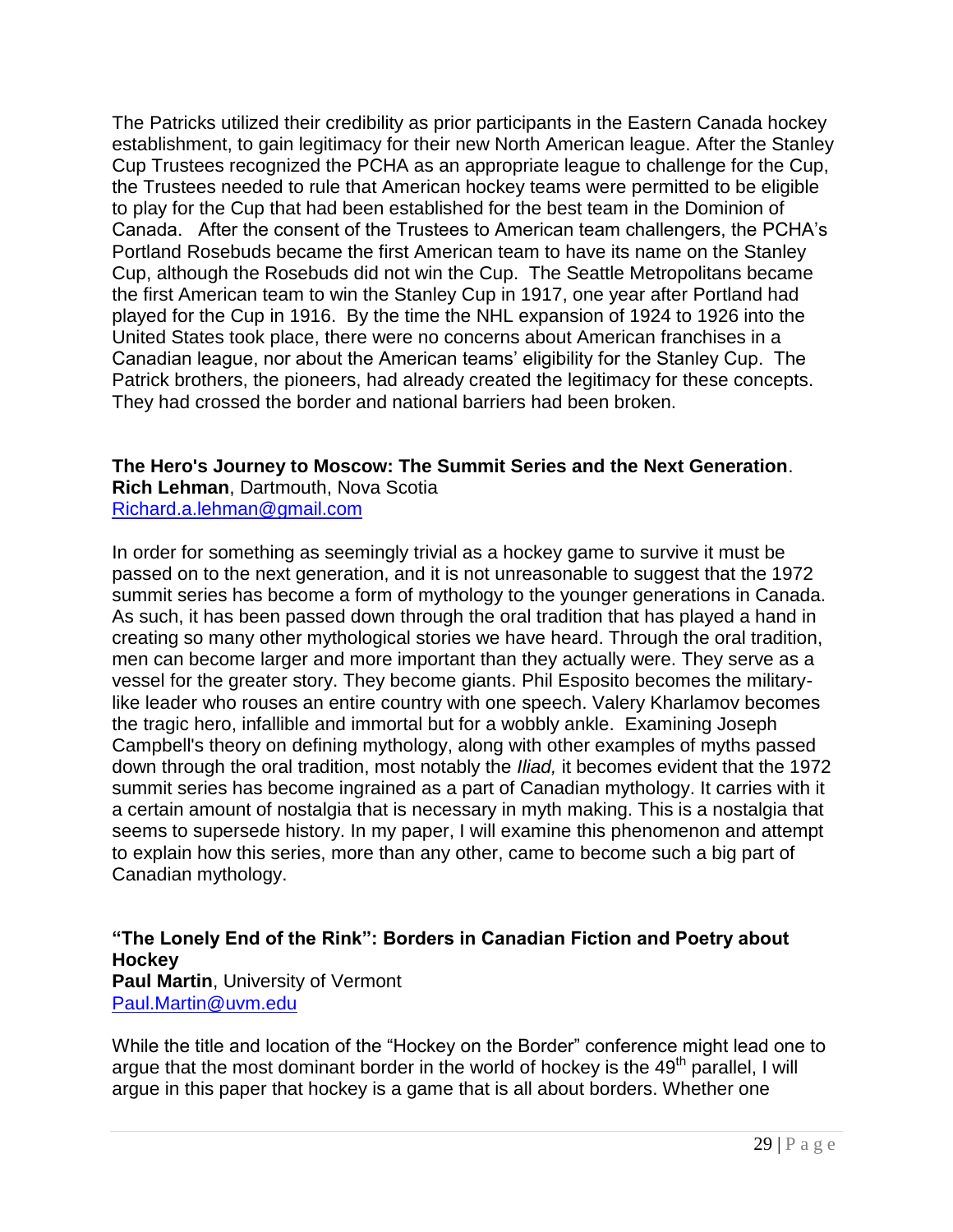imagines a team, like an army, surging across the blue line as it launches its attack against the enemy or the fine and sometimes shifting line between what is fair play and what is worthy of a penalty, players must constantly be vigilant of where those borders lie. Hockey fans, of course, also find themselves forever trapped on one side of a boundary, that of the boards and the glass and of the team sweater that will only ever bear the name of one of the chosen few who gets to play a game for money. Some fans attempt to mitigate this indelible division between players and watchers by becoming obsessive about statistics or hockey history. In recent years, however, Canadian writers of fiction and poetry such as Richard Harrison, Randall Maggs, Bill Gaston, Cara Hedley, and Roy MacGregor have offered readers another way to see the game. Bringing us into the lives and minds of real and fictional hockey players, these writers give us insight into the game that perhaps allows us to cross these borders in ways that statistics, biographies, memoirs, and history cannot.

#### **On the border of recognition: Canadian newspaper coverage of sledge hockey Fred Mason**, University of New Brunswick [fmason@unb.ca](mailto:fmason@unb.ca)

This study analyzes Canadian newspaper coverage of sledge hockey over an 11-year period (1999-2009). Sledge hockey is the Paralympic version of the sport, designed for athletes with physical disabilities in the lower part of the body. The Canadian national sledge hockey team has won 7 of 12 world or Paralympic championships dating back to 1991, and it became a full member of Hockey Canada in 2003. To assess media coverage of the sport, the term "sledge hockey" was run on a "this year plus previous ten" search through *FP Informart*, a database that archives full-text versions of newspapers, including the *National Post* and major regional newspapers like the *Ottawa Citizen* and the *Vancouver Sun* (39 newspapers in total available through my library's access). This search returned 1028 articles, of which over 40% were eliminated as not being relevant to the coverage of the sport (such as simply mentioning that a sledge hockey demonstration was part of a local winter festival). The remaining articles were subject to an analysis of descriptors used and an assessment of themes, with categories of themes built up. Collectively, Canadian newspapers show an interesting ambivalence to sledge hockey. The bulk of reporting is the "play-by-play" article typical of sports coverage, and the victories of the national team are celebrated. However, articles tend to be located in the "in brief" section, and there is little coverage unless a local athlete is involved. In discussing the players themselves, there are the typical discourses on dedication, masculinity and body contact. Yet there is still a sense of novelty and a construction of difference, of being less than "normal" hockey players. The overall ambivalence speaks to the place of hockey in the Canadian imagination, and the wider conceptualization of athletes with disabilities and how they fit into that imagination.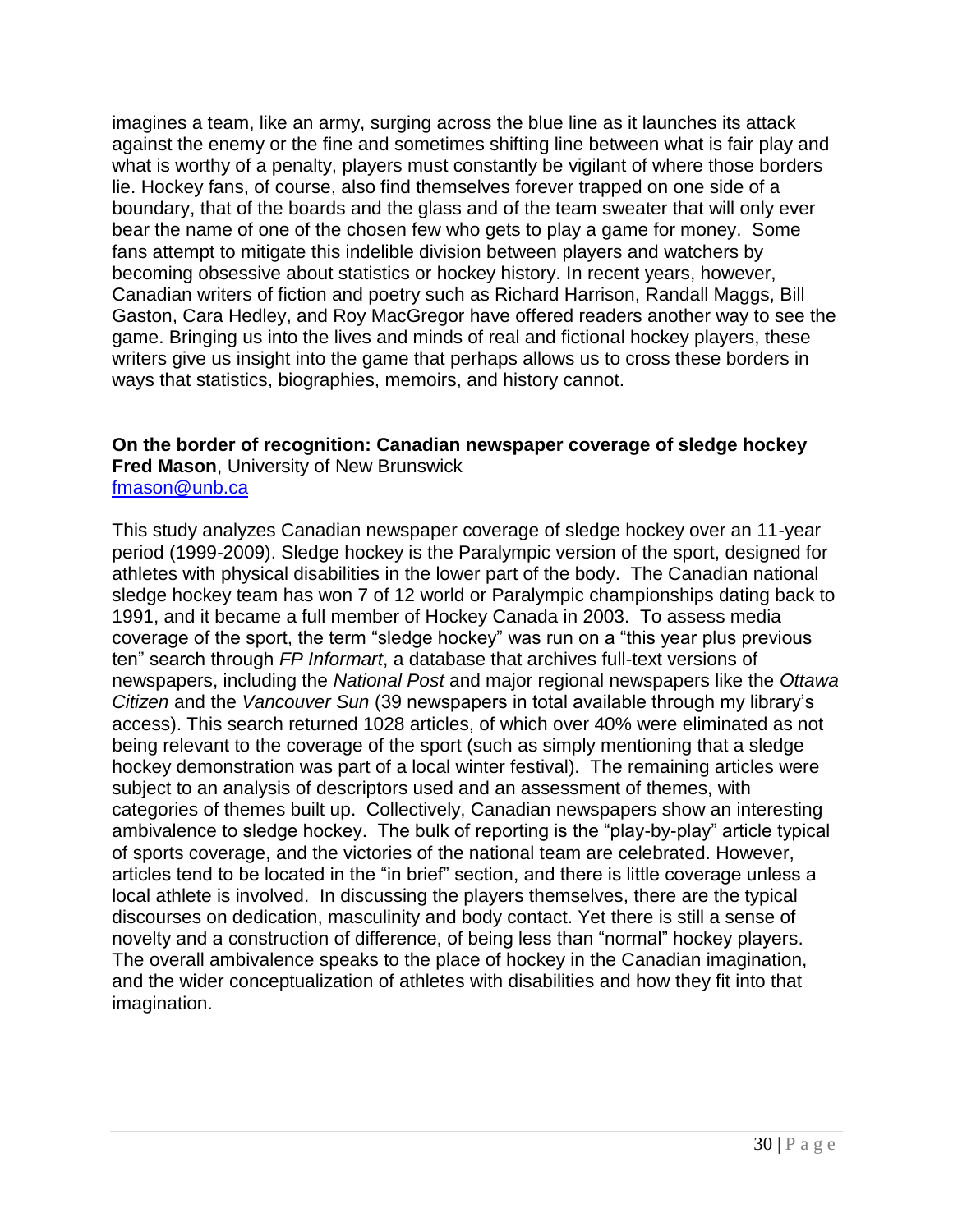**Hockey Night in Canada: Nostalgia, Tradition and Canadian Hockey Dylan McConnell**, University of Waterloo, Ontario, **William M. Foster**, University of Alberta and **Craig G. Hyatt**, Brock University, St. Catharines, Ontario [dmcconne@uwaterloo.ca](mailto:dmcconne@uwaterloo.ca) [craig.hyatt@brocku.ca](mailto:craig.hyatt@brocku.ca)

Hockey Night in Canada (HNIC) has played a significant role in building and promoting the love affair Canadians have with their national sport. Nevertheless, with notable exceptions (e.g., Ozon, 1973), there has been relatively little academic investigation of HNIC and the reasons for its longevity and success. The simple answer is that Canadians love their hockey and HNIC is the natural vehicle for this affection. This may be true; however, HNIC has recently been challenged and the show is in danger of losing its dominant cultural and economic position in Canada. We will argue that the past success of HNIC rests on more than just being able to broadcast hockey to masses of Canadian hockey fans. Instead our position is that the success and longevity of HNIC rests on the ability of the show to use nostalgia (Boym, 2001; Davis, 1979; Kulczycki & Hyatt, 2005) and invent traditions (Foster & Hyatt, 2008; Hobsbawm & Ranger, 1983). In so doing, HNIC has been able to create a national mythology around hockey and what it means to be a citizen of Canada and a fan of the NHL. We will identify the specific organizational resources (Barney, 1991; Miller & Shamsie, 1996; Wernerfelt, 1984) that have been used to cultivate this national mythology. Identifying these resources and discussing how they have been used will demonstrate how various practices (Connerton, 1989) and ceremonies (Mosse, 1975) have contributed to the show's cultural and economic success. To conclude, we will argue that HNIC is in danger of losing its place of prominence in Canadian culture and, thus, its long term competitive advantage. We suggest that the loss of the "hockey theme" is but one example of how HNIC is in danger of losing its iconic position.

### **Puckin" Fiction: Where Characters Meet the Cultural Mirror – Bobby Bonaduce, Felix Batterinski, and Percival Leary**

**Don Morrow**, University of Western Ontario [donmor@uwo.ca](mailto:donmor@uwo.ca)

This paper explores the manner in which 3 respected hockey fiction writers – Bill Gaston, Roy MacGregor, and Paul Quarrington – represent their perspectives on hockey character through their representations of their respective central characters. Arguably, all good literature serves to point a finger at human nature. Shakespeare's famous proclamation from As *You Like It* (II, 7) is instructive regarding the importance of character/s:

> All the world's a stage, And all the men and women merely players: They have their exits and their entrances; And one man in his time plays many parts,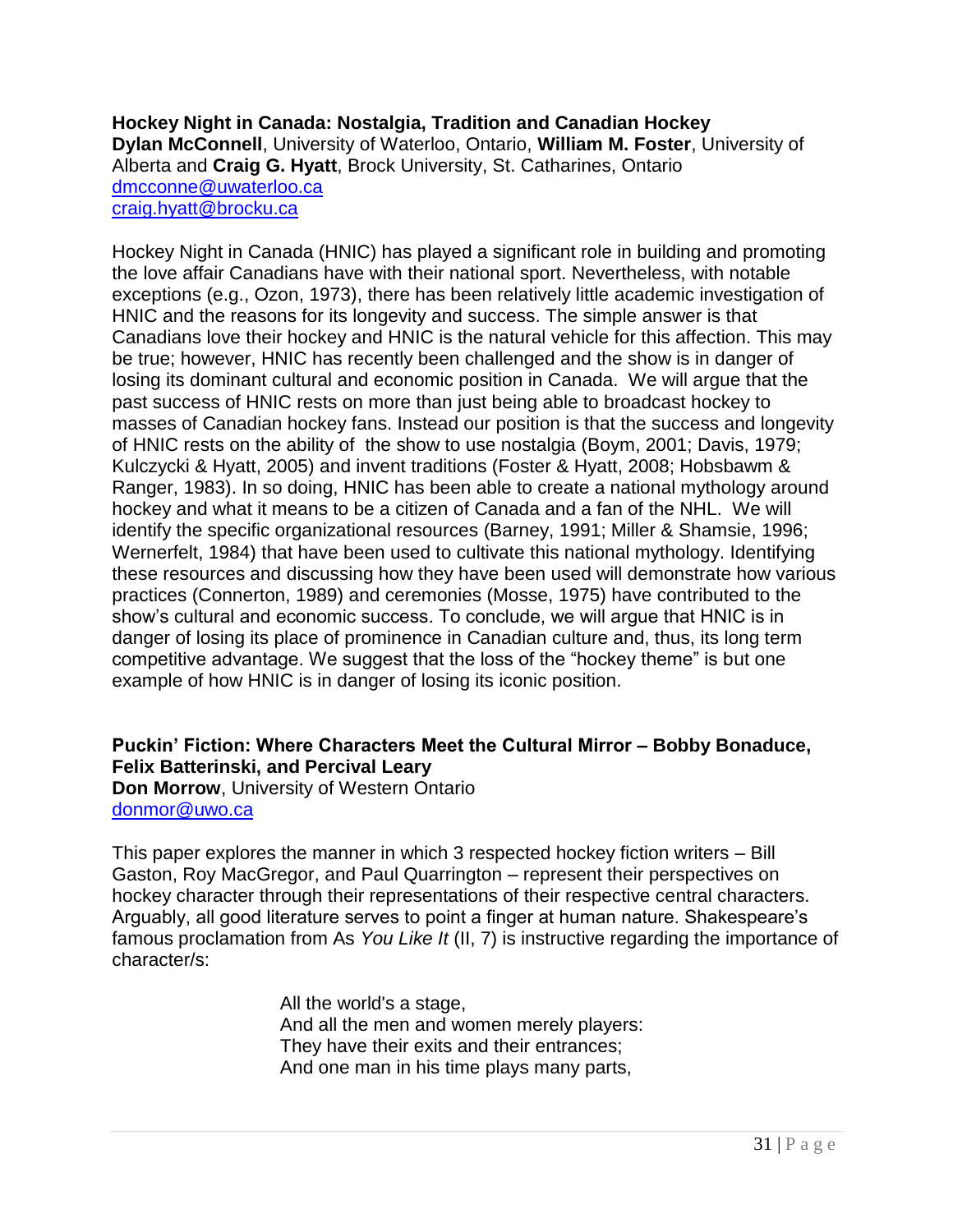This analysis examines what three of the most respected hockey novelists set on their world stage-rink in the form of the male, central character; his circumstances, his perspectives, his shaping, and his immersion in the world of hockey wonders in which he serves as the centrifugal force. Of considerable intrigue is the fact that the circumstances of all three novels are ones shaded in loss and attempted atonement, foreboding, and tragedy. Through the deconstruction of central characters, I want to use the novels as texts to look, perhaps kaleidoscopically, at the fingers pointing to and at hockey human nature.

#### **Olympic Hockey – After the Circus Leaves Vancouver Norm O"Reilly** and **Rick Burton**, Syracuse University, New York [rhburton@syr.edu](mailto:rhburton@syr.edu)

As the 2010 Olympic Games in Vancouver approach and then will recede in the distance, interest in men's ice hockey in Canada and pockets of the United States will hit a fever pitch and then return (likely) to pre-games levels. However, questions like who will make the team? Can Canada recapture gold? Will a repeat of 1980's miracle on ice happen with Slovakia taking gold? Can the US women's team move from perennial silver medalists and dethrone the Canadians? Media attention, particularly in Canada, is daily and often. Attention is high. Pressure on team management, coaches and players is off the charts. Coverage in most of the US, on the other hand, is mixed and based on whether a region or a market features an NHL or AHL team. But, what about after the circus leaves town? Will certain countries benefit more than others? What does gold mean for the US or for the KHL in Russia? Those are big issues and ones that could impact the global future of ice hockey. The NHL, NHLPA, and IIHF remain undecided if they will return to Sochi, Russia for the 2014 Games. Why would they not want to? Why do they want to? Why isn't it an easy decision? This research endeavors to respond to these questions by adopting secondary research methods, literature review, and expert interview to uncover the issues behind this important decision. Factors such as the NHL's strategic considerations (e.g., brand, global expansion, season interruption, etc.), the IIHF's goals (e.g., growth of participation, partnership with the IOC, etc.), and the NHLPA's support of players' interests (e.g., injury avoidance, desire to represent their countries, etc.) are all considered, analyzed and assessed. Suggestions for future research and management action are provided, including projections for the game's future.

#### **"Fire and Ice Girls": A Step Backwards? Lynne Perras**, University of Calgary, Alberta [perras@ucalgary.ca](mailto:perras@ucalgary.ca)

Women have traditionally not played a significant role in Canadian hockey; however, in recent years female players have come to be respected and admired athletes, and their games are watched and appreciated by many fans, male and female alike. Women as spectators in hockey, on the other hand, have not received the same respect as women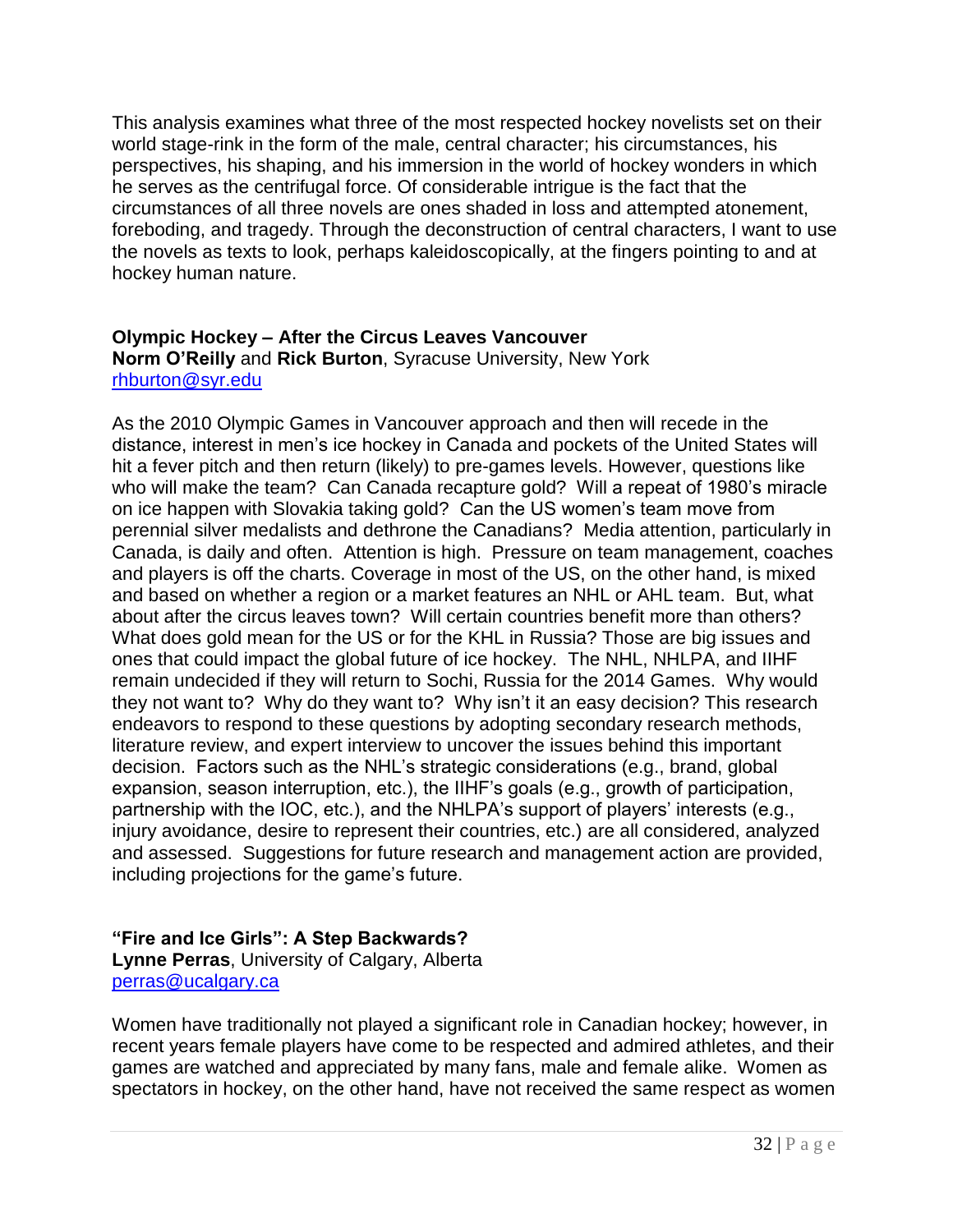as participants in the sport. Although we might believe that the days when Don Cherry observed that fans who get hit by flying pucks are those who are not paying attention to the game—and those usually include "some woman yapping away"—are past, recent changes to the game may indicate otherwise. The inclusion of attractive young women into the spectacle of hockey has been increasing in the NHL since 2002. The Calgary Flames, for example, have instituted a phenomenon termed the "Fire and Ice Girls," a group of scantily dressed young women who skate around clearing the ice between plays. The Flames are also considering including female cheerleaders during their games. On the surface it appears that NHL organizations are affirming the idea that women are a minority in their audiences and that they need to focus on male entertainment. This paper will explore the "Fire and Ice Girls" in order to determine the level of sexism in professional hockey as entertainment. The history and implementation of this group into the Flames organization will be examined, as will the motivation behind the participants' decision to join the Girls and the reception they receive from the public. I will discuss the significance of the introduction of these kinds of groups to determine if it can be seen as a clear indication of what many female hockey fans have long maintained—that they are not taken seriously despite the gains made by female hockey players.

#### **The Trouble with Extrinsic Motivation and Pressure in North American Youth Hockey: A Call for Redemption**

**Rand Meshki,** Brock University, St Catharines, Ontario [Rm09rp@brocku.ca](mailto:Rm09rp@brocku.ca)

Over the last several decades, extensive participation in sport and in youth hockey by children has become mainstream. Since children lack the rationality required to govern their own daily lives, they typically do not serve as the decision-makers behind their participation in sport. Thus, it is important to question whether the types of practices involved in reaching high levels of competition and the orientation that emphasize winning and outcome are in the best interests of the children. This presentation will entail a normative examination of the experiences of children in youth hockey in which extrinsic rewards serve as the predominant focus. With new added pressures in today's society, the love of the game and the idea that hockey is intrinsically rewarding is being forgotten in lieu of extrinsic rewards and pressures from external sources. Youth hockey players now feel a pressure to perform in stressful situations where the focus is on extrinsic rewards, such as pleasing over-committed parents, obtaining status in the hockey community or advancing one's own hockey career. Parents push their children and even fight while attempting to show support for their child and their team. What most do not realize is that this intense dedication fails to produce the positive impact that is intended and actually harms the children's sporting experience. Through concrete examples, over involvement will be shown to have a negative outcome on many aspects of youth hockey. The subsequent segment of this presentation recommends potential solutions in terms of reorienting youth hockey towards a more ethically permissible final destination. Specifically, changes should start in the adult figures within youth hockey since they are the ones that create these dangerous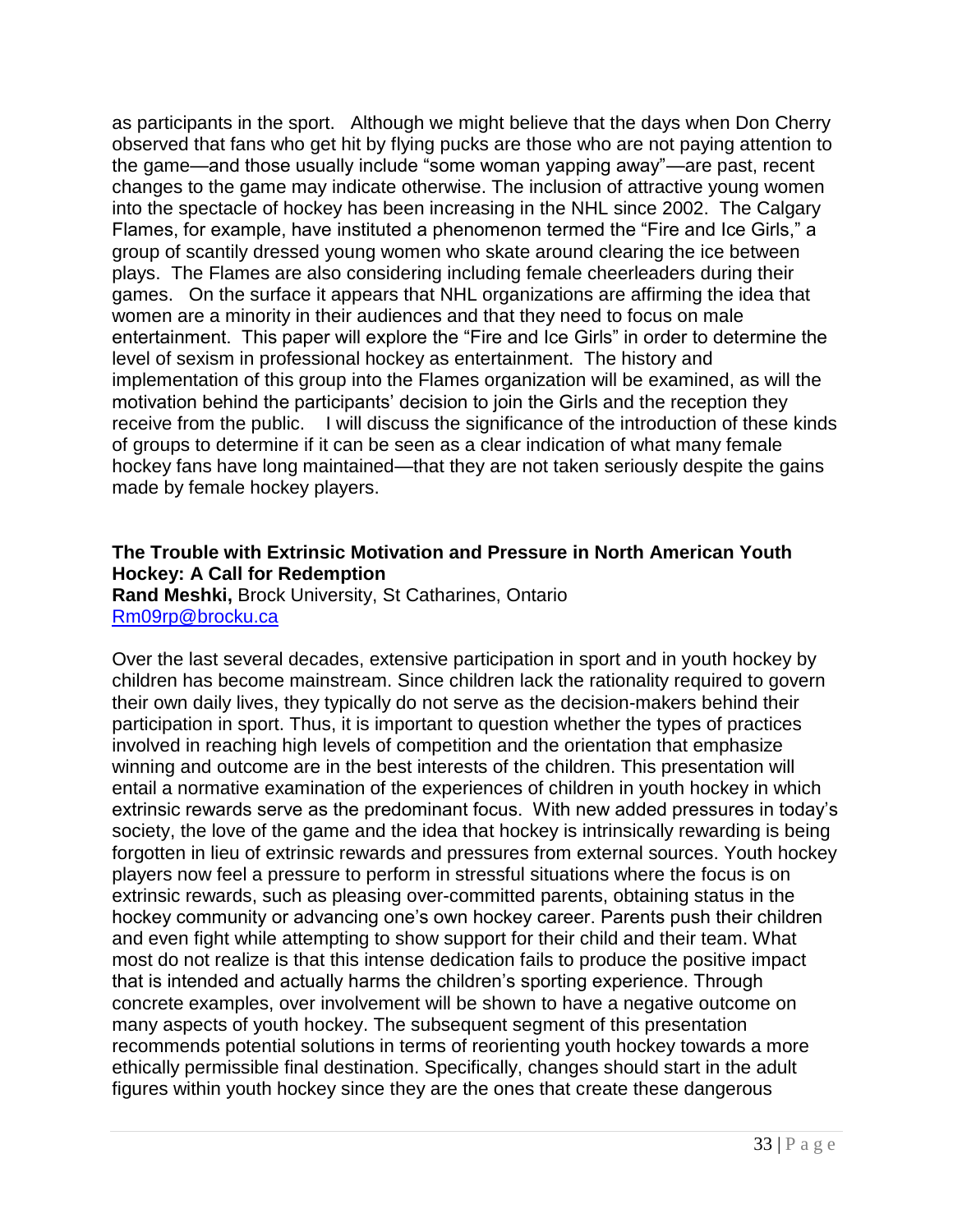environments that make children vulnerable to exploitation and excessive participation at a level of intensity that poses adverse effects. Finally, possible objections to my proposed solution, which attempts to correct noxious instances of the youth hockey environment, will be addressed.

#### **Cross Check: An Overview of the International Tax Issues for Professional Hockey Players**

**Alan Pogroszewski** and **Kari Smoker**, St John Fisher College, Rochester, New York [apogroszewski@sjfc.edu](mailto:apogroszewski@sjfc.edu) [ksmoker@sjfc.edu](mailto:ksmoker@sjfc.edu)

On July 1, 2009, Brian Gionta, a United States citizen and New York state resident, signed a five-year \$25 million contract with the Montreal Canadiens. Mr. Gionta, who began the 2009 income tax year as a member of the New Jersey Devils, will finish it as a member of the Montreal Canadiens, having earned income in twelve US states, four Canadian Provinces and three additional US taxing jurisdictions. Cross border tax issues amongst professional hockey players is an ever-present occurrence. Fiftythree% of all hockey players playing on a US-based franchise were born in Canada, while just over 15% of all players playing in Canada where born in the US. The two countries have taken steps to help eliminate the incidence of double taxation that can arise when a resident of either the US or Canada (or both) is subject to tax in both the US and Canada on the same income. The incidence of double taxation can arise as result of the US and Canada's Residence Taxation and Source Taxation policies. This presentation examines the US and Canadian income tax codes, the US Canadian Income Tax Treaty as well as the individual court cases in each country that have shaped their international tax policies. In conclusion, we will take a practical look at how these international and state tax issues affect a US citizen playing in Toronto, Ontario and a Canadian citizen playing in Buffalo, New York. By this example we will review not only procedural issues, but the income tax saving strategies available to these individuals and their consequences.

### **The Kovi Method: Hockey and A Life in the Academic Game**

**Megan L. Popovic**, University of Western Ontario [mlpopovi@uwo.ca](mailto:mlpopovi@uwo.ca)

In 2007 I presented a paper in Victoria titled, "Hockey and the Life of a Family's Game." Although my research at the time was on action sport subcultures and yoga, I felt an intense urge to write *something* for this conference about my upbringing within a family that raised a Canadian hockey star. I shared stories of being a 'hockey-sister' at an OHL game, the NHL draft, and the World Junior Hockey Championships in Russia. My paper had an impact on the audience and myself, however an innocent question by one of the non-academic conference delegates had me freeze and ponder. A mother of a professional hockey player living in Victoria asked kindly, "What about 'you'? You spoke a lot about your brother, but where were you?" I was baffled by the blank answer I gave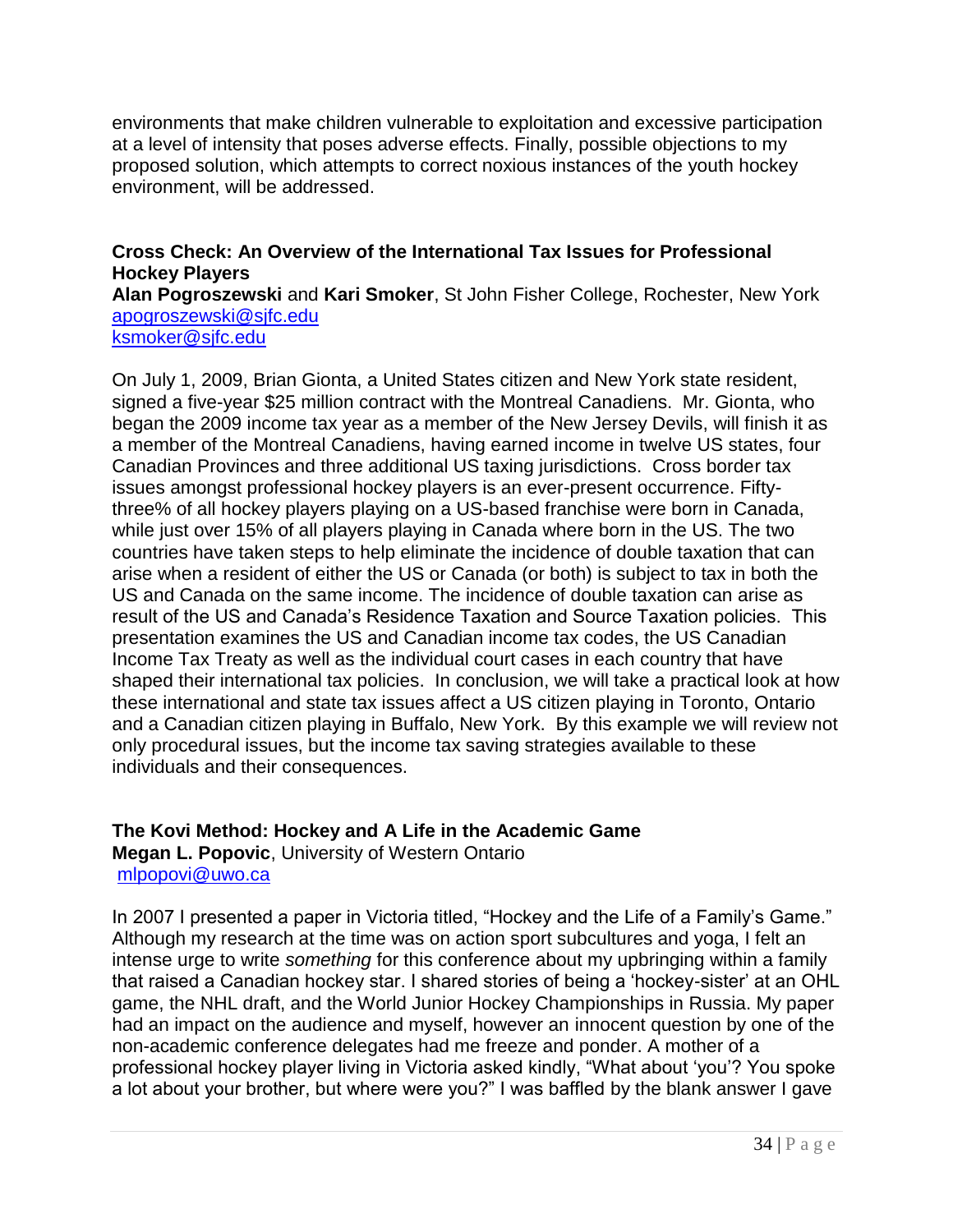and spent many months thinking about the absence of my voice within the stories I told. Unbeknownst to me at the time, the process of thinking about and writing that paper opened the academic doors to a realm of researching about the Self, sport, and lived experience through autoethnographic inquiry. Since then I re-worked that paper, now titled "A Volce in the Rink: Playing with our Histories and Evoking Autoethnography" and used it as the template for my entire doctoral dissertation. This process of introversion, learning a new method of research, and putting myself into the spaces of more traditionally positivistic academic realms has been filled with a full spectrum of challenges and rewards that I wish to share at this 2010 conference. My presentation will strive to address the following three intentions: 1) To share pieces of my "A Volce in the Rink" paper to contextualize and show a way of writing autoethnographic history; 2) To discuss the process of self-work combined with academic research that I chose to partake in to write this segment of my doctoral work; and, 3) To come 'full-circle' and describe several key learnings that I have gained from this academic process of writing about my life within a hockey-family.

**Key Obligations in Coaching Minor Hockey: A Human Rights Analysis Elaine Raakman**, University of Regina, Saskatchewan, **Kim D. Dorsch**, University of Regina, Saskatchewan and **Daniel Rhind**, Brunel University, West London, UK [elaineraakman@wejustplay.com](mailto:elaineraakman@wejustplay.com) [Kim.dorsch@uregina.ca](mailto:Kim.dorsch@uregina.ca)

In 1992, Canada became a signee of the United Nations Convention on the Rights of the Child (David, 2005). Having made this declaration, the Canadian government, including governing bodies for youth sport, agreed to abide by the articles of the Convention which describe basic human rights for people under the age of 18. Of the 42 articles in the Convention, 37 of them have direct implications for the treatment of youth in sport. Accompanying these articles, David (2005) outlined 20 legally binding, key obligations for coaches, volunteers, and professionals in sports with regard to youth athletes. It is the purpose of this study to examine samples of coaching behaviours in minor hockey that contradict the key obligations and the subsequent Human Rights of youth sport participants. Data were collected by the Justplay Behaviour Management program (a program where officials report on the conduct of coaches/players/spectators on a game-by-game basis). The data were provided by the officials of two competitive minor hockey leagues. A content analysis was performed on comments that were associated with ratings considered to be unacceptable during the 2007 season. Ratings were received from 56% of the games played during the season. Forty percent of the ratings contained unacceptable behaviours (total of 401 comments) by coaches. The coaching behaviours described by the officials, were found to violate many of the Human Rights of the child. For example, it was reported that the "coach was verbally abusive towards his goaltender to the point that if I were the father of the goalie, I would have filed a complaint with the ... Hockey Association." This coaching behaviour violates five articles of the Convention (Articles 3, 5, 6, 19, and 42) and three key obligations. The comments will be discussed within a human rights framework.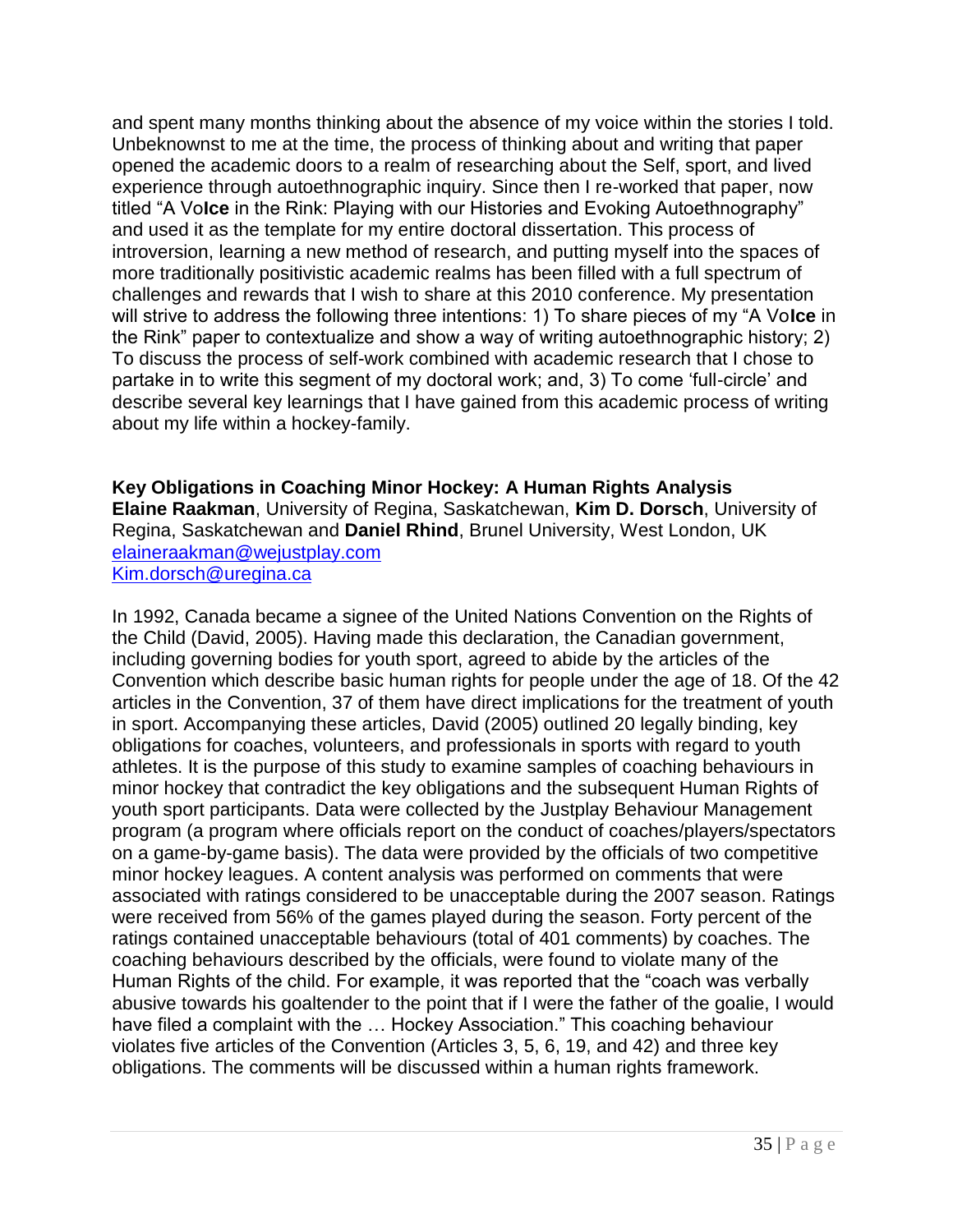#### **Making the Canadian Team**

**Tom Rorke**, Carleton University, Ottawa, Ontario [tomrorke@gmail.com](mailto:tomrorke@gmail.com)

The 1936 Olympic Ice Hockey tournament has played a key but under-appreciated role in the development of Canadian conceptions of national representation and international sport. After handily winning gold in every previous Olympics, the Canadians in 1936 experienced their first ever loss, in a match with Britain. At the time, the event was passed off as an anomaly - Britain in the 1930's was experiencing a brief fad for New World sports, and was able to assemble a team that included many British-born but Canadian-trained players. But despite the hyper-nationalist atmosphere of the 1936 Games, the Canadian loss was not seen as an affront to the still-developing national identity. Canadians at the time used hockey to 'think the nation', but with an entirely domestic focus. And so, rather than attempting to demonstrate national superiority, sport in Canada was dedicated to performing 'community' values. Canadian communities used hockey teams to 'put their town on the map'. At the advent of international hockey at the 1920 Olympics, Canada adopted the practice of sending the Allan Cup champion to the Games as the national representative. This practice came to be seen as morally superior to selecting an 'all-star' team because of its emphasis on team play. However, this practice became a liability for Canada in the run up to the 1936 Games, as organizational collapses and regulatory squabbles weakened the Canadian team. However, few at the time questioned the practice of nominating community teams as national representatives, and the 1936 team foreshadowed the problems that would plague Canadian international hockey in the following half-century.

**Heads Up: Violence and the Vulnerability Principle in Hockey Revisited Danny Rosenberg** and **Julie Stevens**, Brock University, St. Catharines, Ontario [drosenberg@brocku.ca](mailto:drosenberg@brocku.ca) [jstevens@brocku.ca](mailto:jstevens@brocku.ca)

Violent play in the National Hockey League (NHL), and in other hockey leagues, has been debated for decades, however, recent discussion has focused on particular actions related to body checking. The movements in question refer to intentional blindside body checking and deliberate and/or reckless shoulder to head hits. Both types of collision have led to a rise in the number and severity of concussions and injuries in the NHL ever since the league implemented new rules to open the game after the 2004-2005 lockout. Players now have more space to skate faster and body check harder, especially against unsuspecting players in open ice. Due to a concern for player safety, there are those, like the NHL Players Association (NHLPA) calling for a ban against blindside body checking and shoulder to head hits. The NHL is currently studying the implications and the arguments for and against such a ban. One of the vexing problems with these specific actions is that they fall in the realm of body checking that is an ethically justifiable aspect of hockey. Like tackling in football and rugby, body checking is a learned skill and players are taught how to execute checks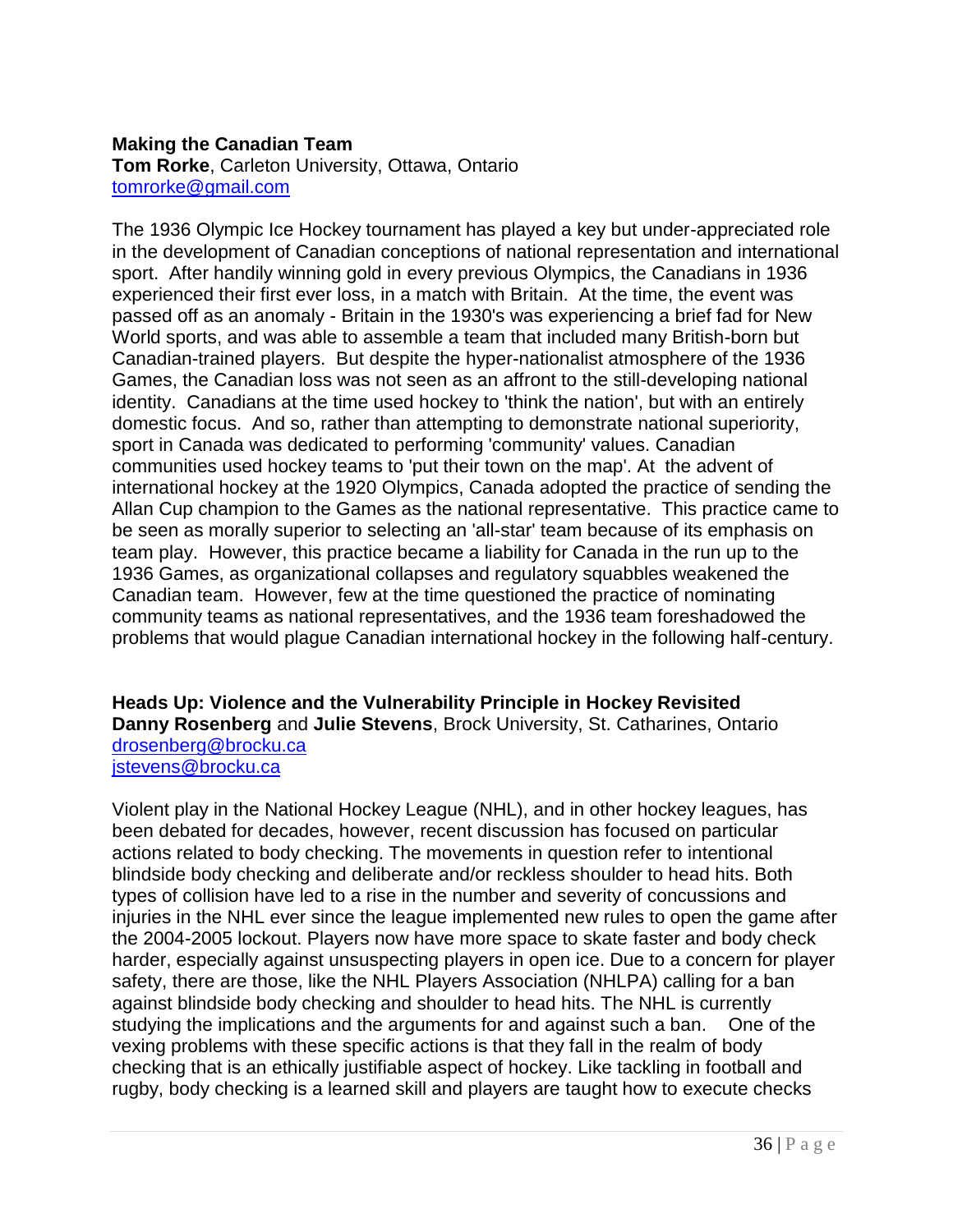legally and how to absorb and protect themselves from the harmful effects of checks. Head shots and blindside checking however are suspect as legitimate actions for several reasons. The main argument we wish to advance to critique and probe shoulder to head and blindside hits is based on what Simon (2004) calls the Vulnerability Principle (VP). Namely, "for the use of force against an opponent in an athletic contest to be ethically defensible, the opponent must be in a position and condition such that a strategic response is possible and it is unlikely that injury will ensue" (104). On the face of it, body checking would seem to comply with the VP, but further analysis may reveal that head shots and blind side checking are violations of the VP and are ethically questionable.

In this paper we will review and assess the arguments for and against a ban on blindside body checks and shoulder to head hits. Those against the ban who prefer the status quo refer to "slippery slope," "blame the victim" and rules-based utilitarian arguments. They also challenge medical evidence related to the harmful effects of concussions and injuries. Those in favor of a ban stress player safety, the role of referees and lack of enforcement of current rules, league accountability and less respect among players. In offering an ethical analysis of blindside checking and shoulder to head hits in hockey, this proposed paper will hopefully offer a compelling and convincing basis to condemn morally questionable violent play in the NHL.

#### **The Power to Play: Social, Economic and Cultural Capital Forms and the Hegemonic Negotiation of Appropriate Hockey in the Nova Scotia Amateur Hockey League, 1904-1910**

**Greggory "Mac" Ross**, University of Western Ontario [gross6@uwo.ca](mailto:gross6@uwo.ca)

The bulk of hockey's Canadian historiography has centered upon Montreal and Toronto, and the various organizations, leagues and players associated with these cities. This paper breaks with this historiographic trend, following in the footsteps of scholars like Colin Howell, Sheldon Gillis and the late Alexander 'Sandy' Young, to consider the development of hockey outside of Quebec and Ontario, particularly in the Nova Scotia Amateur Hockey League (NSAHL), from its inception in 1904, to the rise of the Nova Scotia Professional Hockey League (NSPHL) in 1910. This paper's main concern will be the social negotiation of 'legitimate' hockey, between players, referees, spectators, communities and the Maritime Provinces Amateur Athletic Association (MPAAA). Every attempt will be made to avoid reducing the NSAHL to its dominant, Haligonian influences, for as Daniel Samson has noted, "history looks much different from the countryside,‖ and for that matter, from the manufacturing and colliery towns represented in the league. In hopes of providing a well rounded, inclusive, discussion of hockey in the NSAHL the role of the Amherst, Windsor, New Glasgow and Truro clubs will be examined carefully, along with those of the Halifax Crescents AAA and Halifax Wanderers AAA. The various interactions of these clubs on the ice, in the stands and in the MPAAA, will be situated within Pierre Bourdieu's theory of capital forms – cultural,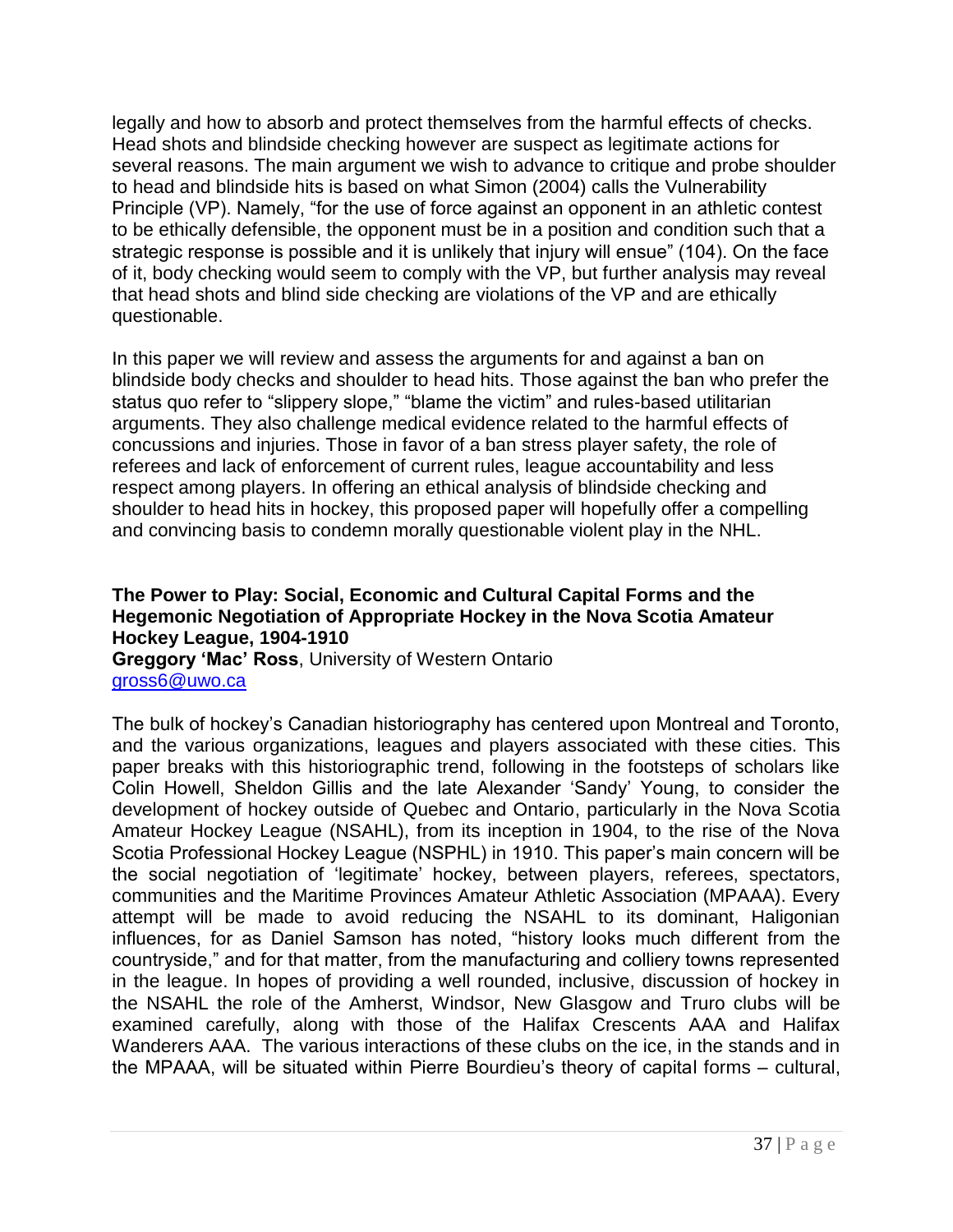economic and social –to illustrate the multitude of diverse relationships involved in the hegemonic negotiation of appropriate conduct in the NSAHL.

#### **"There is More to the Game than High Sticking, Slashing, and Spearing": Sport and Politics Collide at the 1976 Izvestiia Cup**

**John Soares**, University of Notre Dame, South Bend, Indiana [John.A.Soares.2@nd.edu](mailto:John.A.Soares.2@nd.edu)

In 1976, for the first time in its 10-year history, the Izvestiia Cup tournament in Moscow included a Canadian team – the defending World Hockey Association champion Winnipeg Jets. Led by the legendary Bobby Hull, Winnipeg included eight Swedish players, headlined by Anders Hedberg, and several Finns. The team had enjoyed great success in the WHA using a European-influenced style of play (which later served as the model for Glenn Sather in building his 1980s NHL dynasty in Edmonton). But the Jets' participation caused controversy: the team was depleted by injuries, other WHA clubs refused the Jets' request for the loan of individual players, and the team performed badly. Losing to the USSR and Czechoslovakia, tying Sweden, and defeating only Finland, Winnipeg finished fourth in the five-team tournament, and drew derisive commentary both from the Soviet press and from Canadians like Alan Eagleson, who groused that "[t]he Russians have gained a lot of political advantage from this foolishness."

But the story was more complicated: Bobby Hull was already wildly popular in the Soviet Union, and held a press conference during the tournament attended by 50 Soviet journalists and broadcasters at which he made another favorable impression. Hull and his teammates also autographed a stick for Soviet premier Leonid Brezhnev, who was turning 70 during the tournament and was expected to attend a game. This presentation will use Canadian, Russian, Czech and American media coverage to examine the transborder interaction at this historic (but often overlooked) tournament, which had political, diplomatic and hockey implications and involved an impressive group of Canadians, Swedes, Russians, Czechs and Slovaks.

#### **"We Just Wanted To Play 60 Minutes": The Social Production of Meaning in National Hockey League Player Interviews**

**Terry Vaios Gitersos**, University of Western Ontario [tgiterso@uwo.ca](mailto:tgiterso@uwo.ca)

Although previous studies have examined hockey telecasts (most notably MacNeill, 1996), none to date have extended their analysis to the player interviews which are a ubiquitous feature of contemporary hockeycasts. Parodied in comedy shows and commercials, these interviews are generally perceived as being ritualized, cliché-laden, and vacuous. But they remain interesting from an academic perspective, because they present the only opportunity where athletes – the personalities that drive hockey telecasts – communicate directly with the production team. These interactions are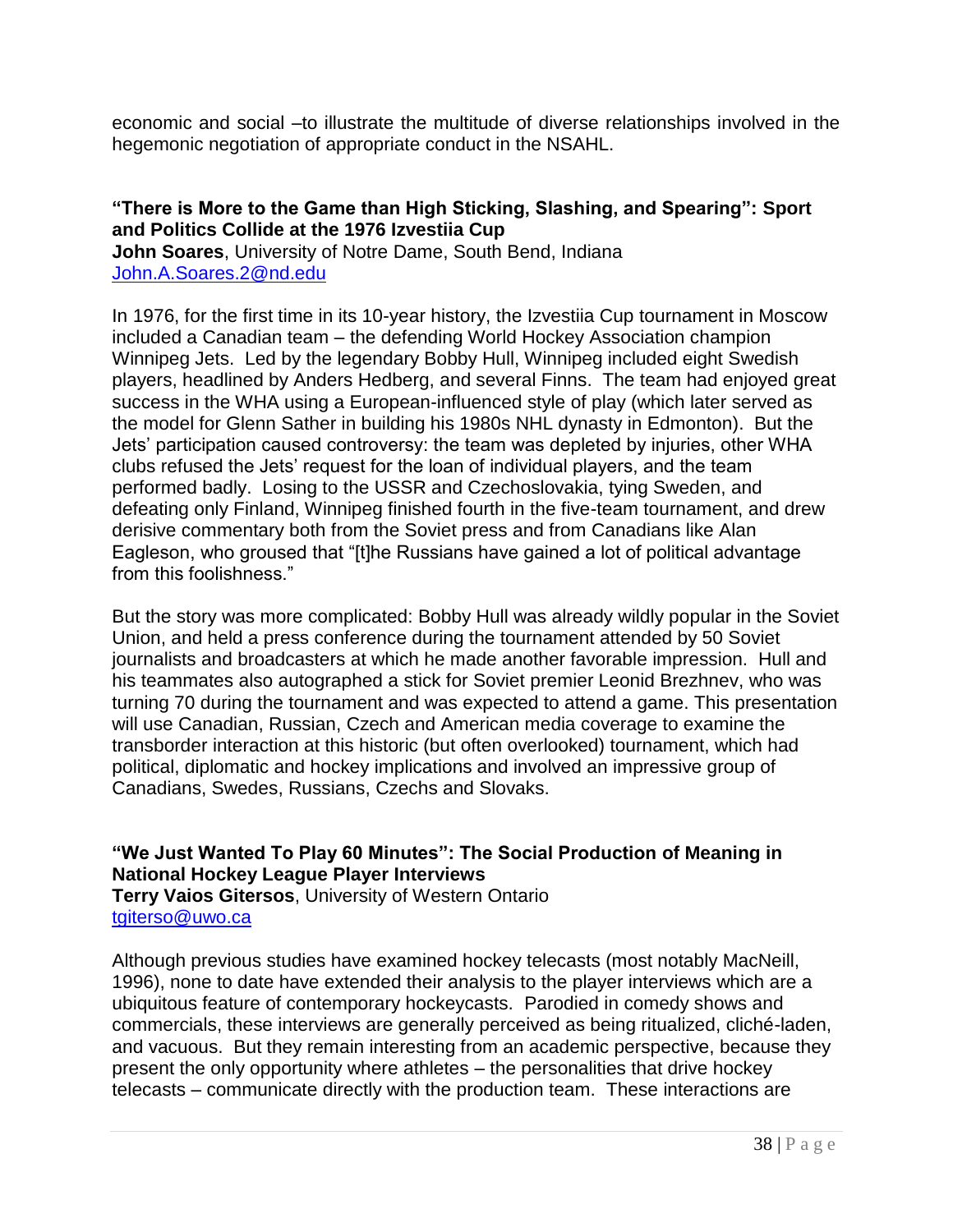shown live, unscripted and unedited; television networks have virtually no control over how an athlete will respond to questioning. This paper qualitatively examines a sample of ninety four postperiod and postgame National Hockey League (NHL) interviews which have been reproduced on YouTube. I argue that these interviews, rather than being meaningless exchanges, serve an essential role in the cultural production of the hockeycast. Meaning is created by both interviewer and interviewee, though this meanings is frequently comes layered in clichés. It is a symbiotic relationship from which both player and network attempt to profit: the interviewer, influenced by both micro and macro institutional pressures, uses the player interview as a means to ameliorate the hockeycast and achieve higher ratings by attractively packaging players as television personalities, or by furthering and reinforcing key storylines already decided upon by the production team. Players, on the other hand, use the interviews as platforms for capital conversions and accumulation (Bourdieu, 1991), converting linguistic capital into symbolic capital by making utterances which are *à propos.*

#### **The Star and Crescent or the Maple Leaf? Nationalism, Identity and the Media Coverage of Nazem Kadri**

**Matt Ventresca**, Brock University, St. Catharines, Ontario [Matt.ventresca@brocku.ca](mailto:Matt.ventresca@brocku.ca)

In recent years, there has been a wealth of scholarship regarding the politics of identity formation and the idea that identity can no longer be perceived as fixed or homogenous within modern cultural landscapes. This growing trend towards viewing identities as dynamic and fragmented holds significant consequences when considering the role of sport in constructing individual and national identities. In Canada, the notion that hockey is a universal component of the national consciousness has been challenged by the country's increasing cultural diversity and social complexity. This paper examines media portrayals of Nazem Kadri, an 18-year-old Canadian hockey player drafted seventh overall by the Toronto Maple Leafs in the 2009 NHL Entry Draft. The study illustrates how depictions of Kadri, a practicing Muslim of Lebanese decent, negotiate the boundaries between elements of traditional Canadian-ness and those of a 'foreign' culture, while investigating the tension between the potent mythologies of Canadian multiculturalism and hockey as a social institution. These issues will be examined by undertaking a content analysis of the media coverage from three major Toronto-based newspapers surrounding significant events from Kadri's initial foray into professional hockey. These include the Leafs' selection of Kadri in the 2009 Draft and his first training camp with the team – which happened to coincide with the Islamic month of Ramadan. Drawing from theoretical concepts such as Stuart Hall's (1996) postmodern subject and Michael Giardina's (2003) notion of 'stylish hybridity,' this paper explores how the media coverage constructs Kadri's identity and incorporates him into the longstanding tradition of the Toronto Maple Leafs and Canadian hockey as a whole.

#### **Policy Issues in Tiering Novice/Atom Female Hockey**

**Terry H. Wagar**, Saint Mary's University, Halifax, Nova Scotia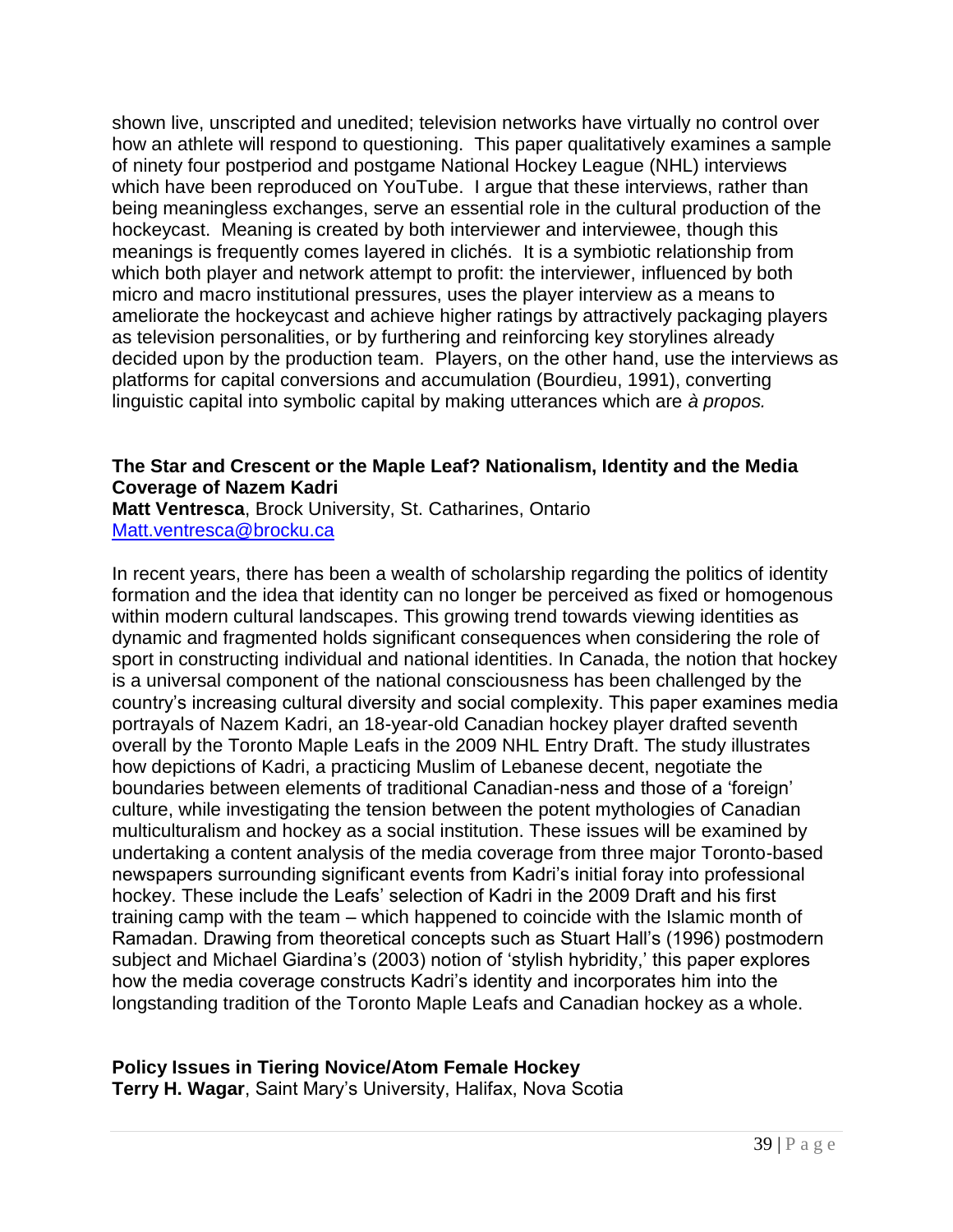#### [terry.wagar@smu.ca](mailto:terry.wagar@smu.ca)

Some recent research suggests that female hockey players prefer to play in female-only hockey leagues. One issue that arises is whether leagues should be tiered. In some situations, tiering is not feasible – for example, there may not be enough girls to have separate leagues or divisions. Some minor hockey associations have opted to have tiered leagues so that players play with and compete with girls of somewhat similar ability. Other associations have opted not to tier, particularly for younger girls (for instance, novice and atom age groups). Proponents of tiering assert that such a practice is desirable for a variety of reasons. For instance, tiering allows players to practice and play with girls of similar ability, the teams tend to be more evenly matched during games, and coaches can tailor practices and development activities appropriate for the skill level of most of the participants. On the other hand, it has been asserted that tiering is not necessary at the novice or atom level, the participants will develop regardless of whether there is tiering, and hockey should be about participation and fun. The decision to tier has several important policy and research implications. For example, what is the effect on the participants if teams are unevenly matched? A check of some team web sites revealed that some teams lose games by more than 30 goals and play for several games without ever scoring a goal. What is the effect of such results on the participants (on both the winning and losing sides)? Do young girls whose team loses every game by wide margins still find hockey fun? Are they more likely to quit the sport? Another issue arises if there is no tiering and an association has enough girls for two or more teams. Hockey councils may require that the teams be ―balanced‖ which, on its face, seems to make sense. However, if provincial or state championships take place, an association highly committed to "winning" may decide to only have one team and select the best players for that team. What happens to the girls if an association has only one team? Upon getting "cut" from the team, they may be able to join a female team in another association, play in a recreation league with mixed teams (often primarily boys), or decide to quit hockey. Evidence suggests that girls who are forced to play on teams made up largely of boys are more likely to stop playing hockey. This paper examines these and other related issues around tiering of female hockey from a policy perspective and outlines some of the positive and negative implications of such decisions.

*Checking in***: An analysis of the (lack of ) body checking in women"s hockey Charlene Weaving** and **Samuel Roberts**, St. Francis Xavier University, Antigonish, Nova Scotia

#### [cweaving@stfx.ca](mailto:cweaving@stfx.ca)

From a North American liberal feminist ethical perspective, we will examine how hockey is rooted in a male domain, where acts of aggression, violence, and ideal masculinity are not only accepted, but celebrated. Hockey has notably become a religion deeply entrenched in the identity and culture of many Canadians. Furthermore, we will argue that the current prohibition of body checking in women's hockey reinforces existing traditional stereotypes of women, whereas the introduction of body checking would